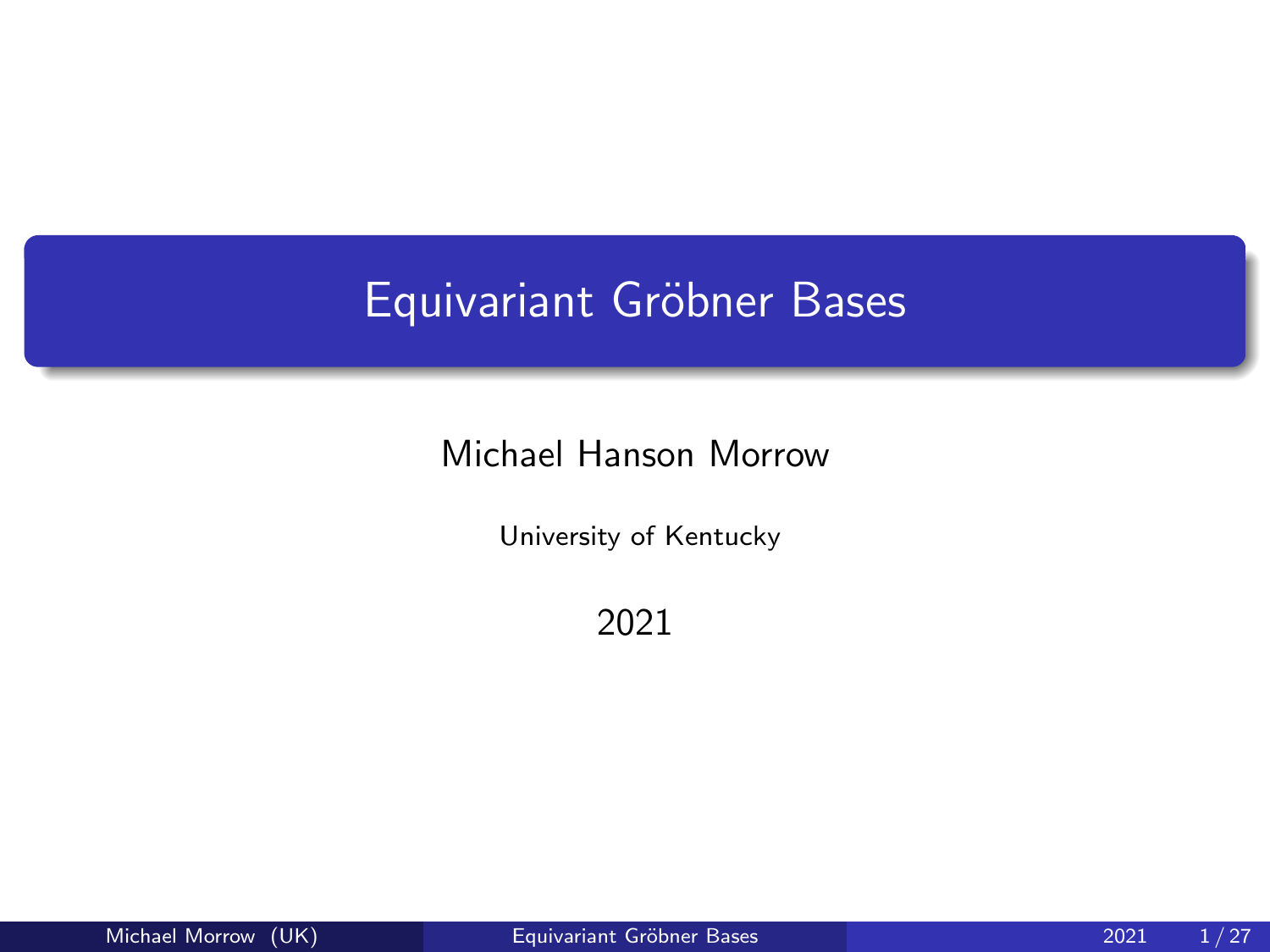### **Notation**

Until specified otherwise, let K be a field and let  $R = K[x_1, \ldots, x_n]$ .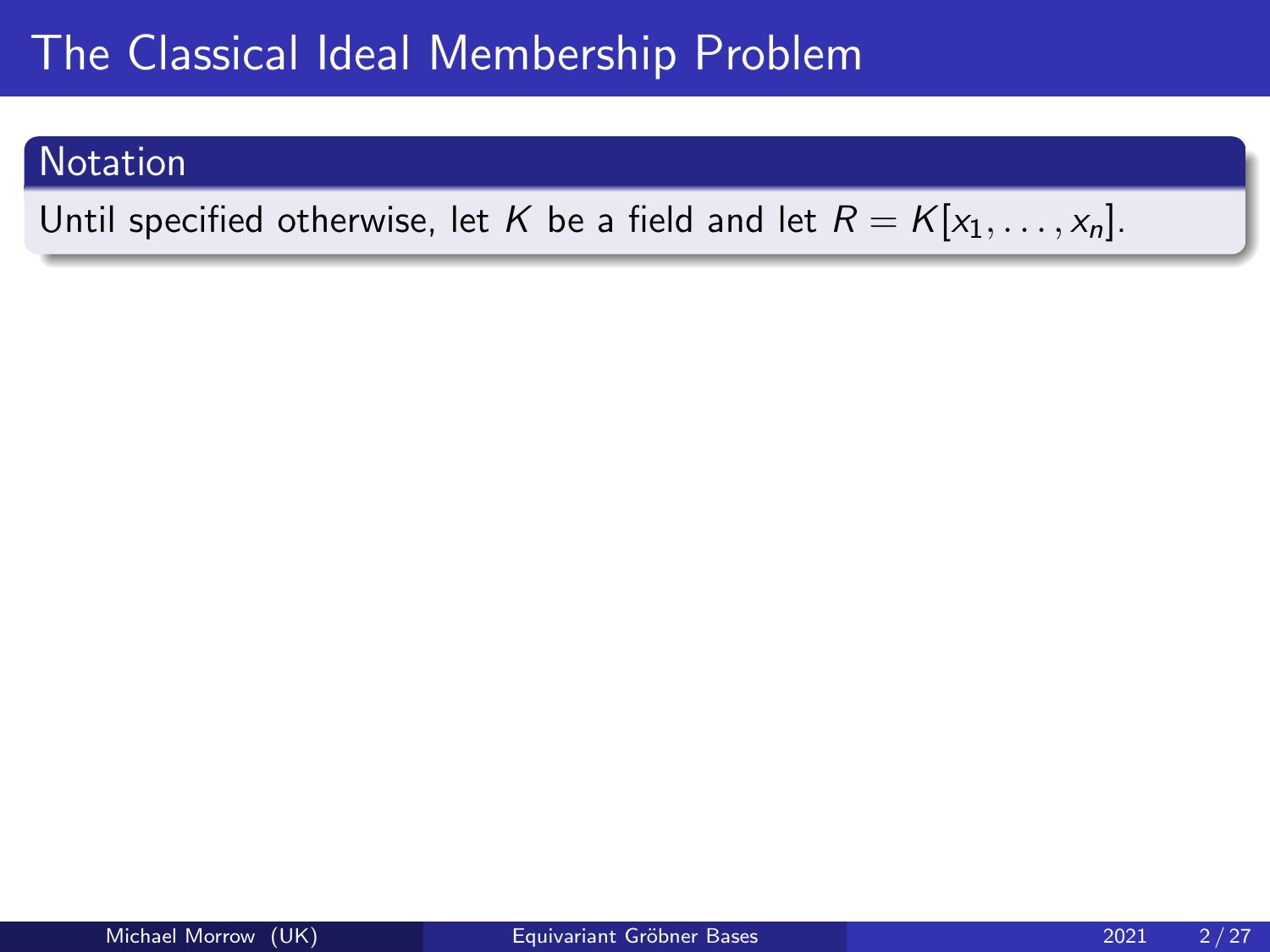### **Notation**

Until specified otherwise, let K be a field and let  $R = K[x_1, \ldots, x_n]$ .

Recall: Hilbert's Basis Theorem says R is Noetherian, and hence every ideal of  $R$  is finitely generated.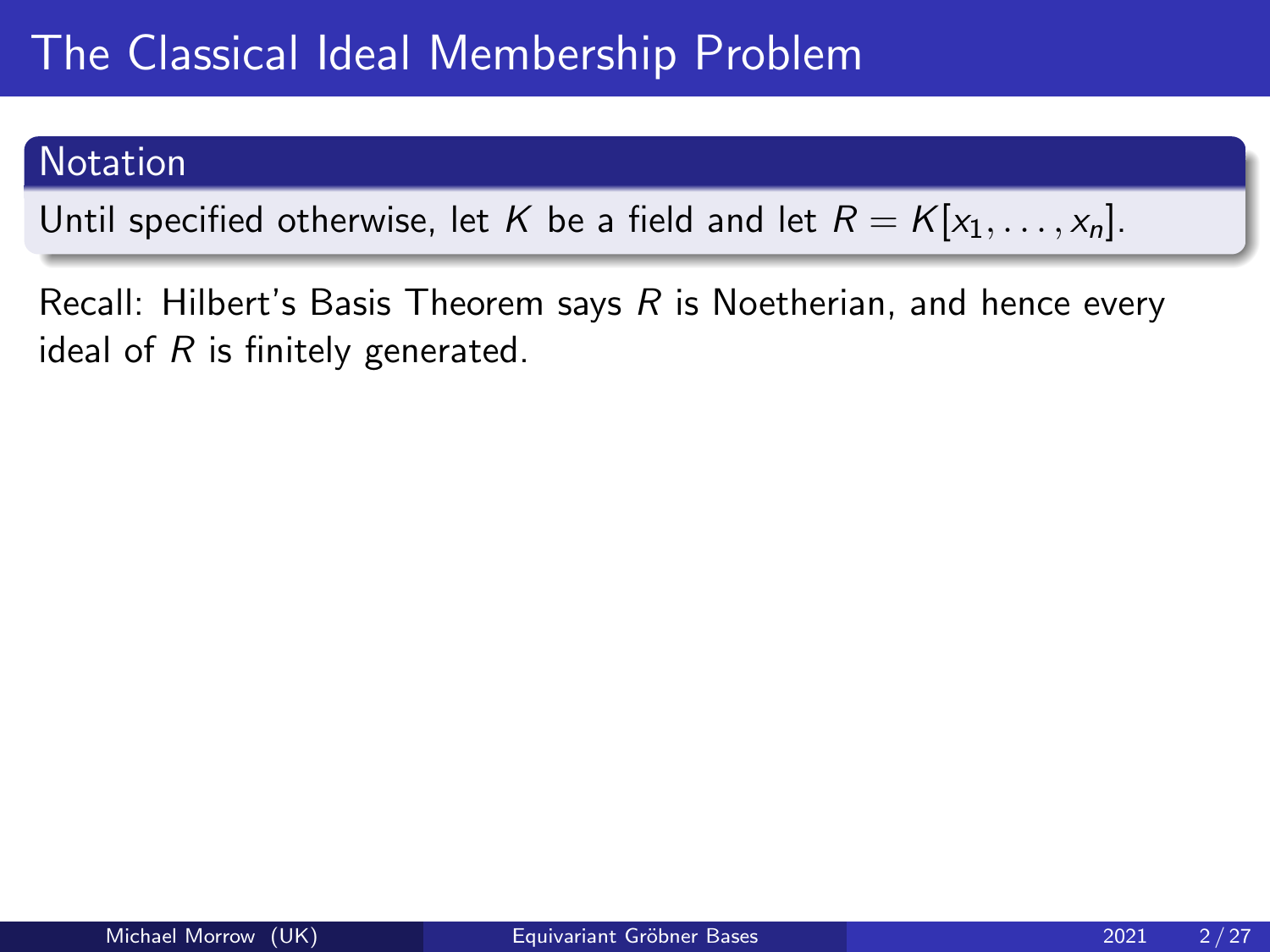### **Notation**

Until specified otherwise, let K be a field and let  $R = K[x_1, \ldots, x_n]$ .

Recall: Hilbert's Basis Theorem says R is Noetherian, and hence every ideal of  $R$  is finitely generated.

## Question (CIMP)

Given  $f \in R$  and an ideal  $I \subseteq R$  generated by  $g_1, \ldots, g_s \in R$ , is there a finite algorithm to determine if  $f \in I$ ?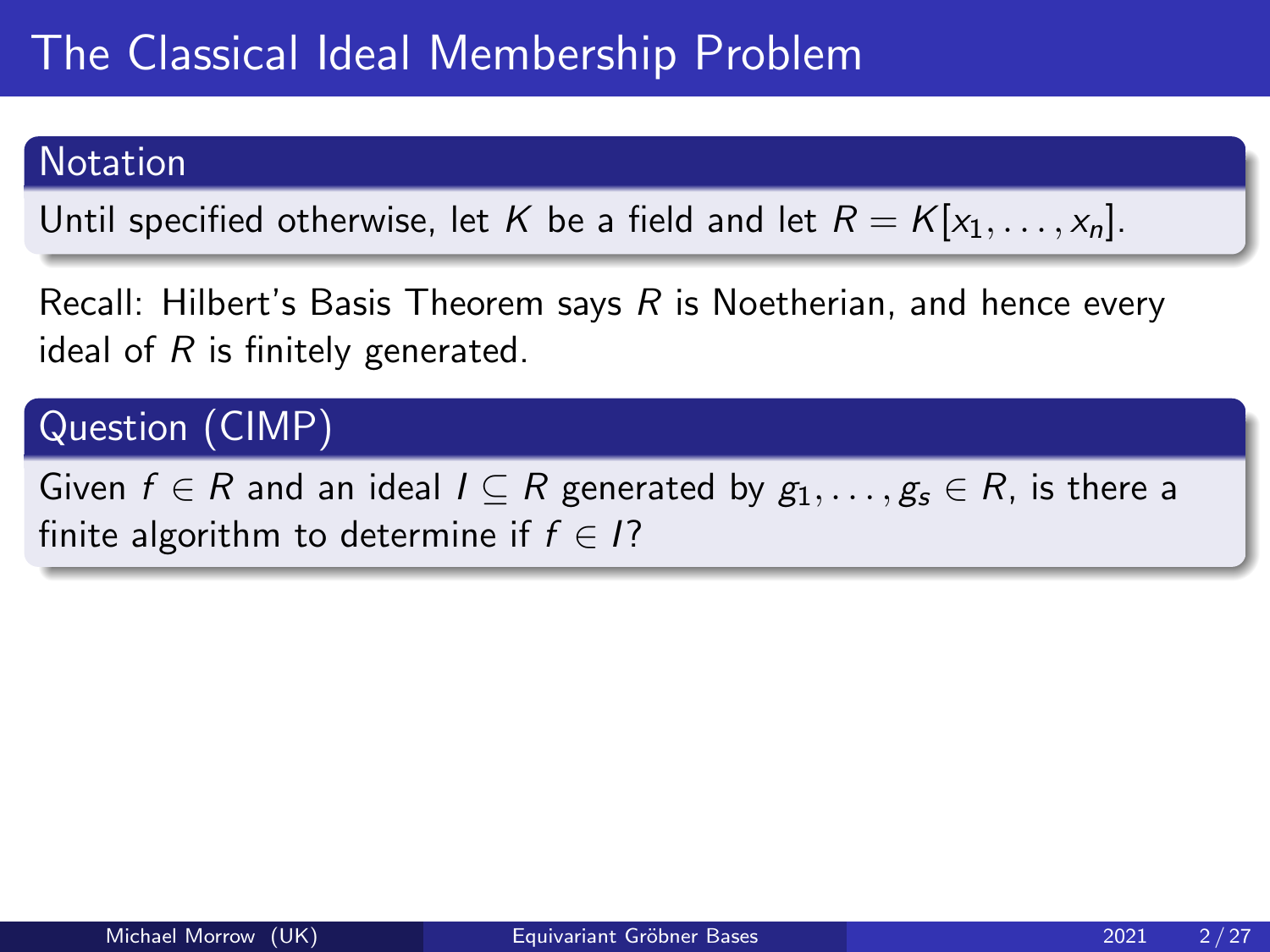### **Notation**

Until specified otherwise, let K be a field and let  $R = K[x_1, \ldots, x_n]$ .

Recall: Hilbert's Basis Theorem says R is Noetherian, and hence every ideal of  $R$  is finitely generated.

# Question (CIMP)

Given  $f \in R$  and an ideal  $I \subseteq R$  generated by  $g_1, \ldots, g_s \in R$ , is there a finite algorithm to determine if  $f \in I$ ?

Some remarks:

• For  $n = 1$ ,  $K[x_1]$  is a PID and thus every ideal is of the form  $\langle g \rangle$  for some  $g \in K[x_1]$ . The CIMP is then solved with high school polynomial long division ( $f \in \langle g \rangle$  iff  $f = gq$  for some  $q \in K[x_1]$ ).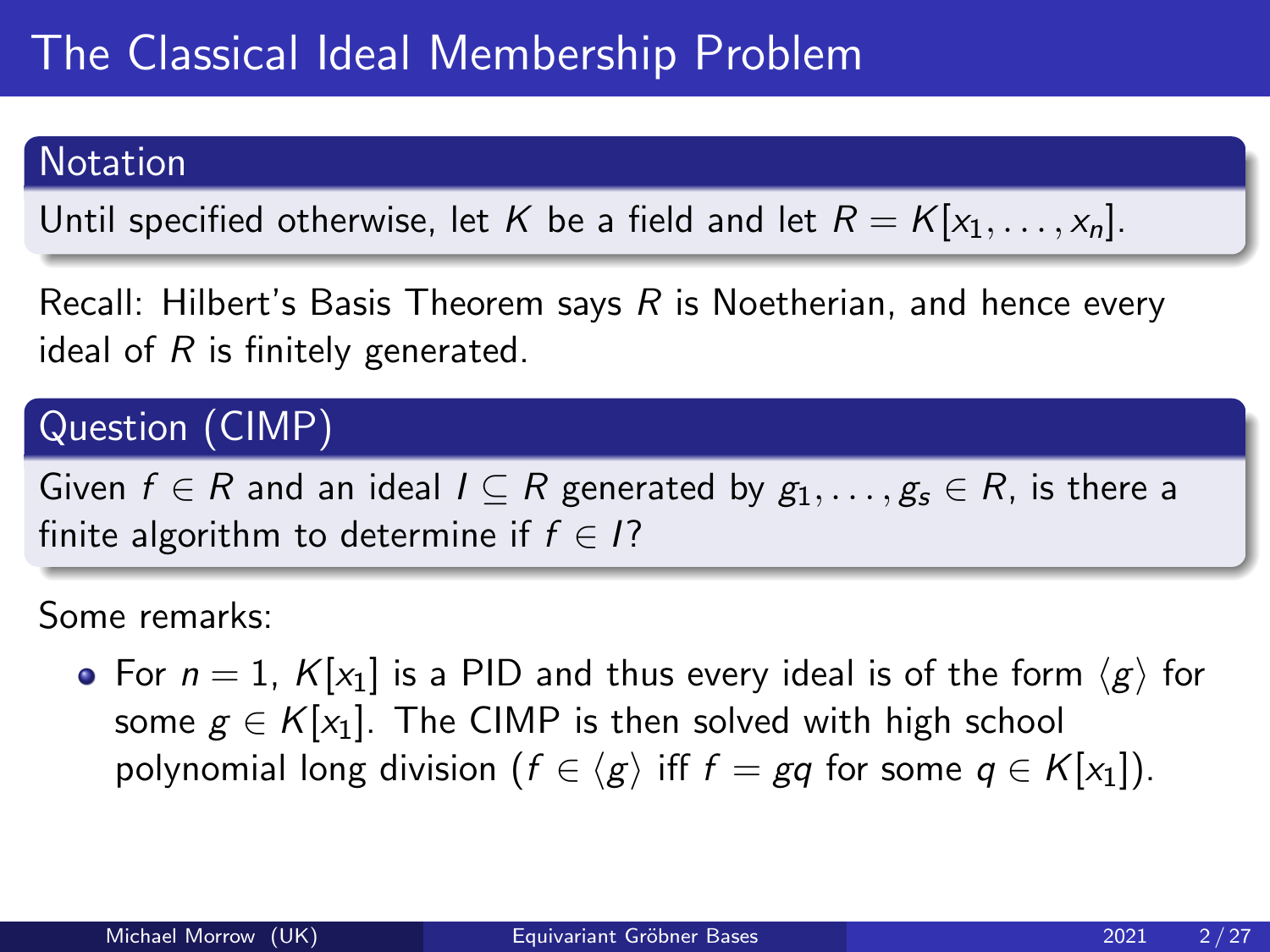### **Notation**

Until specified otherwise, let K be a field and let  $R = K[x_1, \ldots, x_n]$ .

Recall: Hilbert's Basis Theorem says R is Noetherian, and hence every ideal of  $R$  is finitely generated.

# Question (CIMP)

Given  $f \in R$  and an ideal  $I \subseteq R$  generated by  $g_1, \ldots, g_s \in R$ , is there a finite algorithm to determine if  $f \in I$ ?

- For  $n = 1$ ,  $K[x_1]$  is a PID and thus every ideal is of the form  $\langle g \rangle$  for some  $g \in K[x_1]$ . The CIMP is then solved with high school polynomial long division ( $f \in \langle g \rangle$  iff  $f = gq$  for some  $q \in K[x_1]$ ).
- For  $n \geq 2$ ,  $K[x_1, \ldots, x_n]$  is not a PID and thus the task becomes more complicated.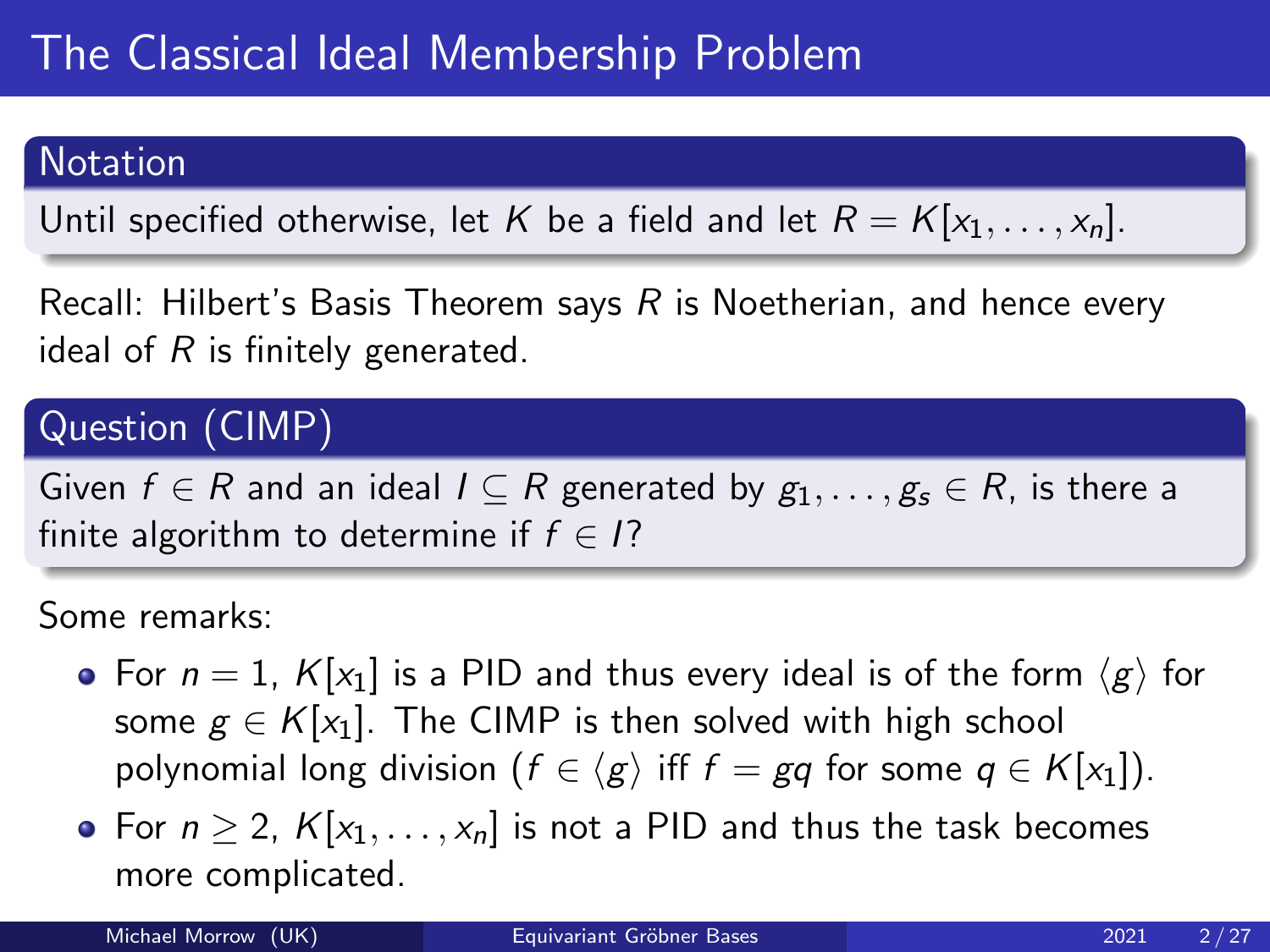To deal with polynomial rings in several variables (i.e.  $n \geq 2$ ), we first need to order the monomials.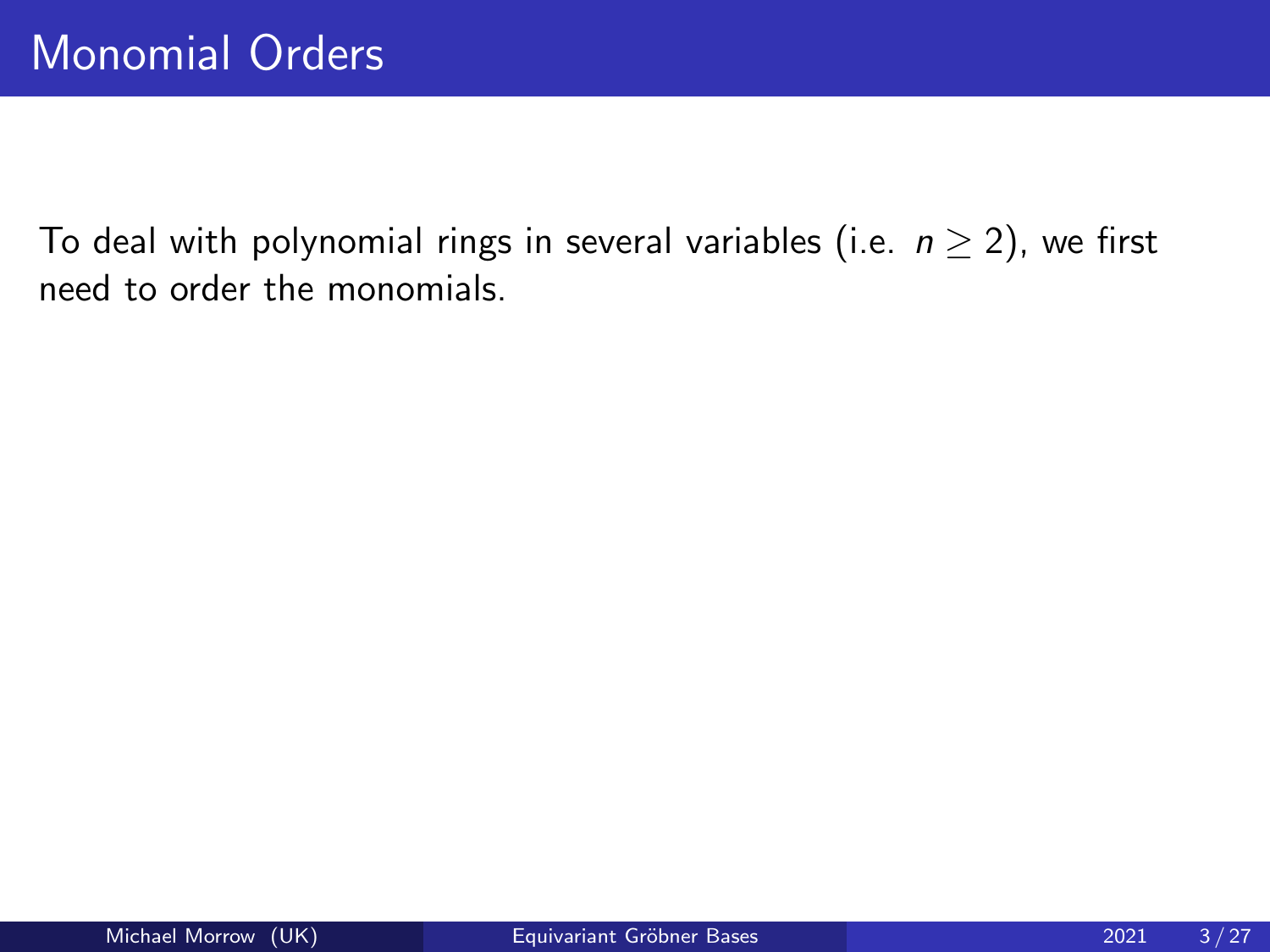To deal with polynomial rings in several variables (i.e.  $n \geq 2$ ), we first need to order the monomials.

#### **Notation**

Let  $Mon(R)$  denote the set of monomials of R (including 1).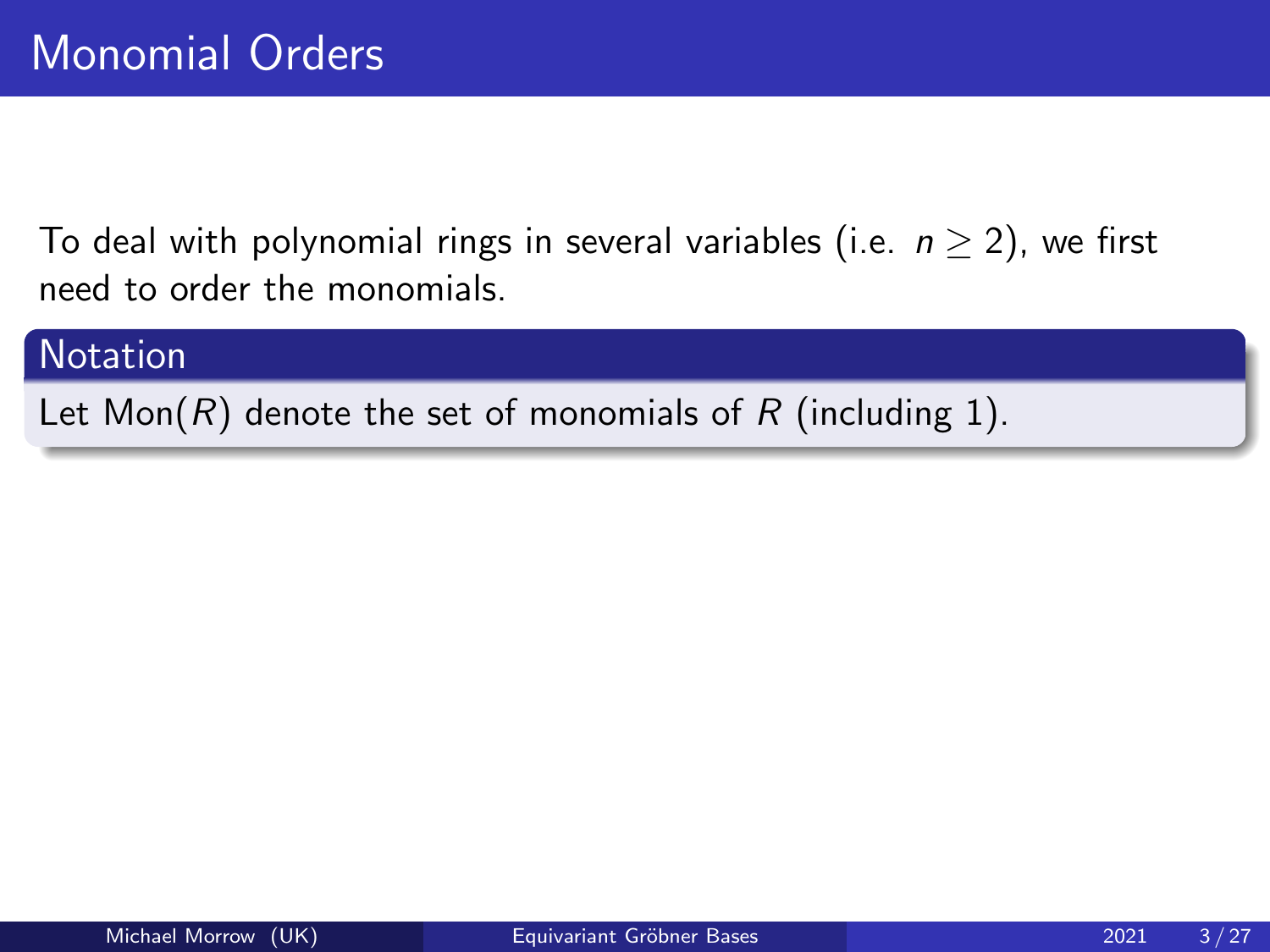To deal with polynomial rings in several variables (i.e.  $n \geq 2$ ), we first need to order the monomials.

#### **Notation**

Let Mon(R) denote the set of monomials of R (including 1).

## Definition (Monomial Order)

Let  $<$  be a total order on Mon $(R)$ . Then  $<$  is called a monomial order (on  $Mon(R)$ ) if for any  $m_1, m_2, n \in Mon(R)$  with  $n \neq 1$ , we have

 $m_1 < m_2 \implies m_1 < nm_1 < nm_2$ .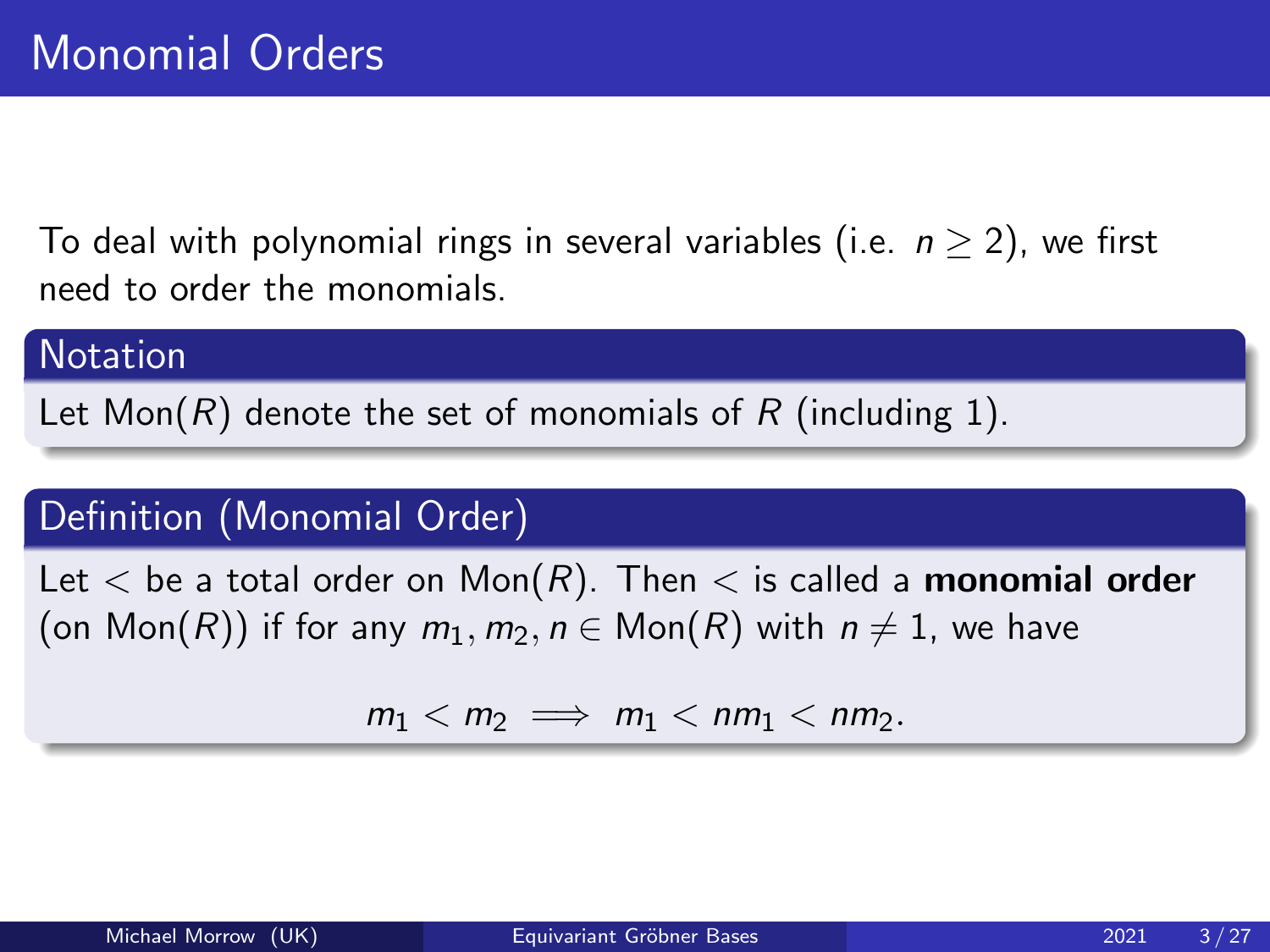# Monomial Orders

Monomial orders abound. For example, we have:

## Definition (Lex/Phonebook Order)

The lexicographic order on Mon(R) is given by letting  $x_1 > \cdots > x_n$  and defining  $x_1^{a_1}\cdots x_n^{a_n} > x_1^{b_1}\cdots x_n^{b_n}$  iff the leftmost nonzero entry of  $(a_1 - b_1, \ldots, a_n - b_n)$  is positive.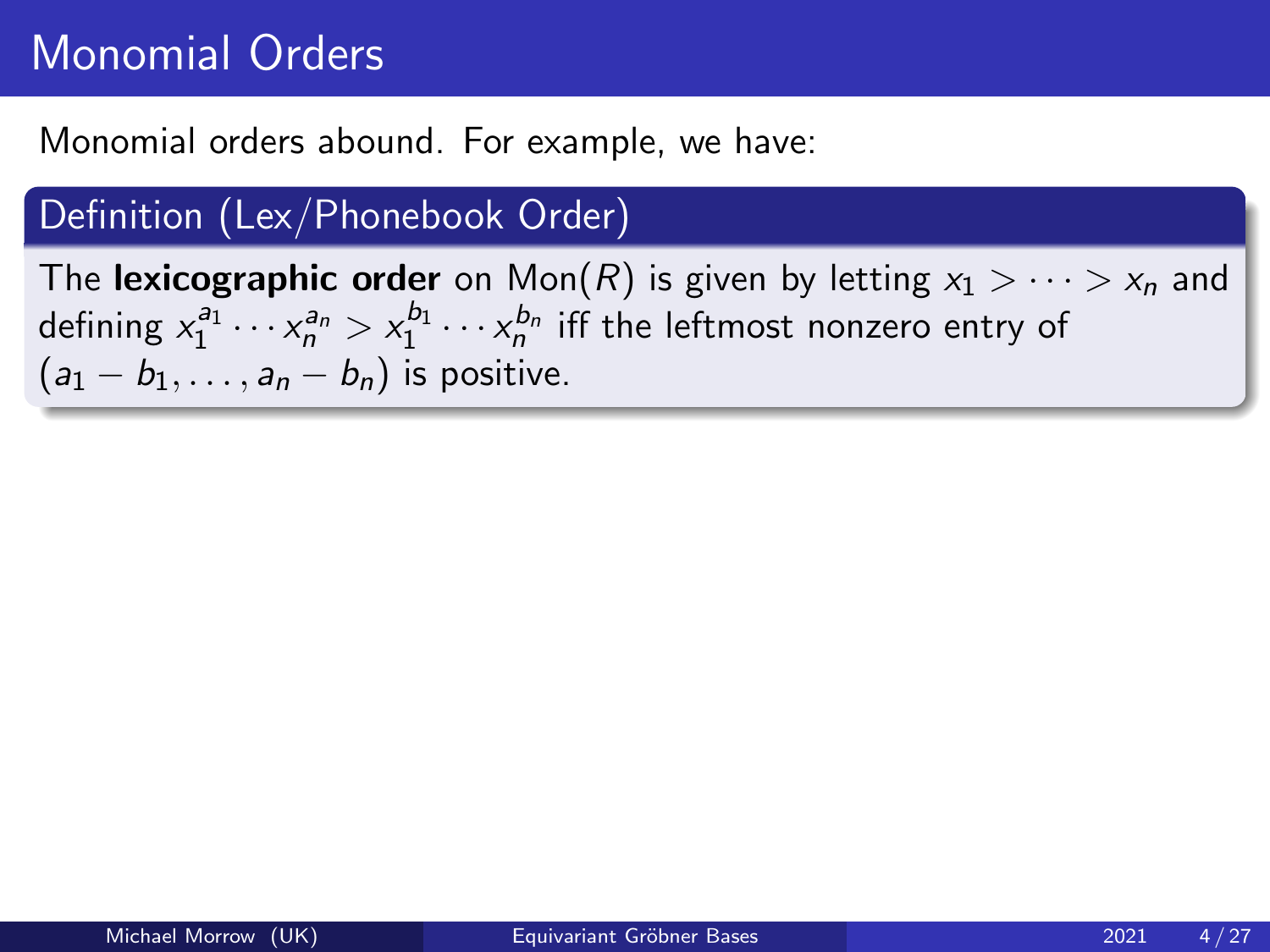# Monomial Orders

Monomial orders abound. For example, we have:

## Definition (Lex/Phonebook Order)

The lexicographic order on Mon(R) is given by letting  $x_1 > \cdots > x_n$  and defining  $x_1^{a_1}\cdots x_n^{a_n} > x_1^{b_1}\cdots x_n^{b_n}$  iff the leftmost nonzero entry of  $(a_1 - b_1, \ldots, a_n - b_n)$  is positive.

For example,  $x_1^2 > x_1 x_2^5$ .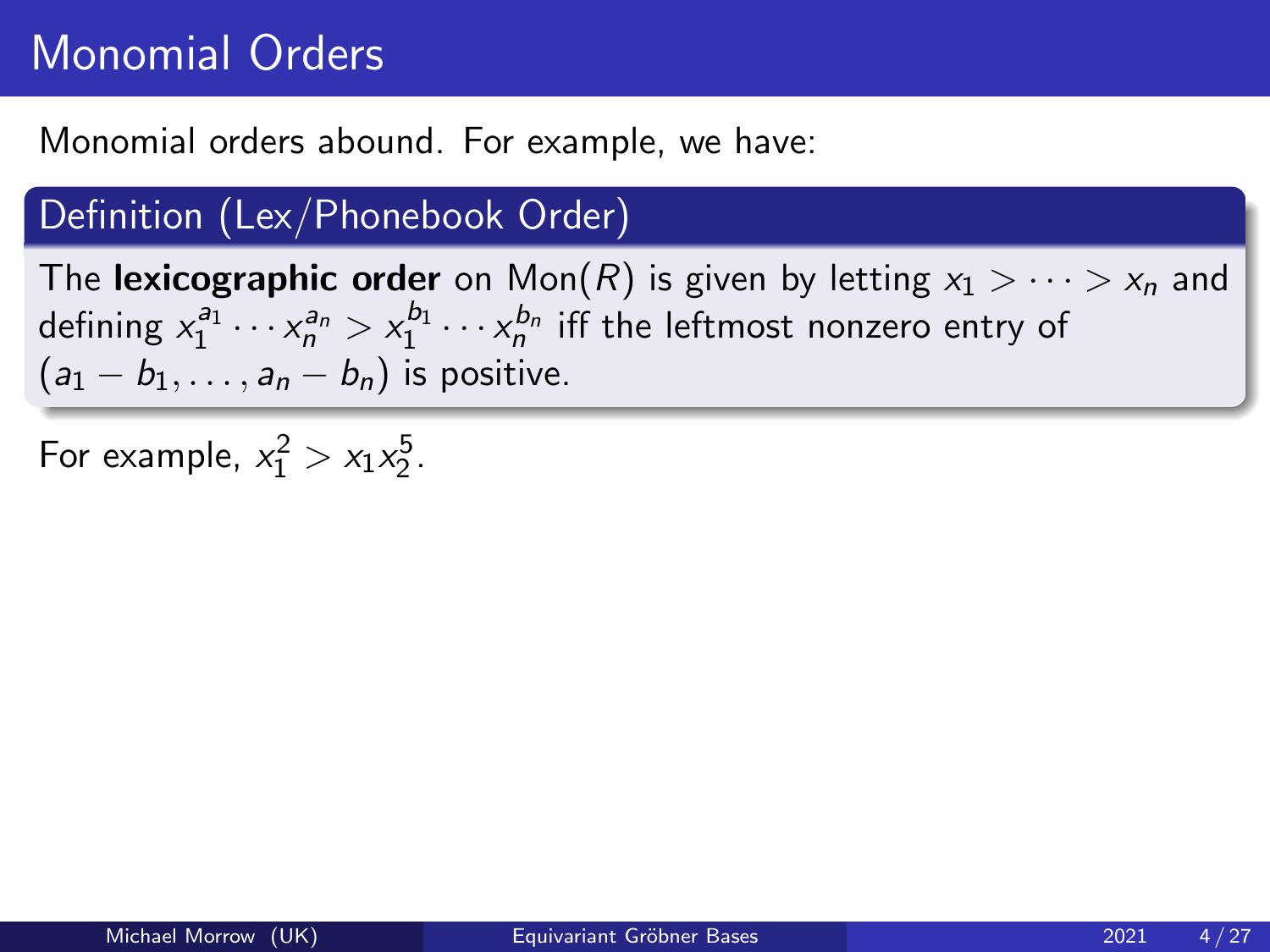# Monomial Orders

Monomial orders abound. For example, we have:

# Definition (Lex/Phonebook Order)

The lexicographic order on Mon(R) is given by letting  $x_1 > \cdots > x_n$  and defining  $x_1^{a_1}\cdots x_n^{a_n} > x_1^{b_1}\cdots x_n^{b_n}$  iff the leftmost nonzero entry of  $(a_1 - b_1, \ldots, a_n - b_n)$  is positive.

For example,  $x_1^2 > x_1 x_2^5$ .

### Definition

Fix a monomial order  $\lt$  and let  $f = c_1m_1 + \ldots + c_sm_s$  where  $c_i \in K$ ,  $m_i\in \mathsf{Mon}(R)$ , and  $m_1>\cdots>m_s.$  Define the **leading term** of  $f$  to be  $lt(f) := c_1 m_1$ . Similarly, define the **initial monomial** of f to be  $\text{in}(f) := m_1$ . Finally, if  $G \subseteq R$ , define

 $\text{in}(G) := \{ \text{in}(g) \, | \, g \in G \}$ ,

and define the **initial ideal** of G to be  $\langle \text{in}(G) \rangle$ .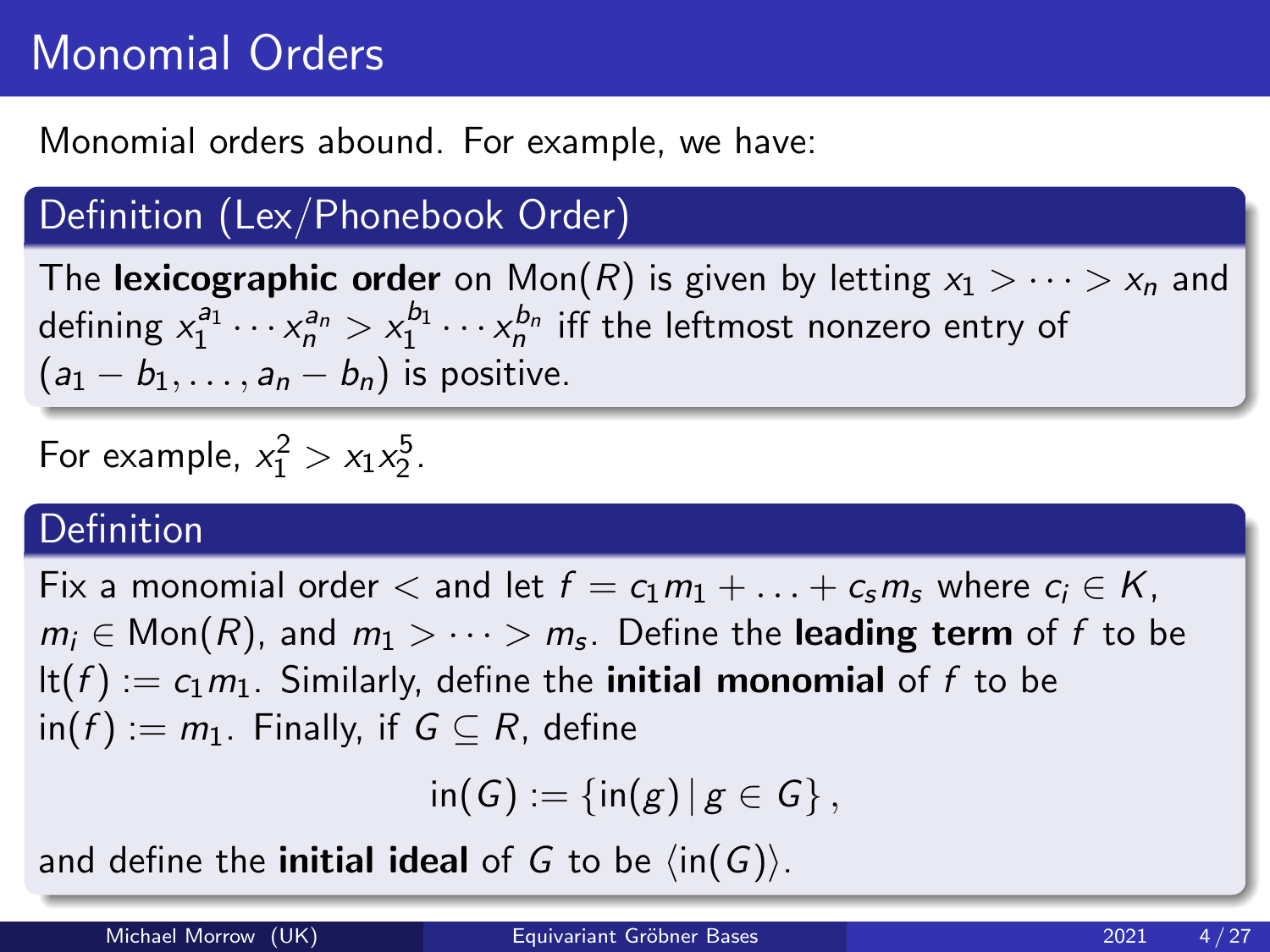An example:

• Give  $\mathbb{Q}[x, y, z]$  the lex order with  $x > y > z$  and let  $g=2y^2z^3+yz^{21}$ . Then  $\mathsf{in}(g)=y^2z^3$  and  $\mathsf{lt}(g)=2y^2z^3$ .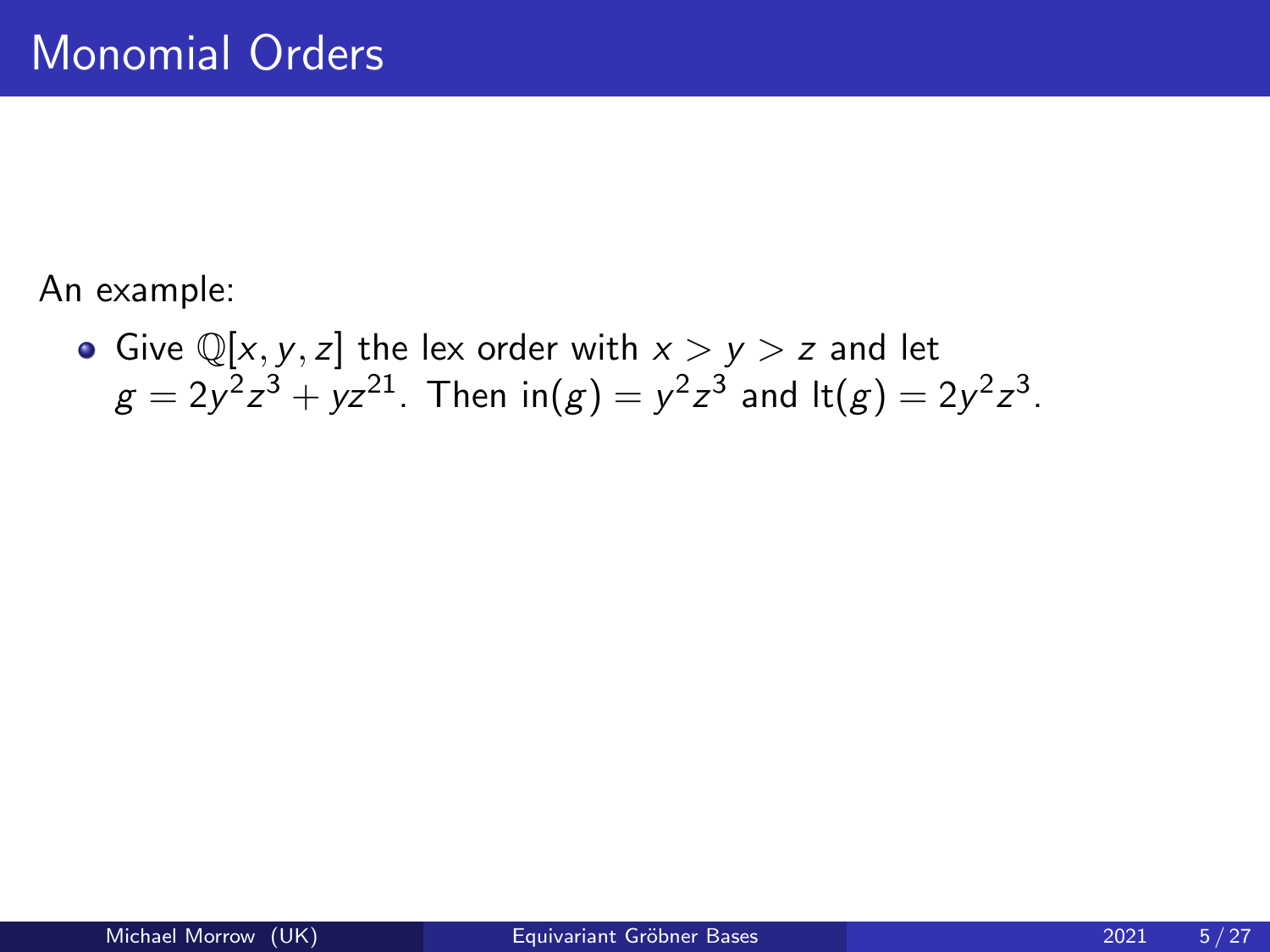An example:

• Give  $\mathbb{Q}[x, y, z]$  the lex order with  $x > y > z$  and let  $g=2y^2z^3+yz^{21}$ . Then  $\mathsf{in}(g)=y^2z^3$  and  $\mathsf{lt}(g)=2y^2z^3$ .

A fundamental property of monomial orders:

## Lemma (Dickson's Lemma)

Any monomial order  $\lt$  is a well-order. In other words, any nonempty subset of Mon(R) has a minimal element with respect to  $\lt$ .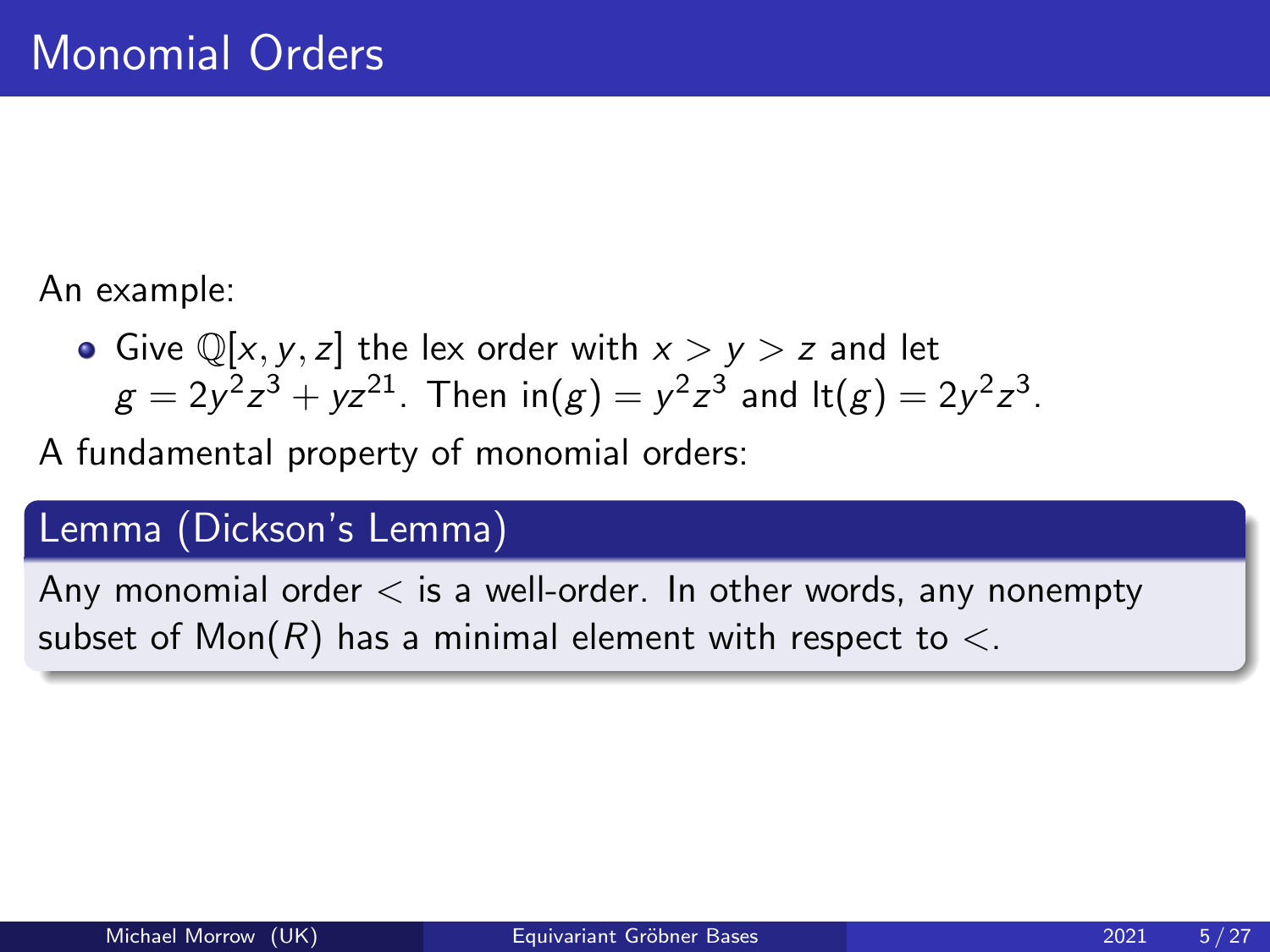# Multivariate Division

Using monomial orders, we can define multivariate division with remainder.

### Definition (Multivariate Division with Remainder)

Fix a monomial order  $\lt$ . Let  $G \subseteq R$  and pick  $f \in R$ . Suppose  $f = g + r$ for some  $g \in \langle G \rangle$  and some  $r \in R$  such that the following hold:

- Either  $r = 0$  or in(r)  $\notin \langle \text{in}(G) \rangle$ .
- If  $g \neq 0$  then  $\text{in}(r) < \text{in}(f)$  (and hence  $\text{in}(f) = \text{in}(g)$ ).

Then r is called a remainder of f upon division by  $G$ .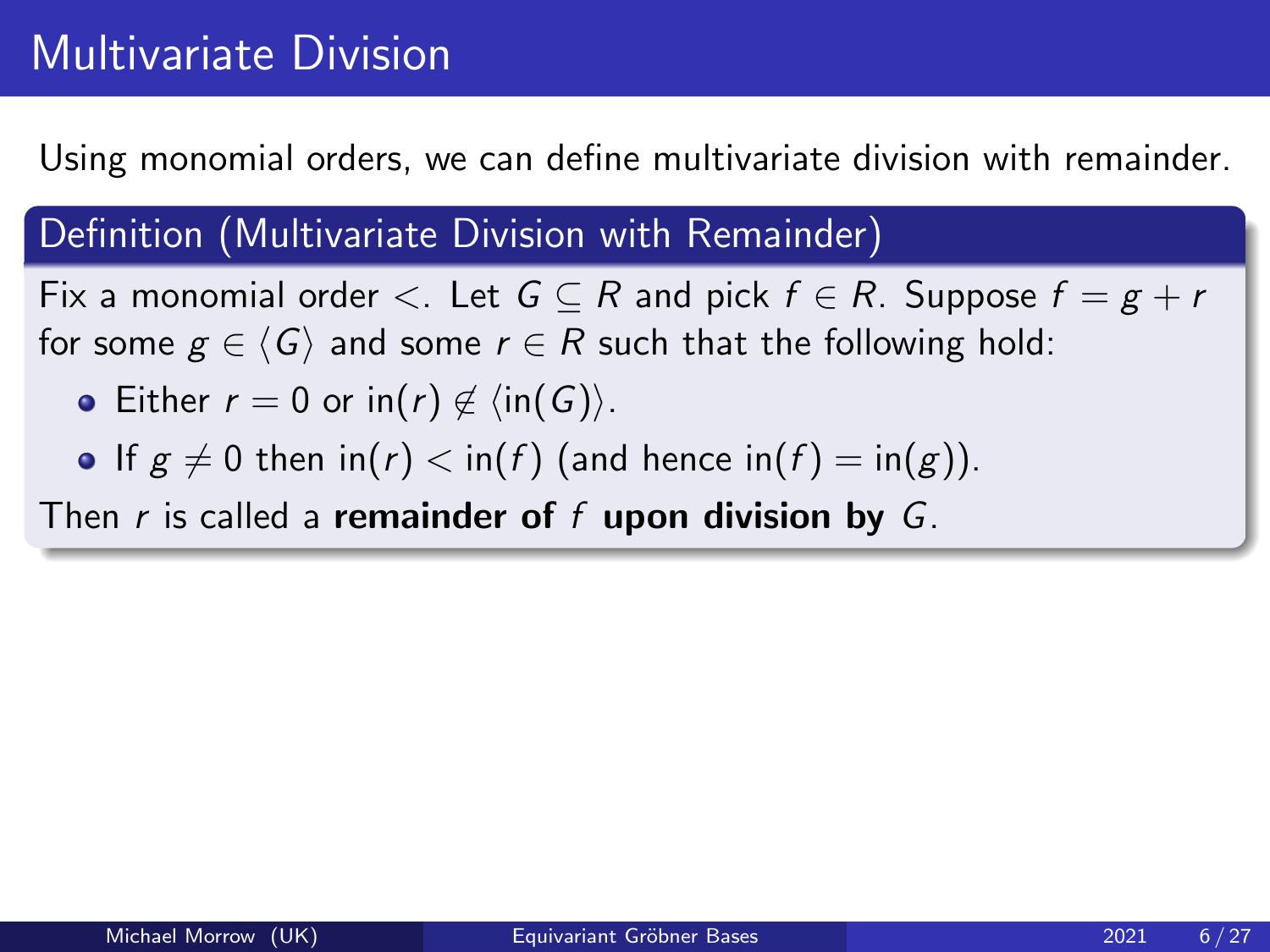# Multivariate Division

Using monomial orders, we can define multivariate division with remainder.

### Definition (Multivariate Division with Remainder)

Fix a monomial order  $\lt$ . Let  $G \subseteq R$  and pick  $f \in R$ . Suppose  $f = g + r$ for some  $g \in \langle G \rangle$  and some  $r \in R$  such that the following hold:

- Either  $r = 0$  or in(r)  $\notin \langle \text{in}(G) \rangle$ .
- If  $g \neq 0$  then  $\text{in}(r) < \text{in}(f)$  (and hence  $\text{in}(f) = \text{in}(g)$ ).

Then r is called a remainder of f upon division by  $G$ .

There is an algorithm for computing remainders of f upon division by  $G$ .

## Theorem (Multivariate Division Algorithm)

Let  $\lt$  be a monomial order, let  $G \subseteq R$ , and let  $f \in R$ . Then a remainder of f upon division by G exists and can be computed in finite time.

Remark: remainders of f upon division by G need not be unique.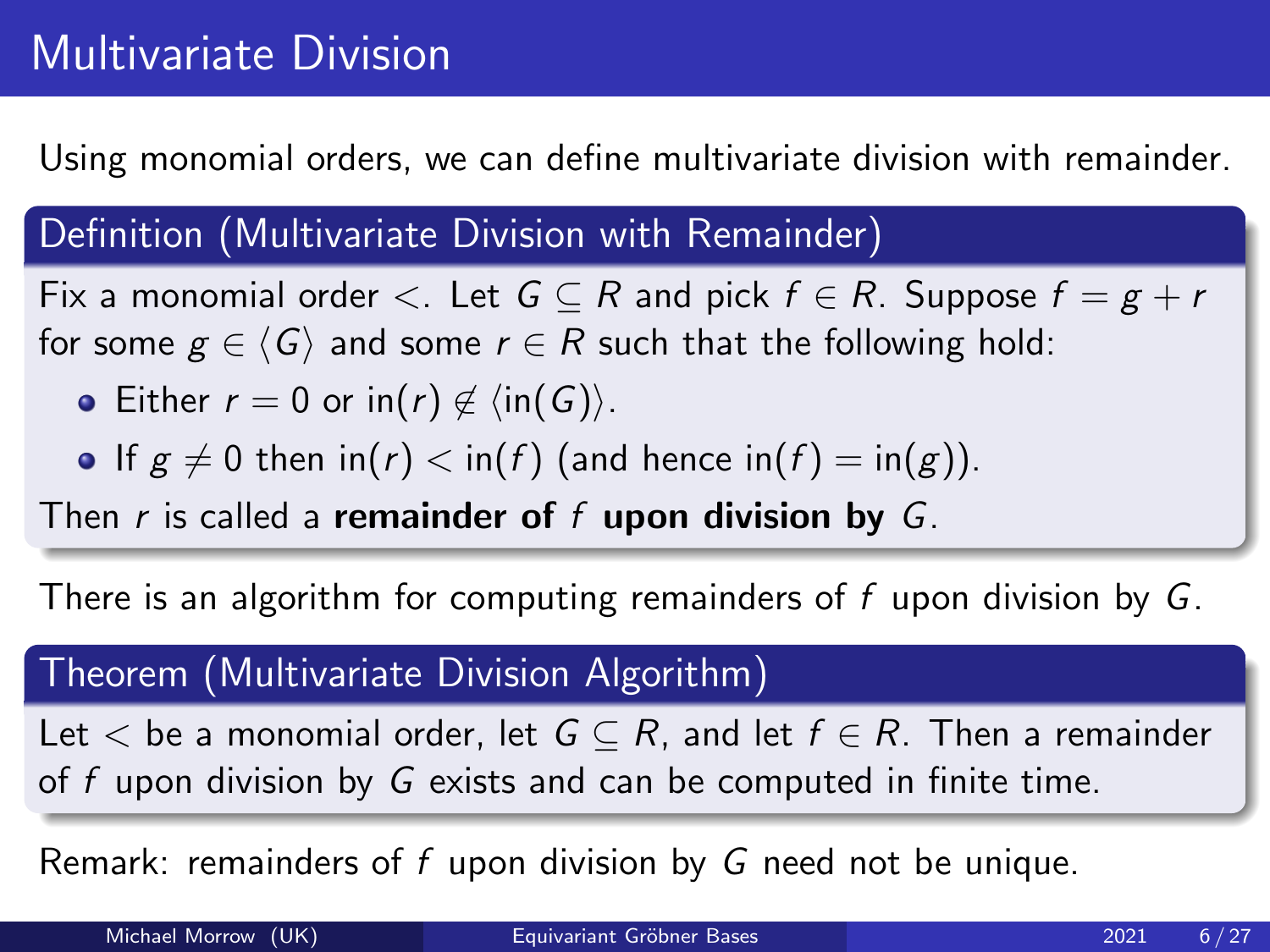# Multivariate Division

An example of multivariate division:

Give  $\mathbb{R}[x, y]$  the lex order with  $x > y$ , let  $f = x^2y + x$ , let  $g_1 = x + 1$ , and let  $g_2 = v - 1$ .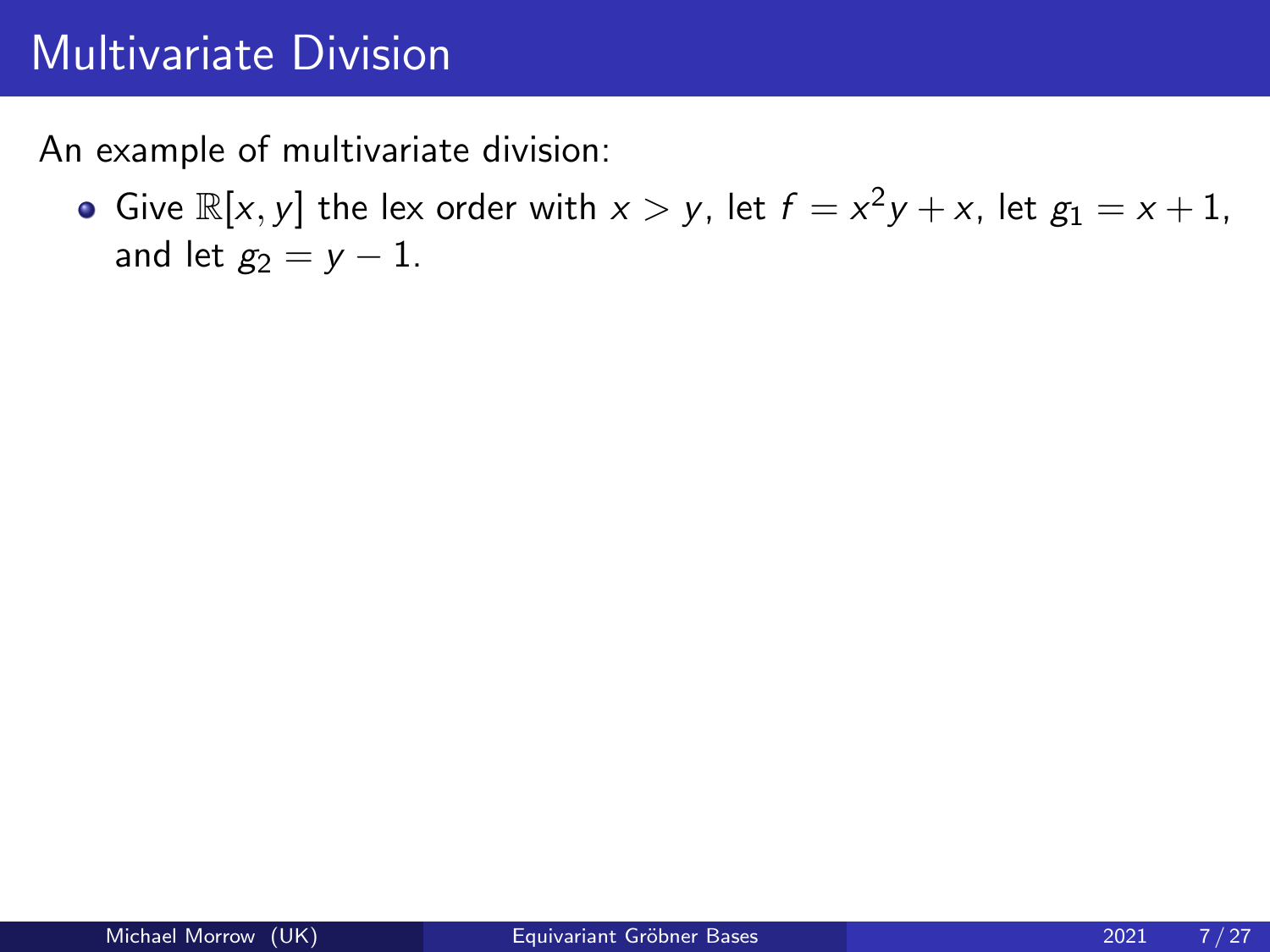Since remainders need not be unique, it may be possible for  $f$  to have a nonzero remainder upon division by G, yet  $f \in \langle G \rangle$ . This is undesirable, so we introduce the following "good" generating set:

## Definition

Let  $\lt$  be a monomial order, let  $I \subseteq R$  be an ideal, and let  $G \subseteq I$ . Then G is a **Gröbner basis** for *I* if  $\langle \text{in}(I) \rangle = \langle \text{in}(G) \rangle$ .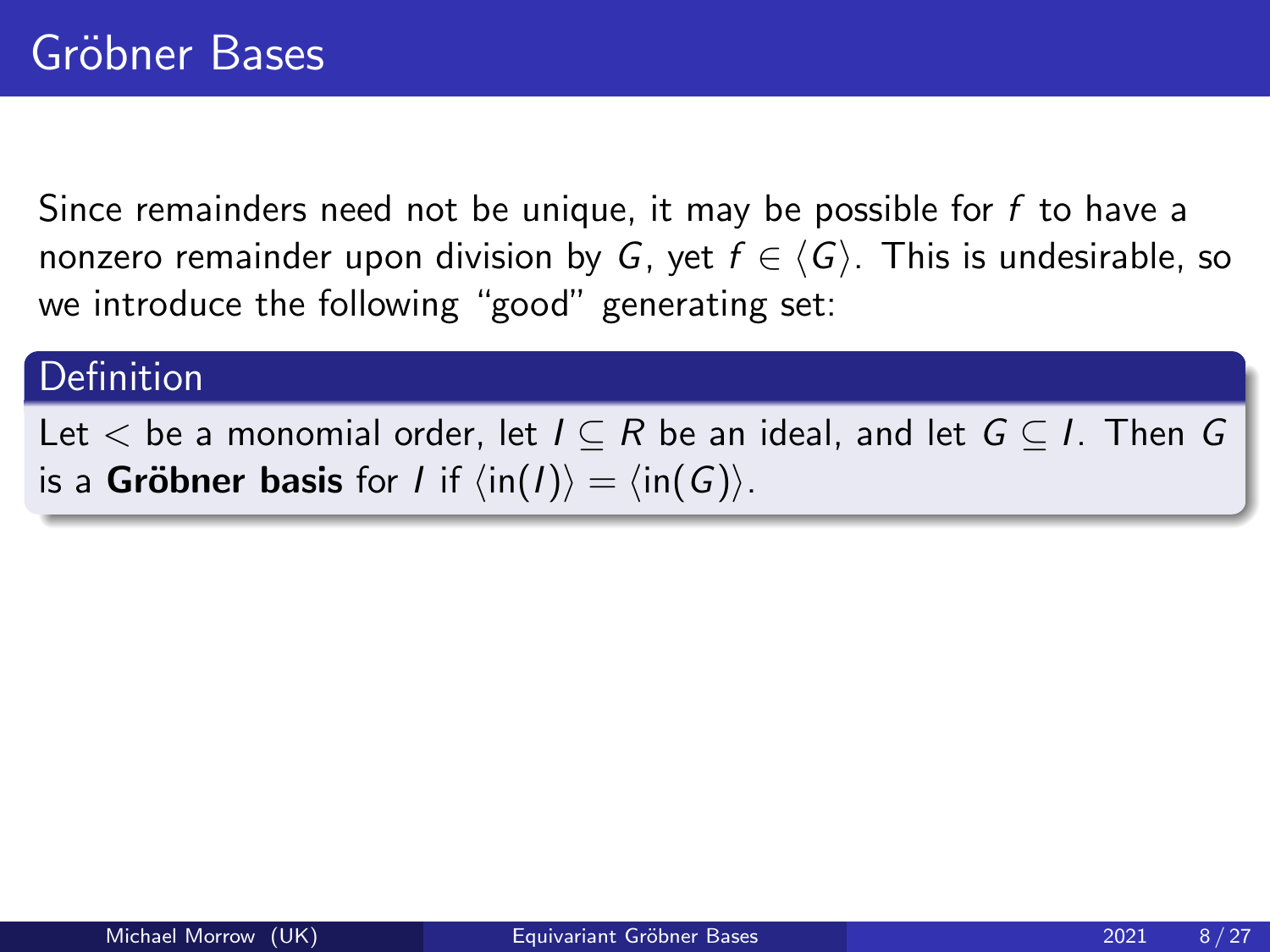Since remainders need not be unique, it may be possible for  $f$  to have a nonzero remainder upon division by G, yet  $f \in \langle G \rangle$ . This is undesirable, so we introduce the following "good" generating set:

## Definition

Let  $\lt$  be a monomial order, let  $I \subseteq R$  be an ideal, and let  $G \subseteq I$ . Then G is a **Gröbner basis** for *I* if  $\langle \text{in}(I) \rangle = \langle \text{in}(G) \rangle$ .

Some remarks:

• As the name suggests, Gröbner bases generate their ideals. In other words, if G is a Gröbner basis for I, then  $I = \langle G \rangle$ .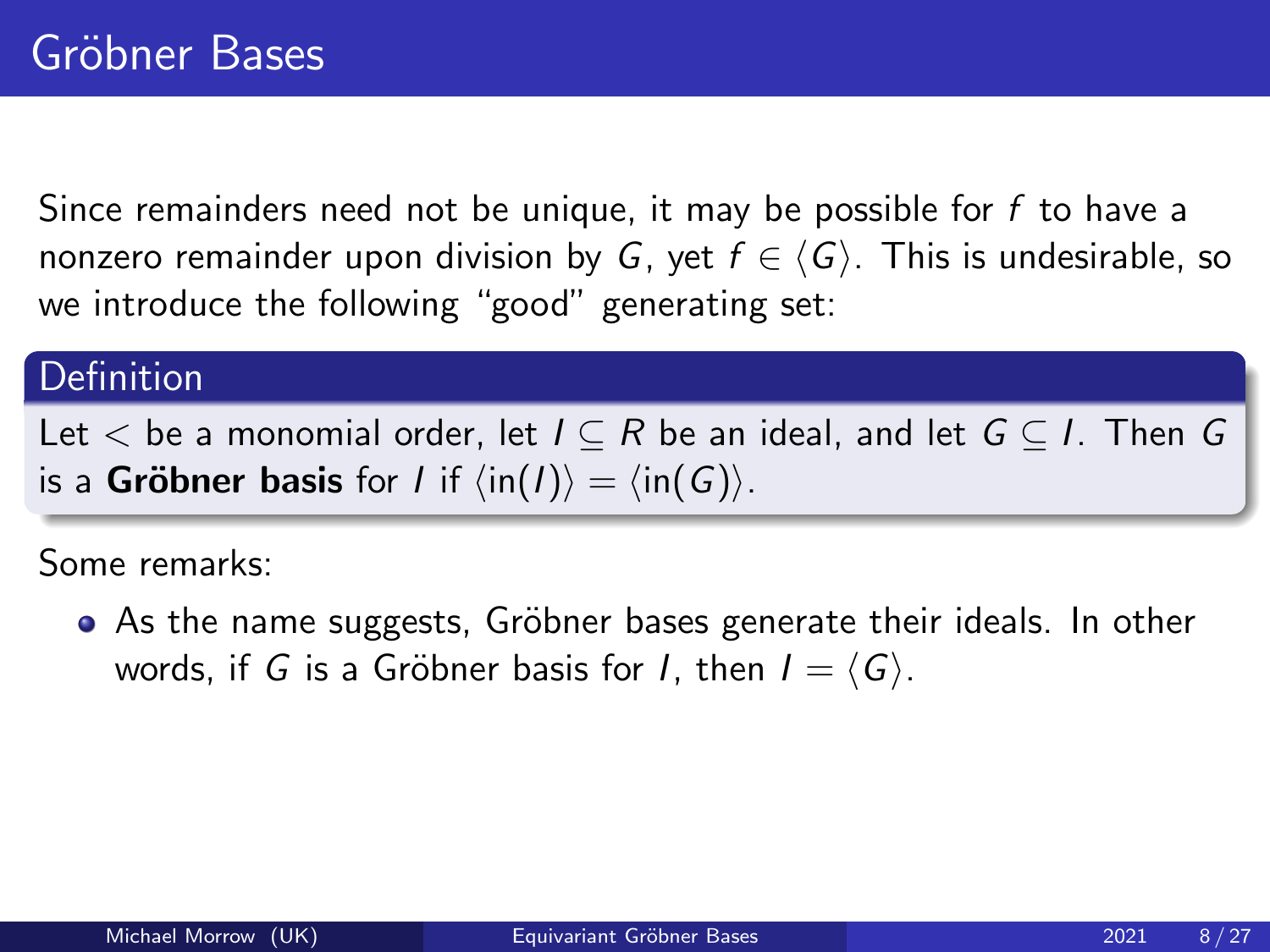Since remainders need not be unique, it may be possible for  $f$  to have a nonzero remainder upon division by G, yet  $f \in \langle G \rangle$ . This is undesirable, so we introduce the following "good" generating set:

## Definition

Let  $\lt$  be a monomial order, let  $I \subseteq R$  be an ideal, and let  $G \subseteq I$ . Then G is a **Gröbner basis** for *I* if  $\langle \text{in}(I) \rangle = \langle \text{in}(G) \rangle$ .

- As the name suggests, Gröbner bases generate their ideals. In other words, if G is a Gröbner basis for I, then  $I = \langle G \rangle$ .
- $\bullet$  Every ideal of R has a finite Gröbner basis, since the Noetherianity of R implies that  $\langle \text{in}(I) \rangle$  is finitely generated.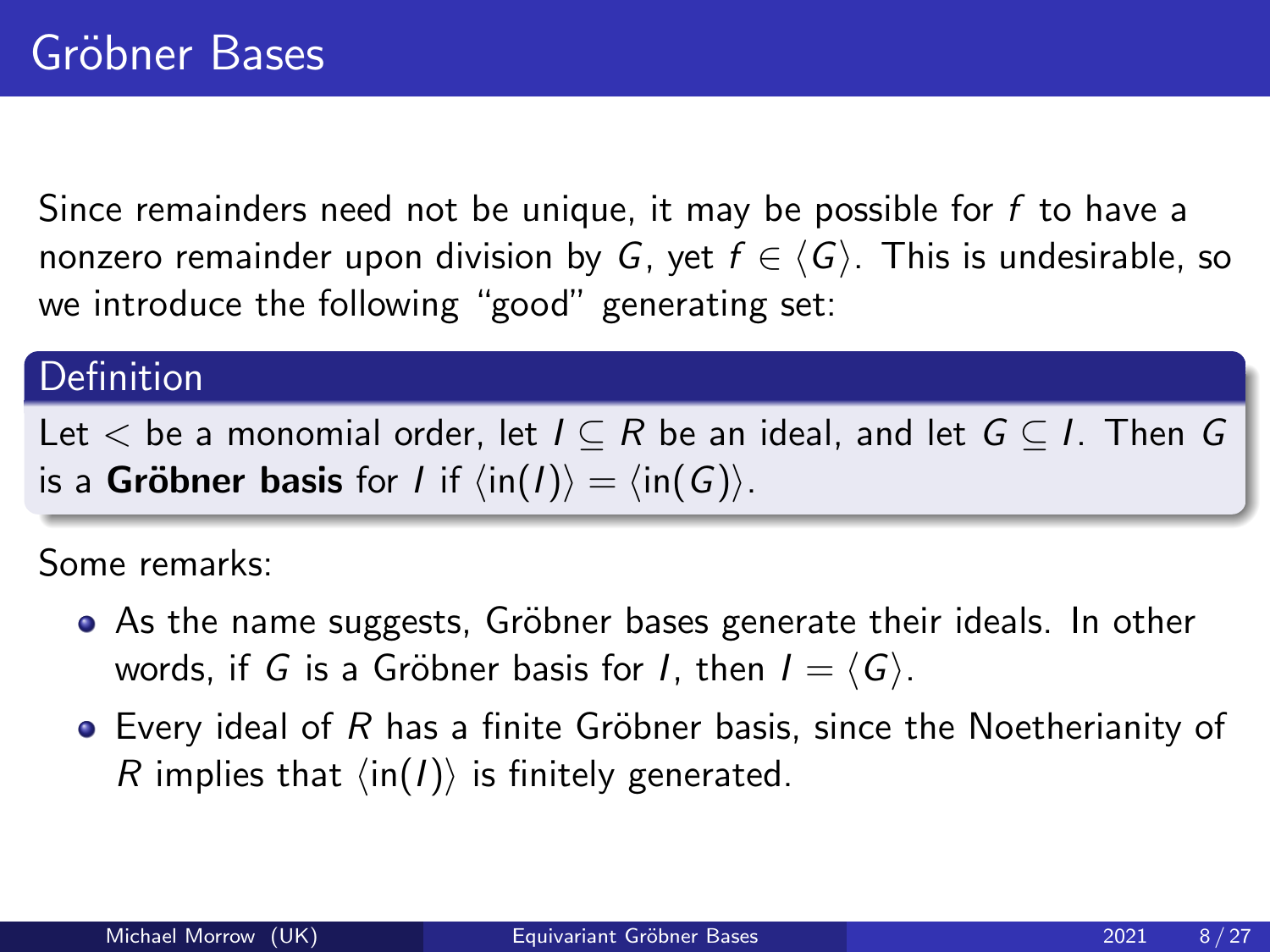Gröbner bases provide a complete solution to the CIMP.

#### Theorem

Fix a monomial order  $\lt$ , let  $I \subseteq R$  be an ideal with Gröbner basis G, and let  $f \in R$ . Then  $f \in I$  iff f has a remainder of zero upon division by G.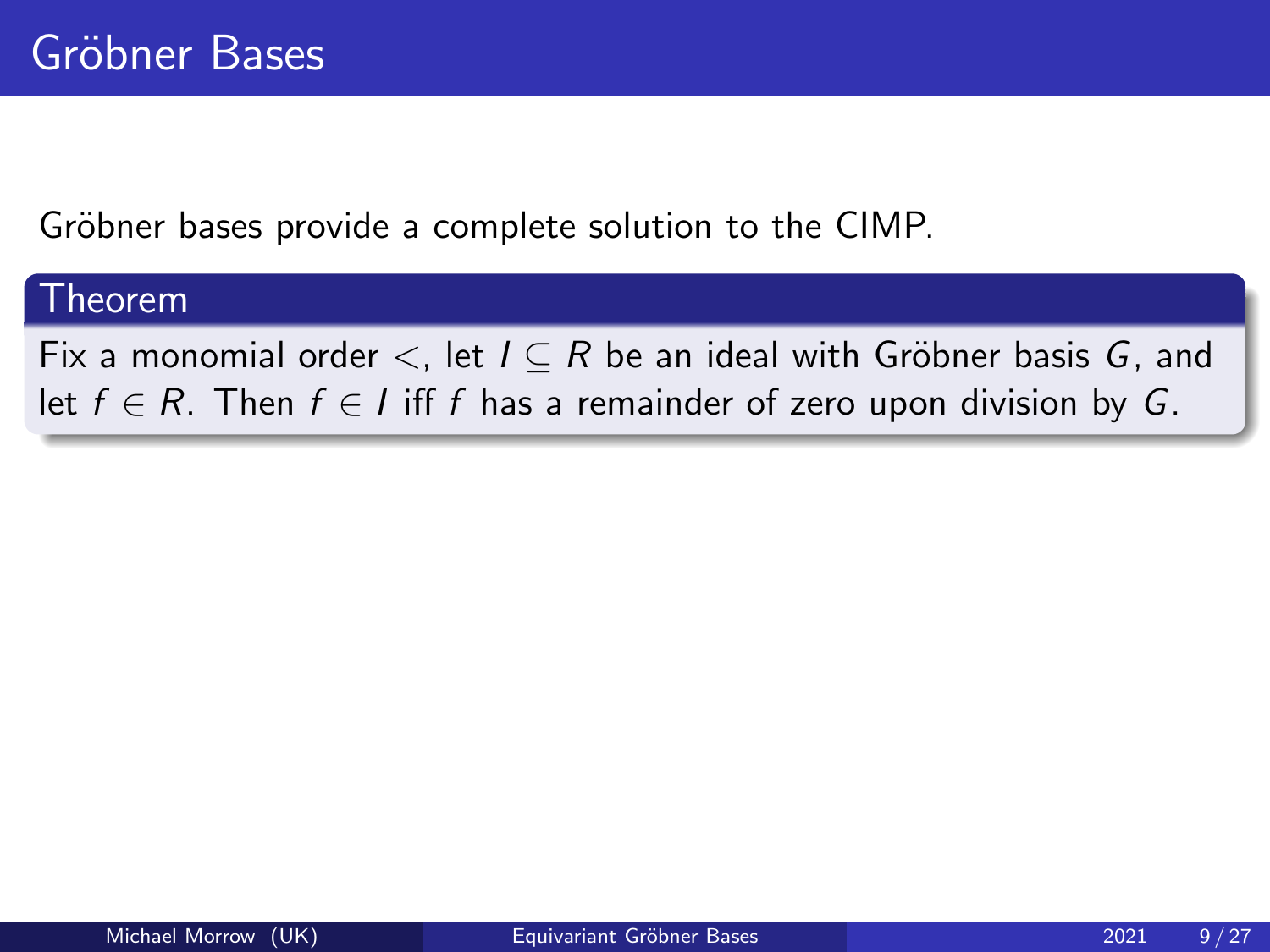Gröbner bases provide a complete solution to the CIMP.

#### Theorem

Fix a monomial order  $\lt$ , let  $I \subseteq R$  be an ideal with Gröbner basis G, and let  $f \in R$ . Then  $f \in I$  iff f has a remainder of zero upon division by G.

*Proof.* ( $\leftarrow$ ) If f has a remainder of zero upon division by G, then  $f \in \langle G \rangle = I$  by definition of multivariate division.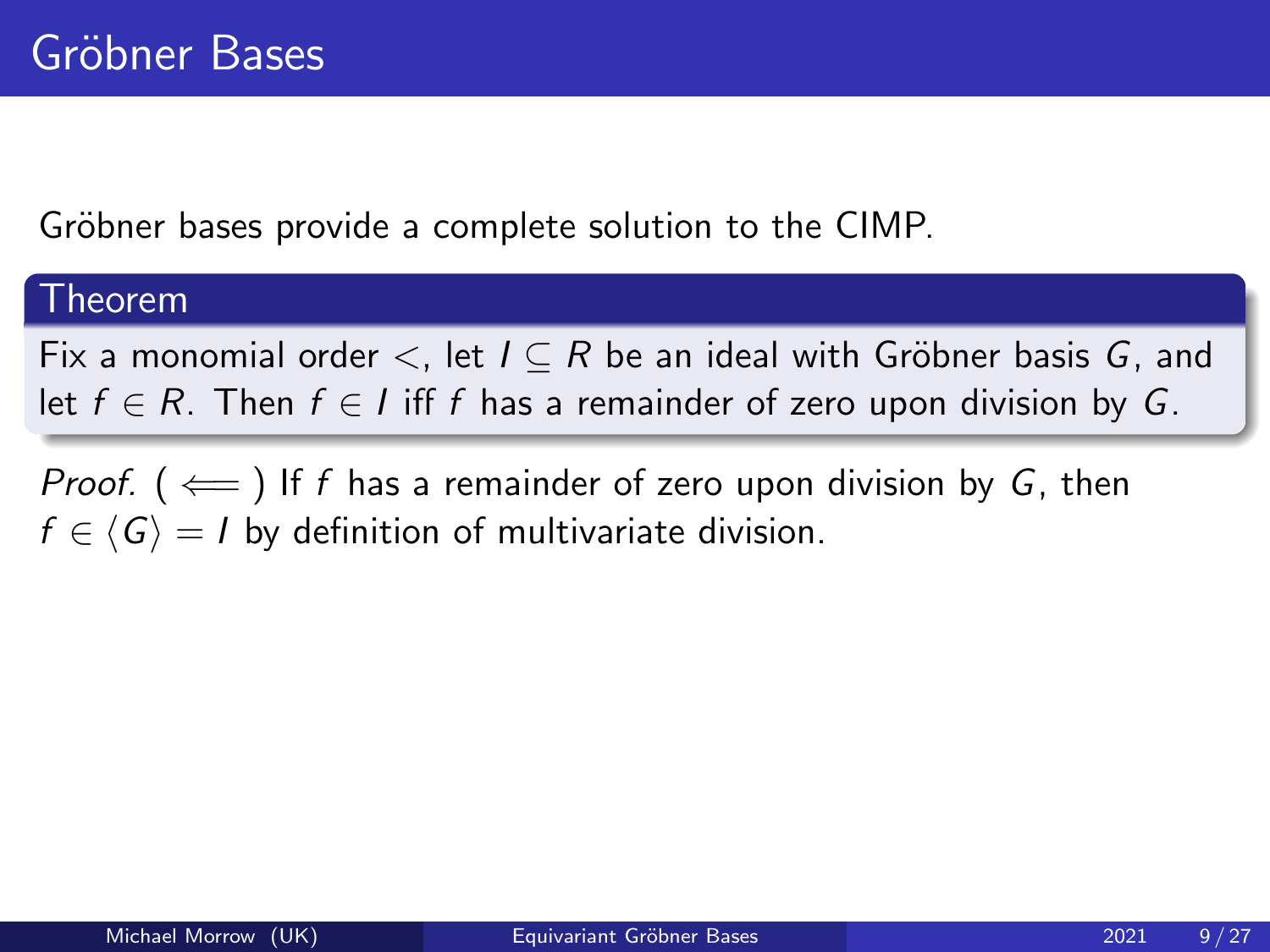Gröbner bases provide a complete solution to the CIMP.

#### Theorem

Fix a monomial order  $\lt$ , let  $I \subseteq R$  be an ideal with Gröbner basis G, and let  $f \in R$ . Then  $f \in I$  iff f has a remainder of zero upon division by G.

*Proof.* ( $\Leftarrow$ ) If f has a remainder of zero upon division by G, then  $f \in \langle G \rangle = I$  by definition of multivariate division.

 $( \implies)$  Conversely, suppose  $f \in I$ , and use multivariate division to write  $f = g + r$  for some  $g \in \langle G \rangle = 1$  and some  $r \in R$  with either  $r = 0$  or  $\sin(r) \notin \langle \sin(G) \rangle = \langle \sin(I) \rangle$ . If  $r \neq 0$  then  $r = f - g \in I$  implies  $\text{in}(r) \in \langle \text{in}(I) \rangle$ , a contradiction.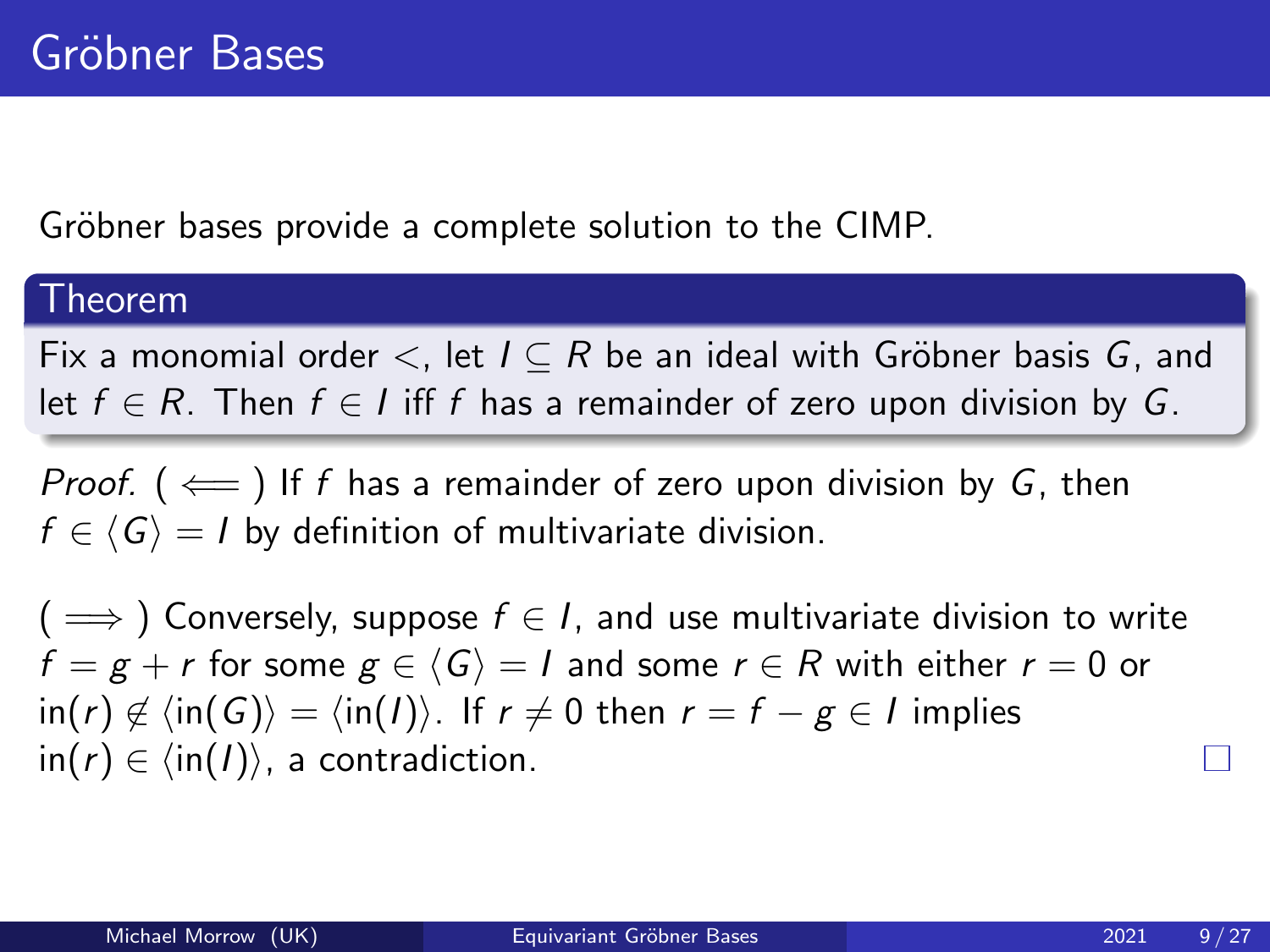For an ideal  $I \subseteq R$  and a subset  $G \subseteq I$ , how can we determine if G is a Gröbner basis for 1?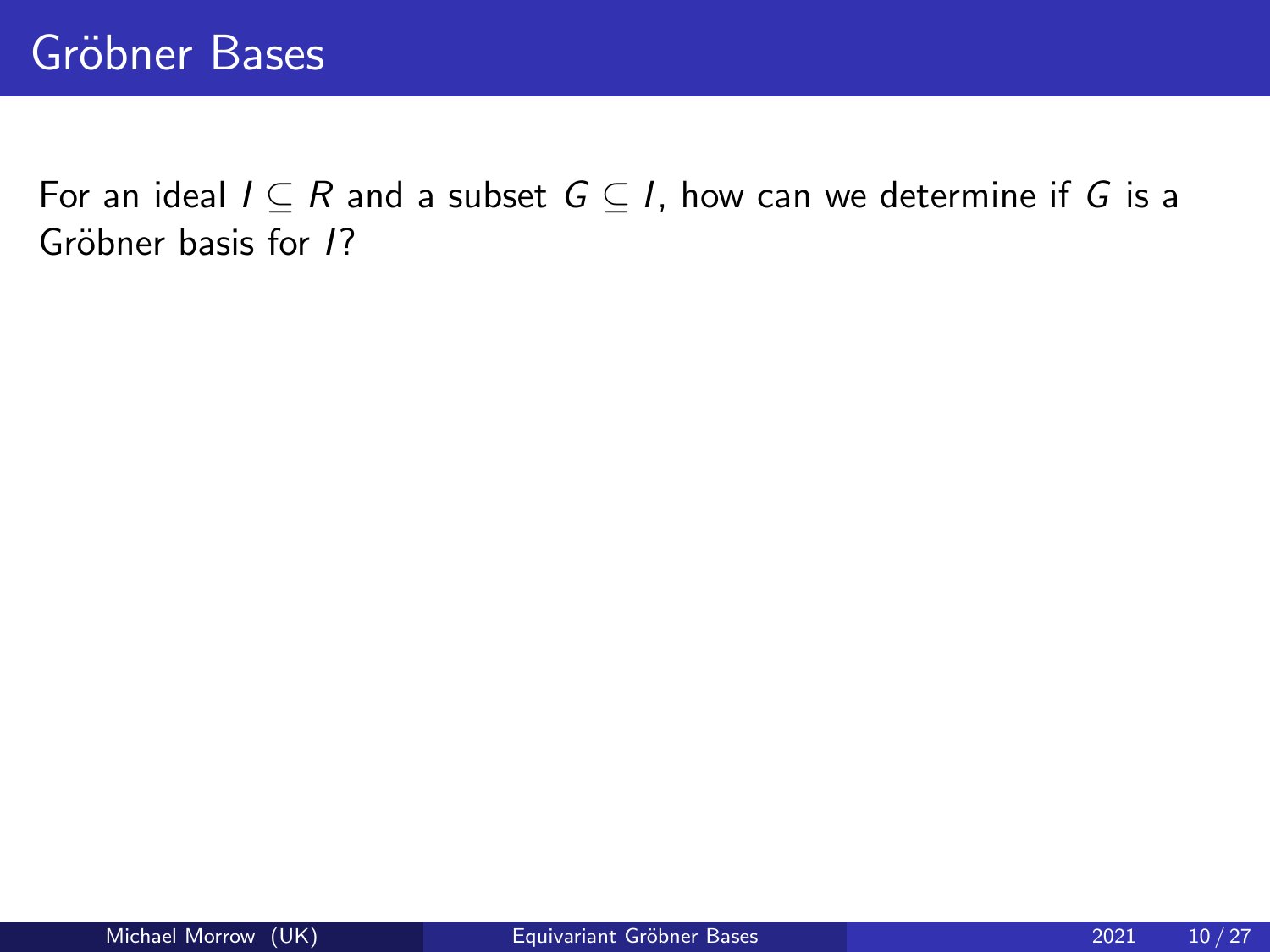For an ideal  $I \subseteq R$  and a subset  $G \subseteq I$ , how can we determine if G is a Gröbner basis for 1?

### Theorem (Buchberger's Criterion)

Fix a monomial order  $\lt$ . Let  $I \subseteq R$  be an ideal and let  $G \subseteq I$ . For  $f, g \in G$  define the **S-pair** of f and g:

$$
S(f,g):=\frac{\mathsf{lcm}(\mathsf{in}(f),\mathsf{in}(g))}{\mathsf{lt}(f)}f-\frac{\mathsf{lcm}(\mathsf{in}(f),\mathsf{in}(g))}{\mathsf{lt}(g)}g\in\langle G\rangle.
$$

Then G is a Gröbner basis for I iff  $S(f, g)$  has a remainder of zero upon division by G for all  $f, g \in G$ .

Note: the S-pairs  $S(f, g)$  and  $S(g, f)$  differ only by a sign, so if  $S(f, g)$ has a remainder of zero, so does  $S(g, f)$ .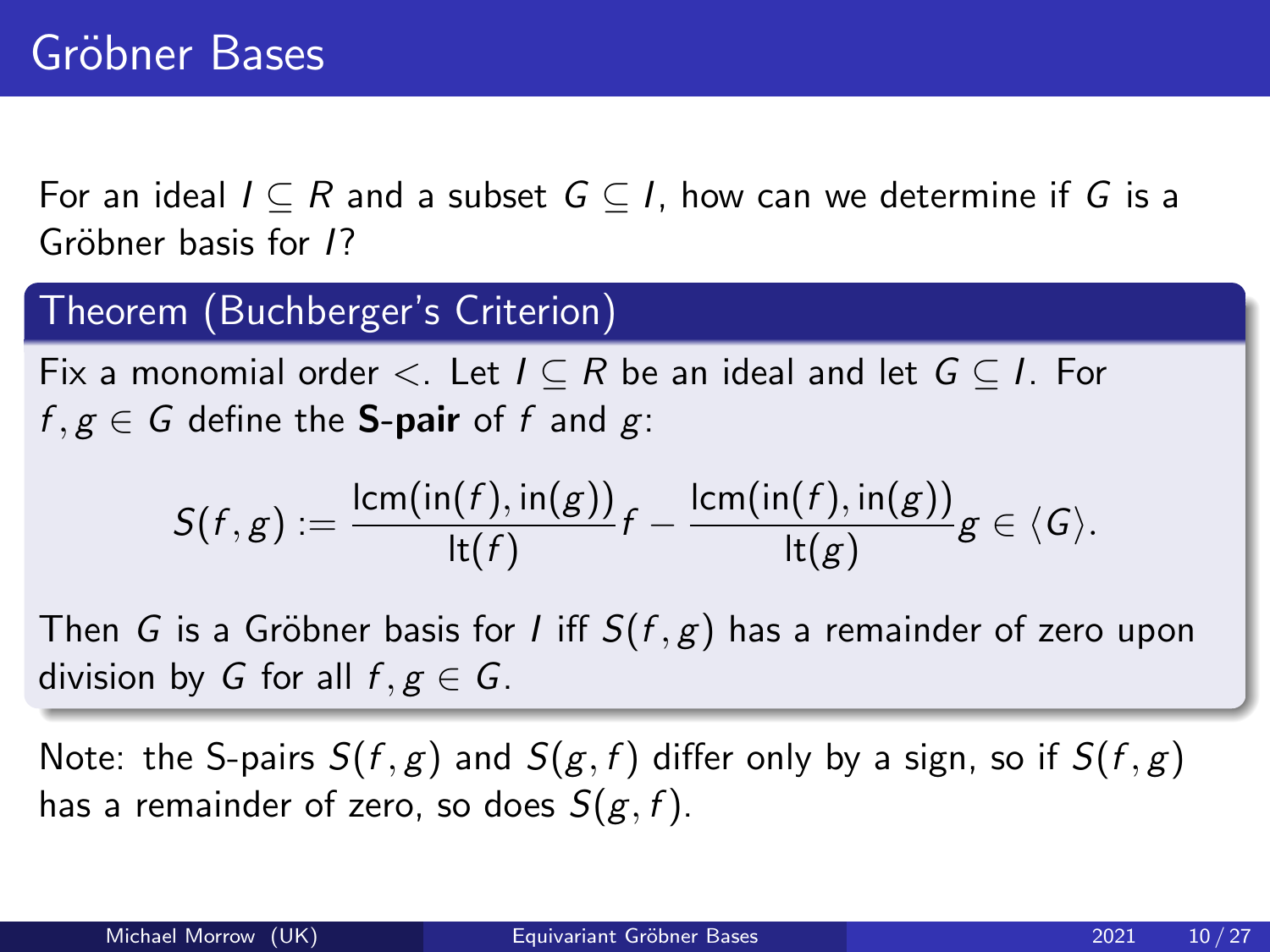If G is a finite set then Buchberger's Criterion can be checked algorithmically in finite time. This naturally leads us to a process for computing Gröbner bases for ideals of  $R$ .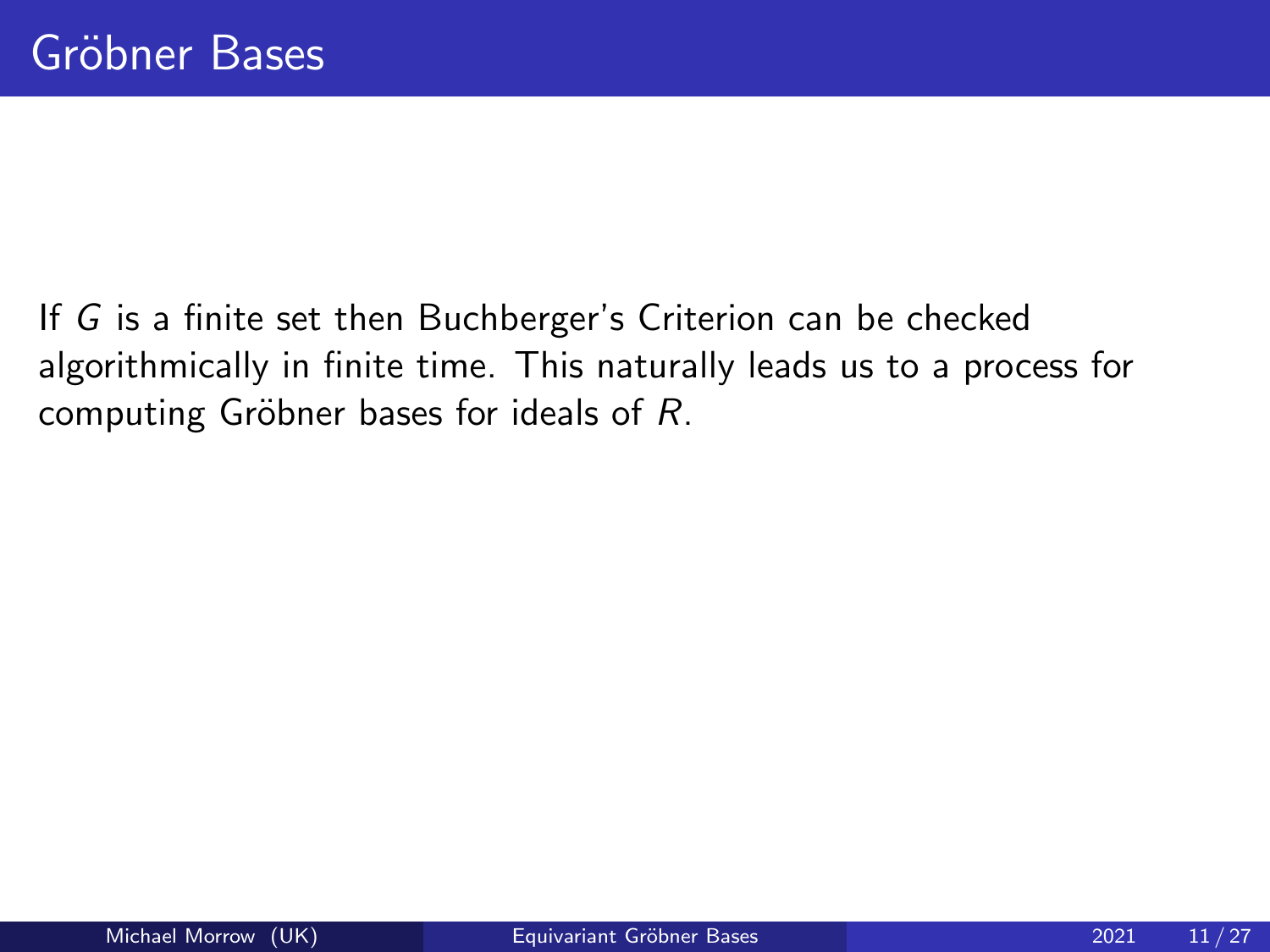If G is a finite set then Buchberger's Criterion can be checked algorithmically in finite time. This naturally leads us to a process for computing Gröbner bases for ideals of  $R$ .

## Theorem (Buchberger's Algorithm)

Fix a monomial order  $\lt$ , and let  $I \subseteq R$  be an ideal. Then a Gröbner basis for *I* can be computed in finite time.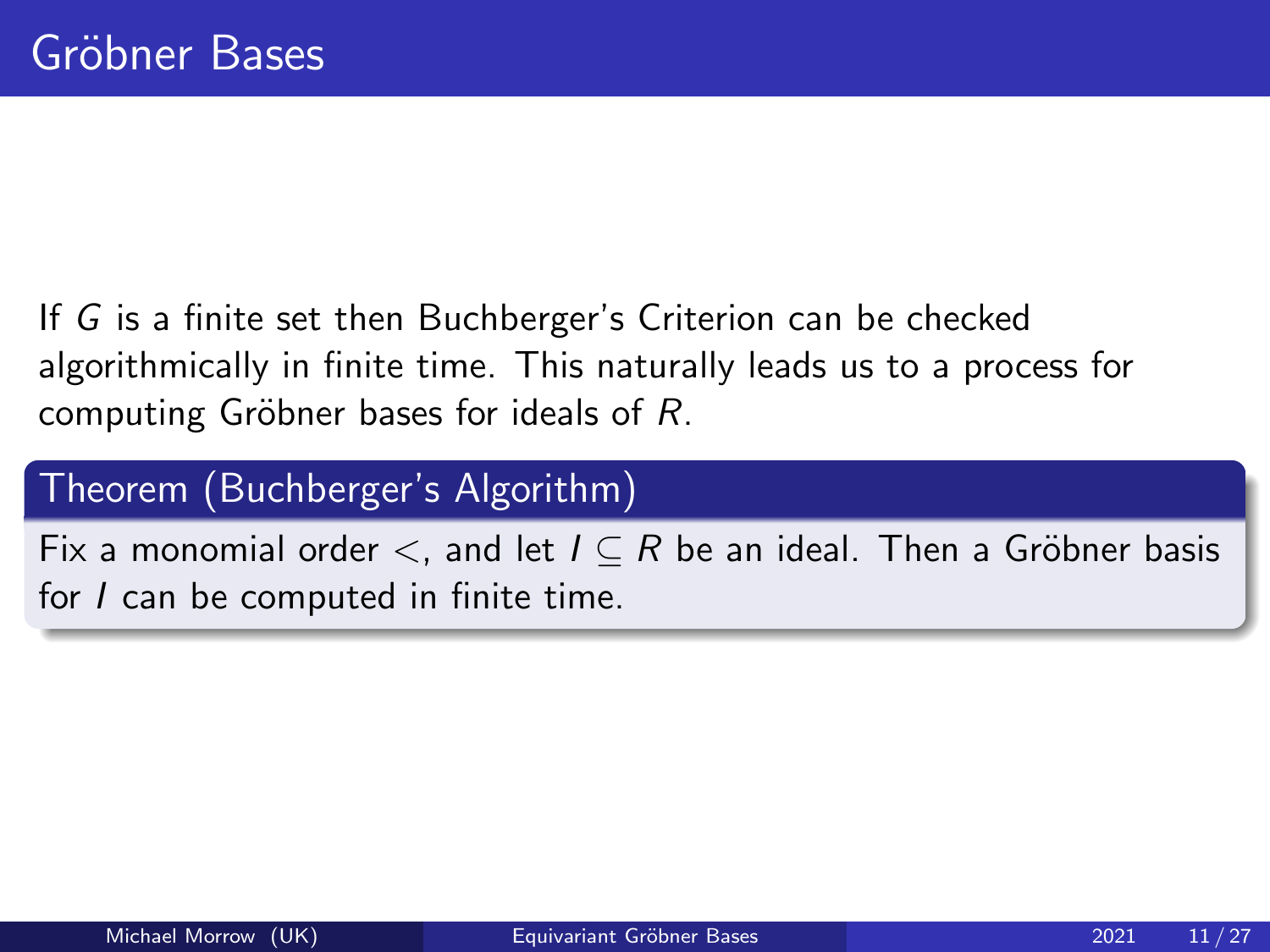# Gröbner Bases

An example of Buchberger's Algorithm:

Give  $\mathbb{R}[x, y]$  the lex order with  $x > y$ . Consider  $I = \langle G \rangle$  where  $G = \{x^2 + y, xy\}$ . Put  $g_1 = x^2 + y$  and  $g_2 = xy$ .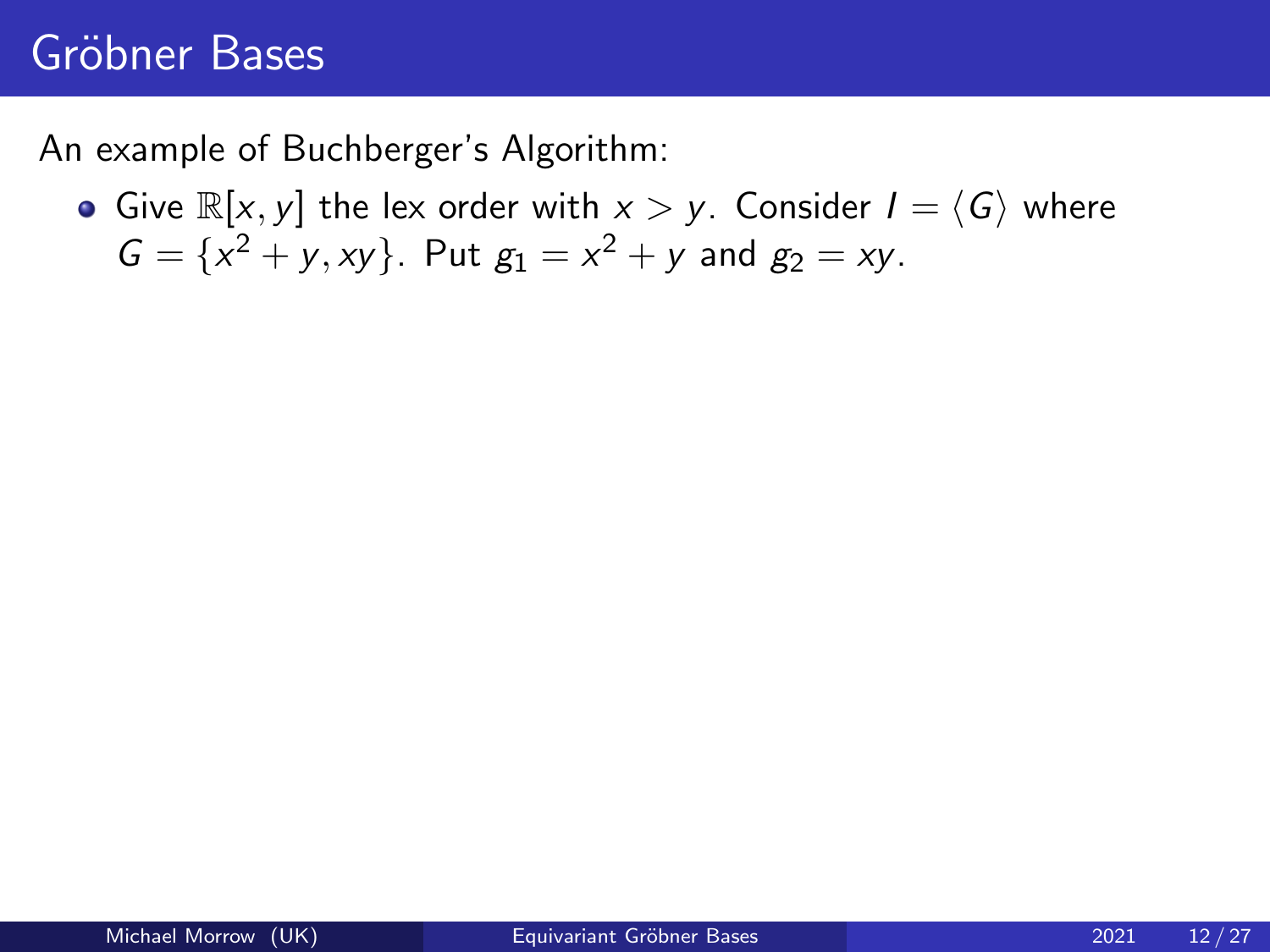We have seen that Gröbner bases solve the CIMP using multivariate division and that we can compute them in finite time using Buchberger's Algorithm. What about infinitely many variables?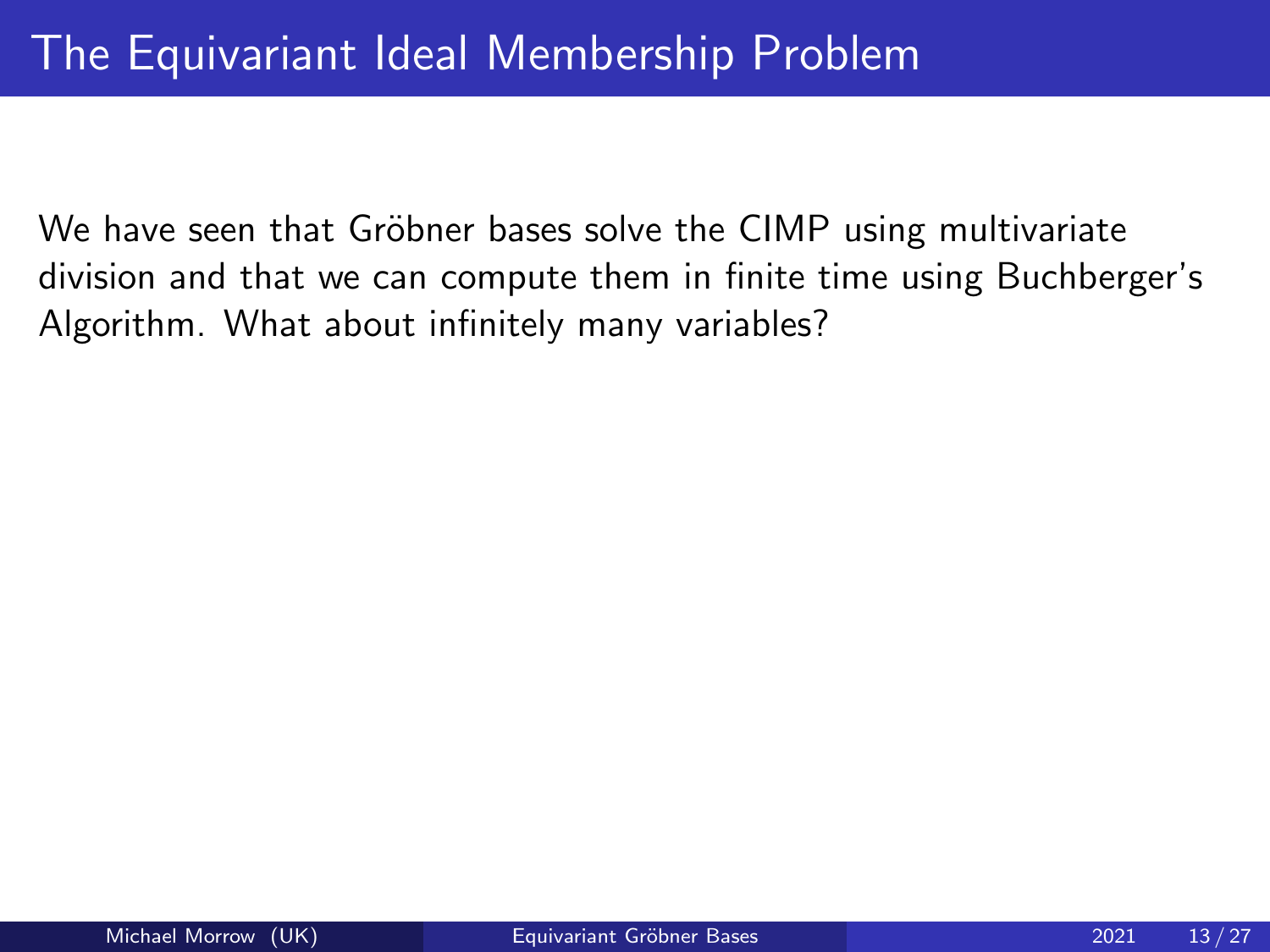We have seen that Gröbner bases solve the CIMP using multivariate division and that we can compute them in finite time using Buchberger's Algorithm. What about infinitely many variables?

One naturally proposes the following:

#### Question

Let K be a field and consider the polynomial ring  $K[x_1, x_2,...]$  in infinitely many variables. Given  $f \in K[x_1, x_2, \ldots]$  and an ideal  $I \subseteq K[x_1, x_2, \ldots]$ , is there a finite algorithm to determine if  $f \in I$ ?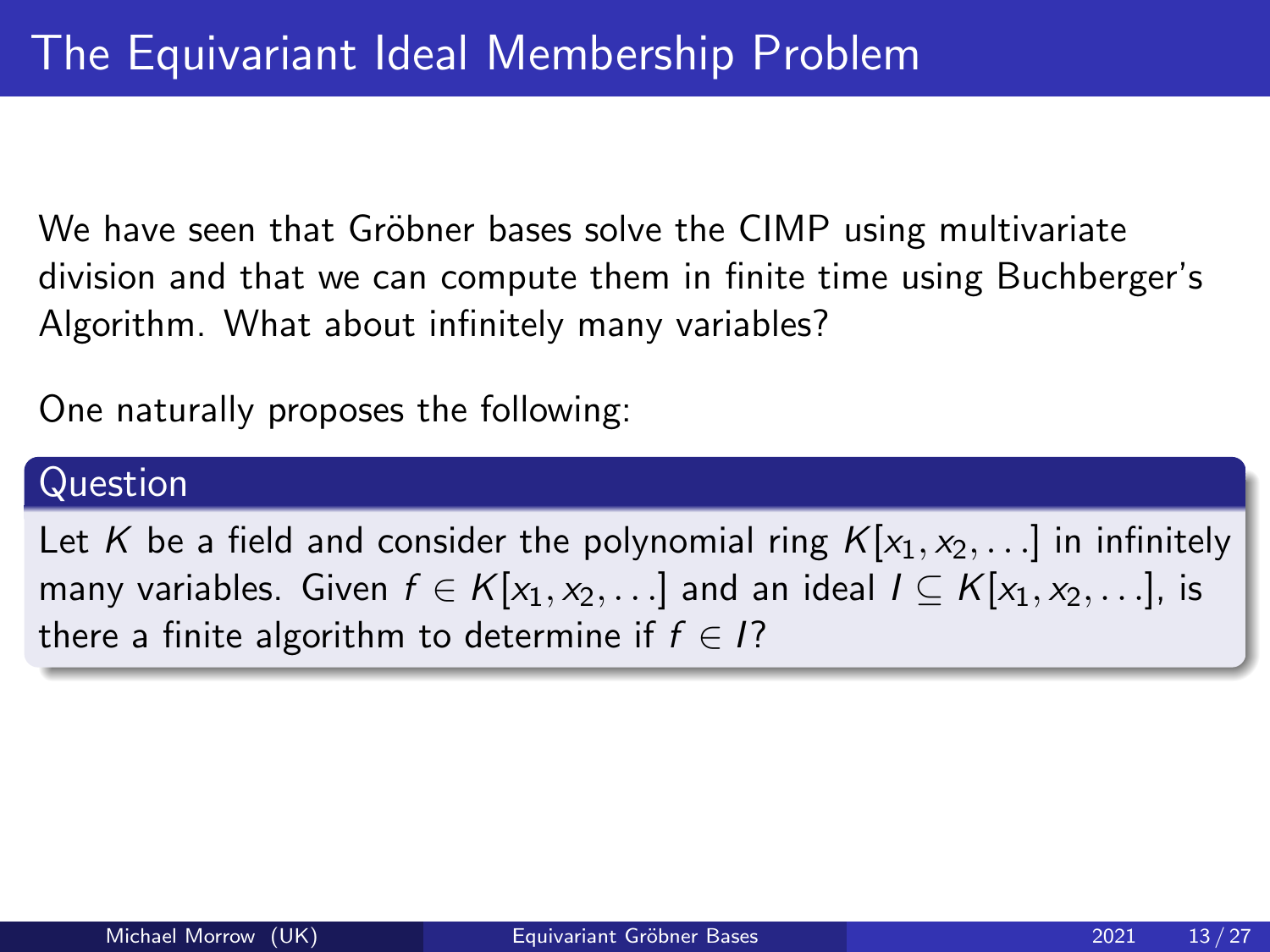We have seen that Gröbner bases solve the CIMP using multivariate division and that we can compute them in finite time using Buchberger's Algorithm. What about infinitely many variables?

One naturally proposes the following:

#### Question

Let K be a field and consider the polynomial ring  $K[x_1, x_2,...]$  in infinitely many variables. Given  $f \in K[x_1, x_2, \ldots]$  and an ideal  $I \subseteq K[x_1, x_2, \ldots]$ , is there a finite algorithm to determine if  $f \in I$ ?

Roadblock:  $\langle x_1, x_2, \ldots \rangle$  is not finitely generated, so  $K[x_1, x_2, \ldots]$  is not Noetherian.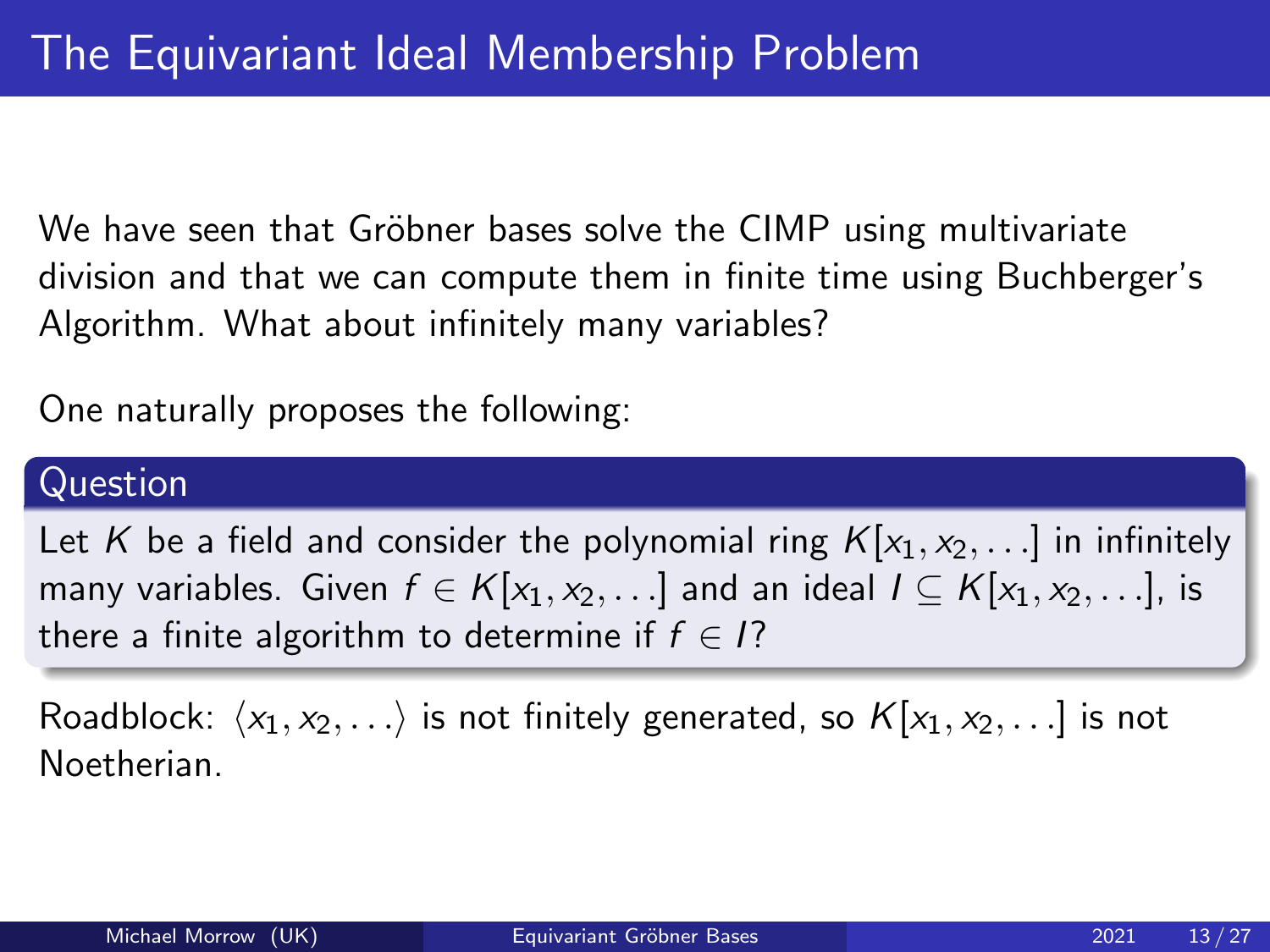If we allow permutation of indices,  $\langle x_1, x_2, \ldots \rangle$  is finitely generated "up to symmetry" by  $x_1$ . Let's formalize this.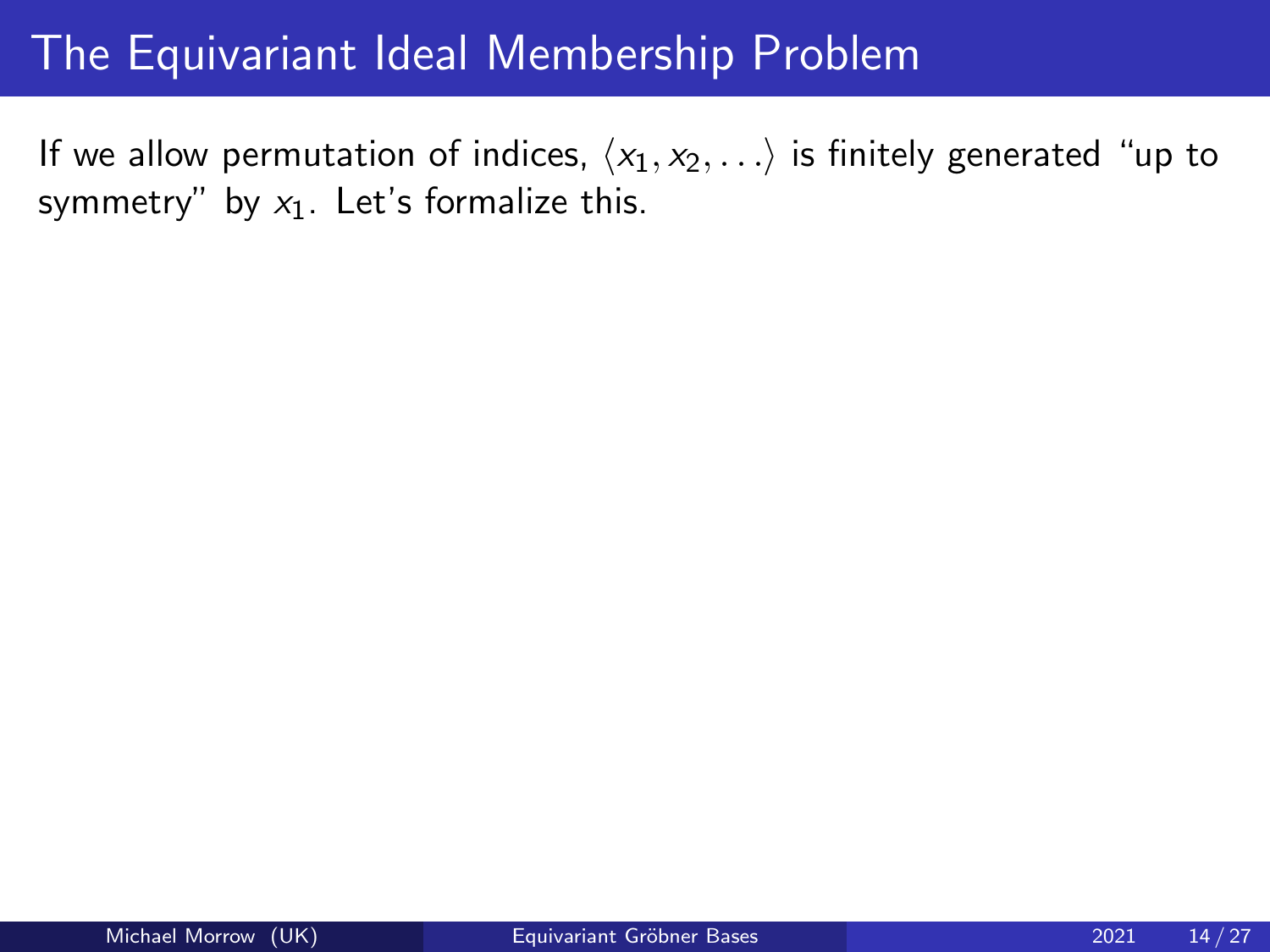If we allow permutation of indices,  $\langle x_1, x_2, \ldots \rangle$  is finitely generated "up to symmetry" by  $x_1$ . Let's formalize this.

#### **Notation**

```
Let R = K[x_1, x_2, \ldots]. For n \in \mathbb{N}, write [n] := \{1, \ldots, n\}, and set
[\infty] := \mathbb{N}.
```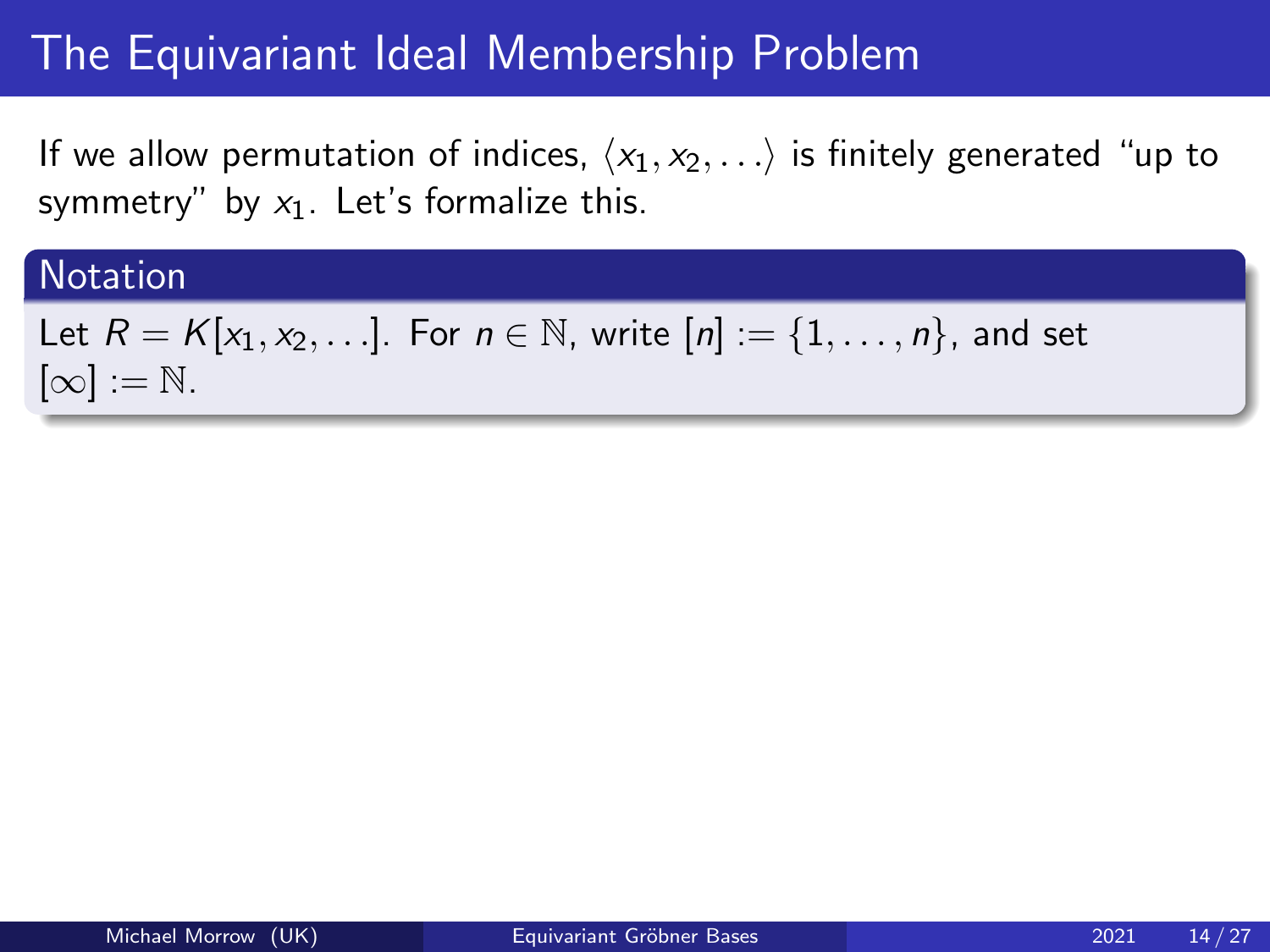If we allow permutation of indices,  $\langle x_1, x_2, \ldots \rangle$  is finitely generated "up to symmetry" by  $x_1$ . Let's formalize this.

### **Notation**

Let 
$$
R = K[x_1, x_2, \ldots]
$$
. For  $n \in \mathbb{N}$ , write  $[n] := \{1, \ldots, n\}$ , and set  $[\infty] := \mathbb{N}$ .

### Definition

For  $m, n \in \mathbb{N} \cup \{\infty\}$  define

$$
\mathsf{Inc}_{m,n}:=\left\{\rho:[m]\to[n]\,|\,a
$$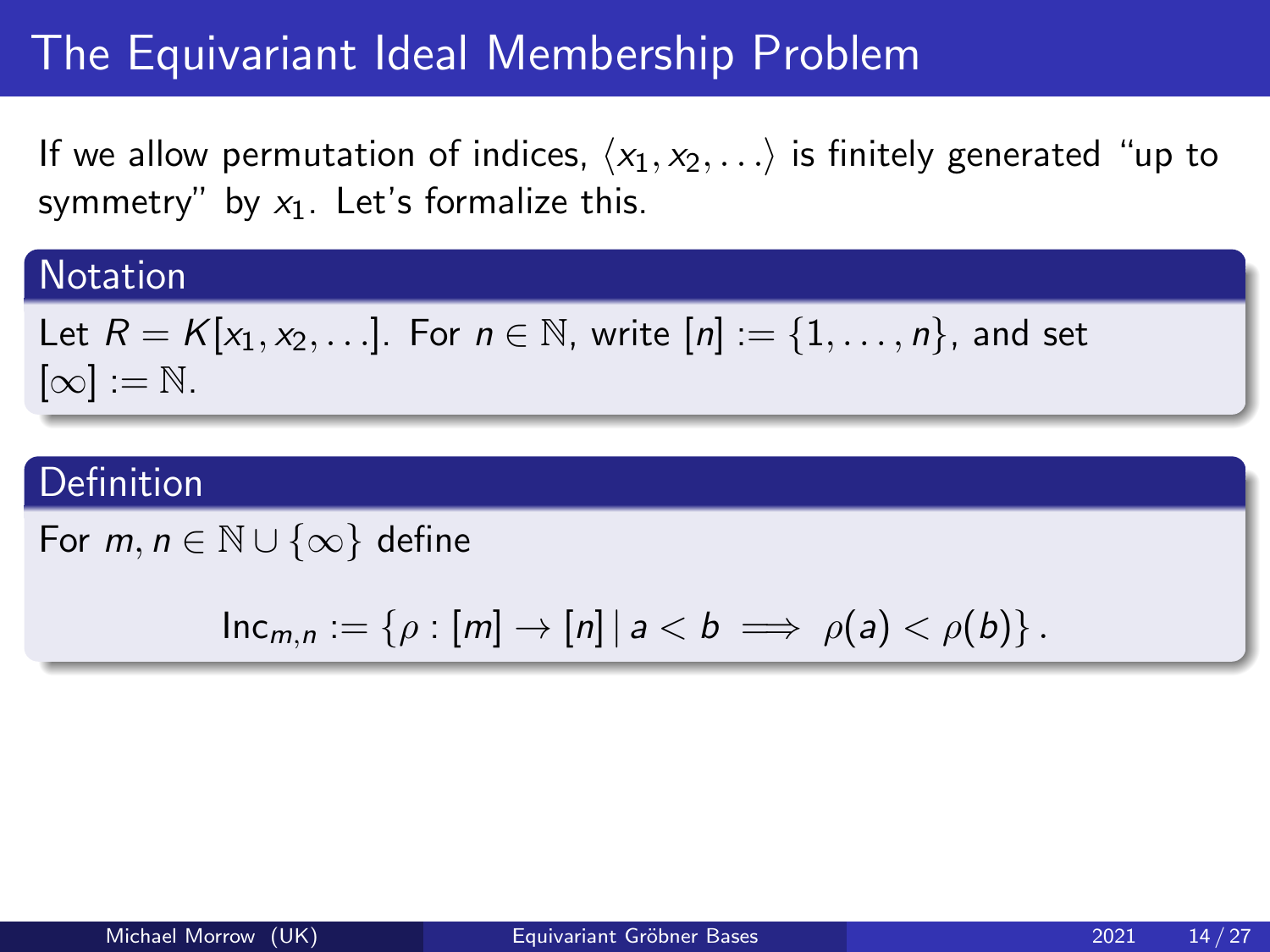If we allow permutation of indices,  $\langle x_1, x_2, \ldots \rangle$  is finitely generated "up to symmetry" by  $x_1$ . Let's formalize this.

#### **Notation**

Let 
$$
R = K[x_1, x_2, \ldots]
$$
. For  $n \in \mathbb{N}$ , write  $[n] := \{1, \ldots, n\}$ , and set  $[\infty] := \mathbb{N}$ .

### Definition

For  $m, n \in \mathbb{N} \cup \{\infty\}$  define

$$
\mathsf{Inc}_{m,n}:=\left\{\rho:[m]\to[n]\,|\,a
$$

### Definition/Proposition

The set Inc<sub>∞,∞</sub> of strictly increasing maps on  $\mathbb N$  forms a monoid under the multiplication  $\rho \sigma := \rho \circ \sigma$ . Denote this monoid by  $\text{Inc}(\mathbb{N})$ .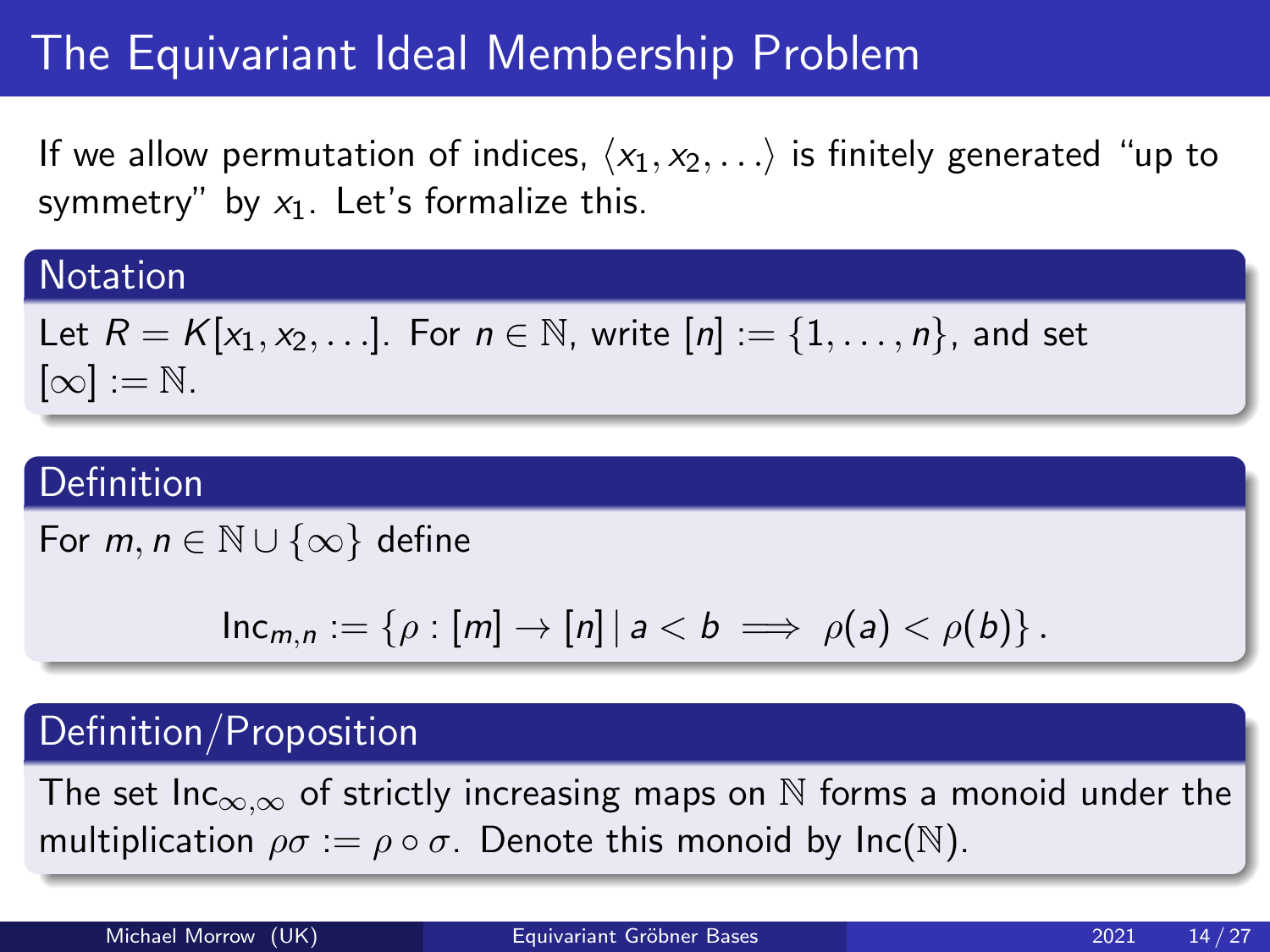From now on, let  $\mathsf{Inc}(\mathbb{N})$  act on  $R = K[x_1, x_2, \ldots]$  via  $x_i \mapsto x_{\rho(i)}$  and extending by homomorphisms.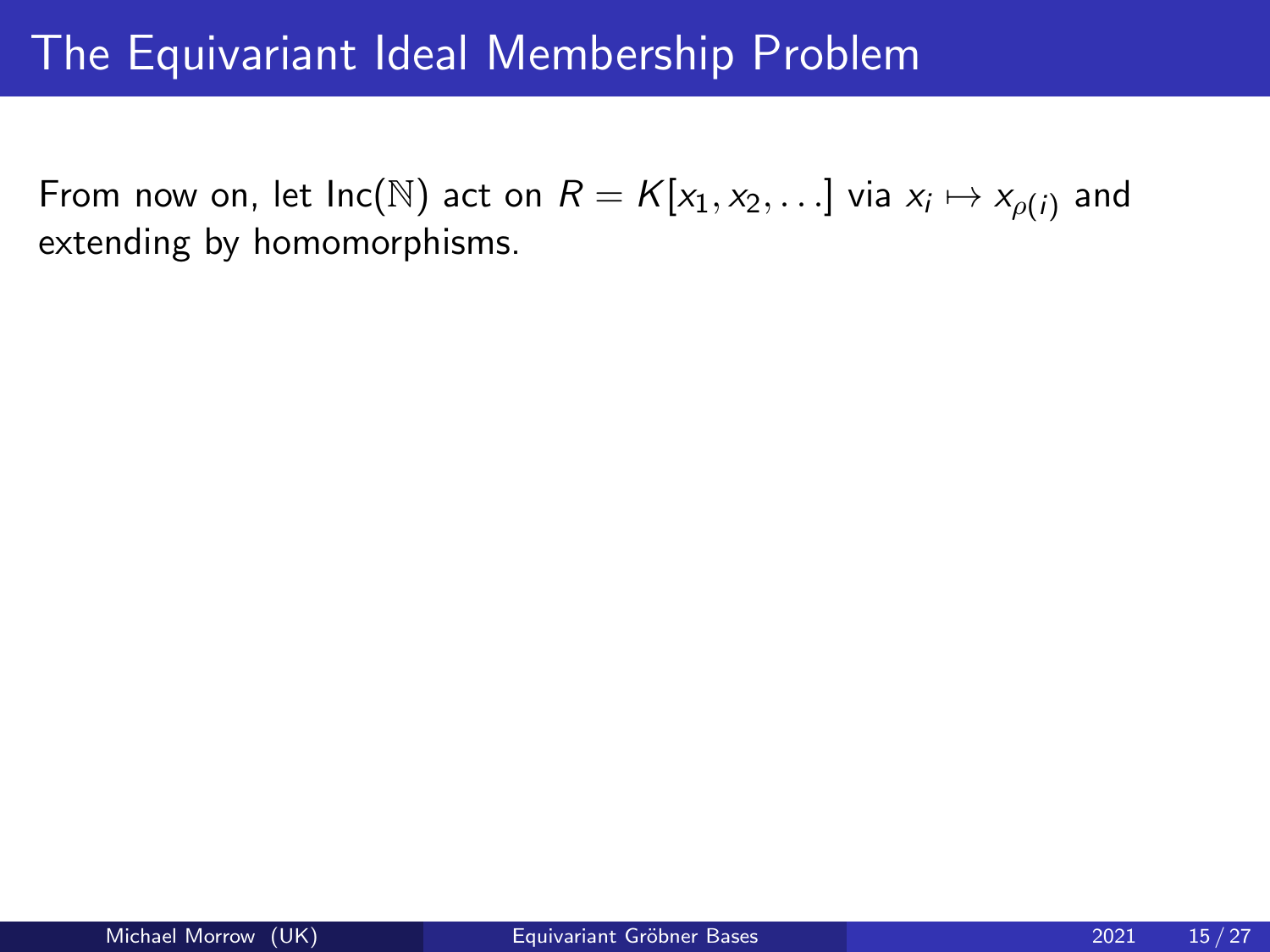From now on, let  $\mathsf{Inc}(\mathbb{N})$  act on  $R = K[x_1, x_2, \ldots]$  via  $x_i \mapsto x_{\rho(i)}$  and extending by homomorphisms. For example, if  $f = 2x_1^2x_2 + x_5$  and  $\rho \in \text{Inc}(\mathbb{N})$  satisfies  $\rho(1) = 3$ ,  $\rho(2) = 4$ , and  $\rho(5) = 21$ , then  $\rho(f) = 2x_3^2x_4 + x_{21}.$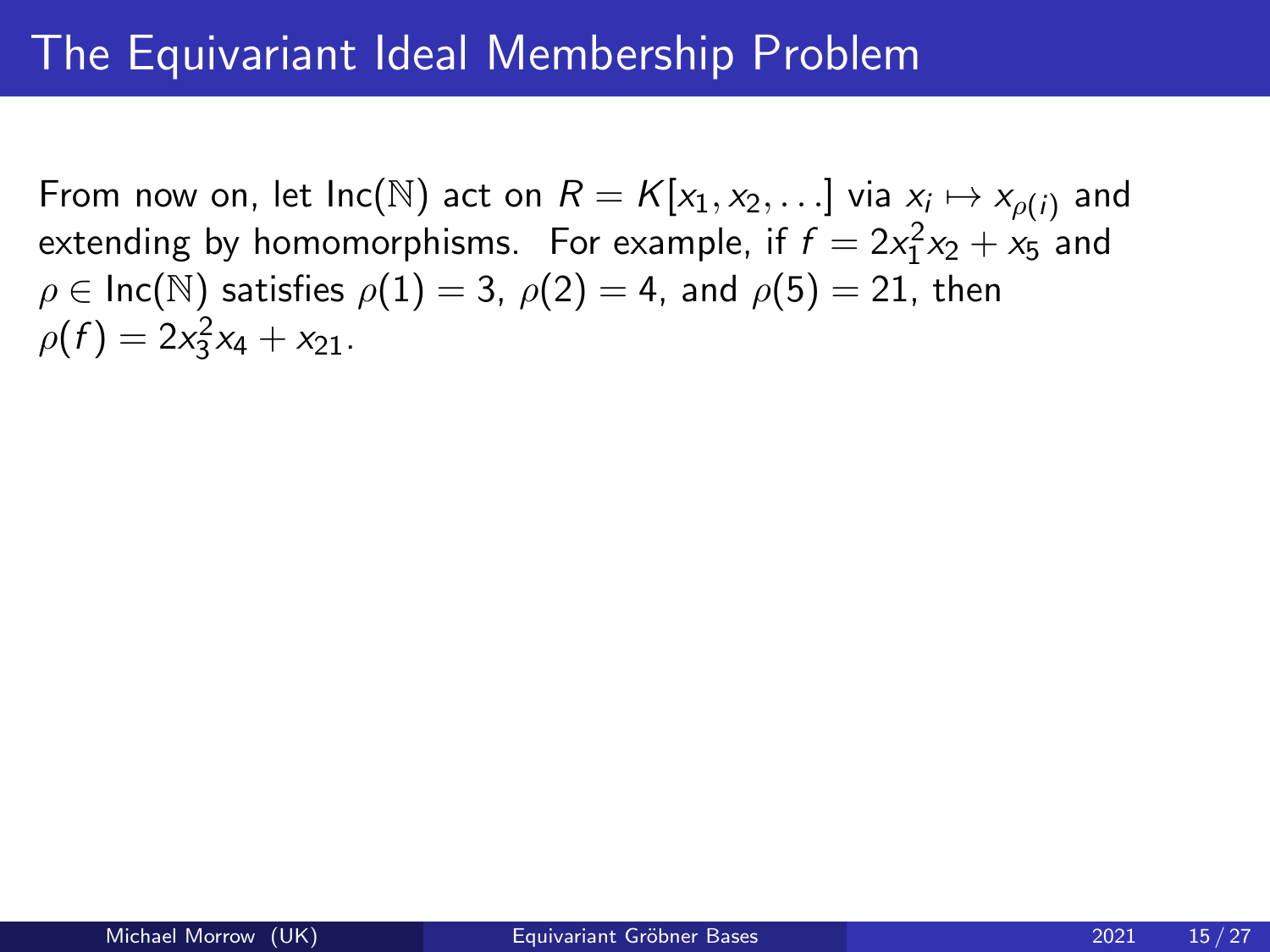From now on, let  $\mathsf{Inc}(\mathbb{N})$  act on  $R = K[x_1, x_2, \ldots]$  via  $x_i \mapsto x_{\rho(i)}$  and extending by homomorphisms. For example, if  $f = 2x_1^2x_2 + x_5$  and  $\rho \in \text{Inc}(\mathbb{N})$  satisfies  $\rho(1) = 3$ ,  $\rho(2) = 4$ , and  $\rho(5) = 21$ , then  $\rho(f) = 2x_3^2x_4 + x_{21}.$ 

### Definition

An ideal  $I \subseteq R$  is said to be  $Inc(\mathbb{N})$ -invariant if  $\rho(I) \subseteq I$  for all  $\rho \in Inc(\mathbb{N})$ .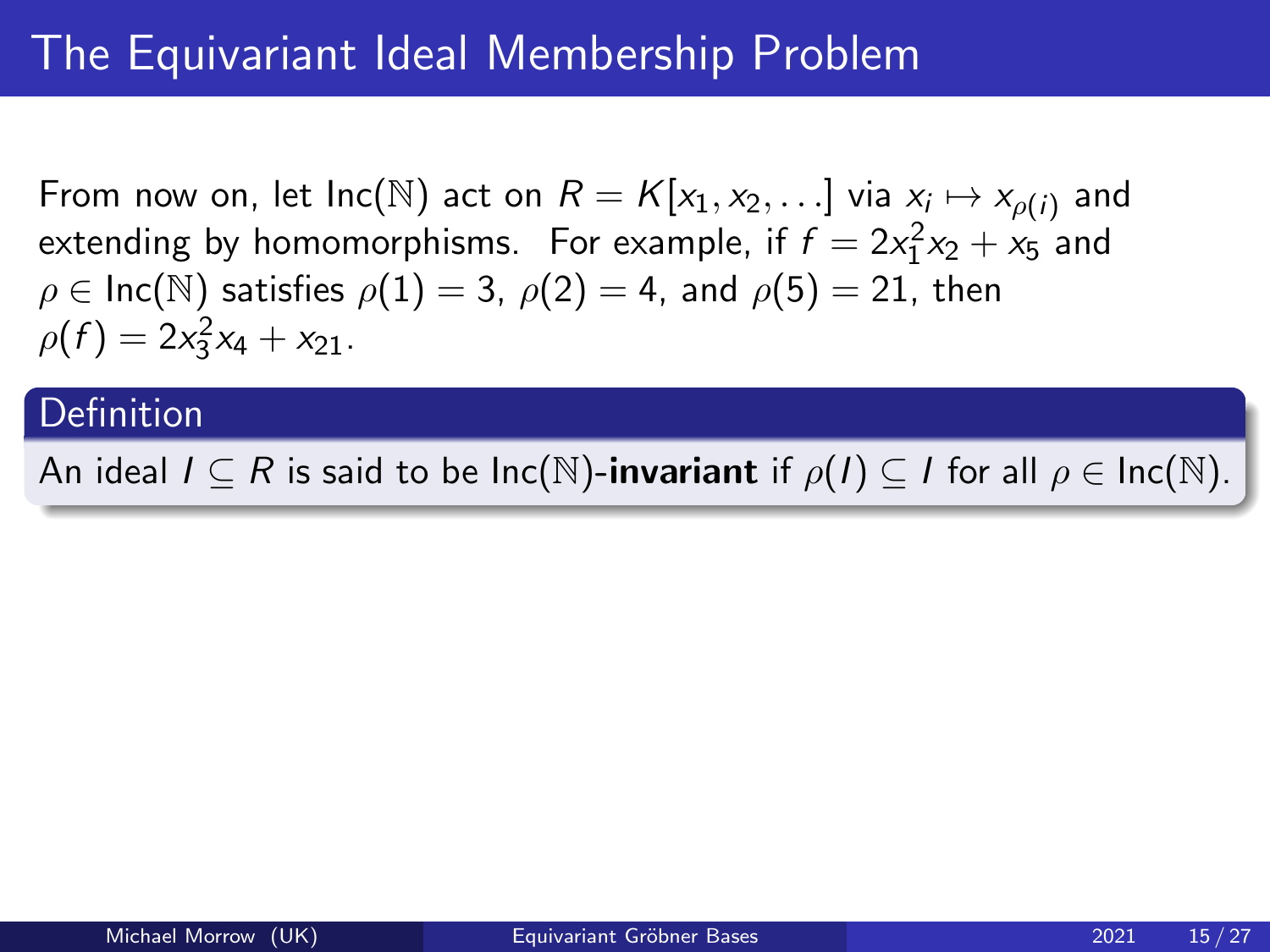From now on, let  $\mathsf{Inc}(\mathbb{N})$  act on  $R = K[x_1, x_2, \ldots]$  via  $x_i \mapsto x_{\rho(i)}$  and extending by homomorphisms. For example, if  $f = 2x_1^2x_2 + x_5$  and  $\rho \in \text{Inc}(\mathbb{N})$  satisfies  $\rho(1) = 3$ ,  $\rho(2) = 4$ , and  $\rho(5) = 21$ , then  $\rho(f) = 2x_3^2x_4 + x_{21}.$ 

### **Definition**

An ideal  $I \subseteq R$  is said to be  $Inc(\mathbb{N})$ -invariant if  $\rho(I) \subseteq I$  for all  $\rho \in Inc(\mathbb{N})$ .

## Definition (Inc(N)-orbits)

For  $f \in R$  define the **orbit of** f as  $\text{Inc}(\mathbb{N})f := \{ \rho(f) | \rho \in \text{Inc}(\mathbb{N}) \}$ , and for  $G \subseteq R$  define

$$
\mathsf{Inc}(\mathbb{N})G := \bigcup_{g \in G} \mathsf{Inc}(\mathbb{N})g.
$$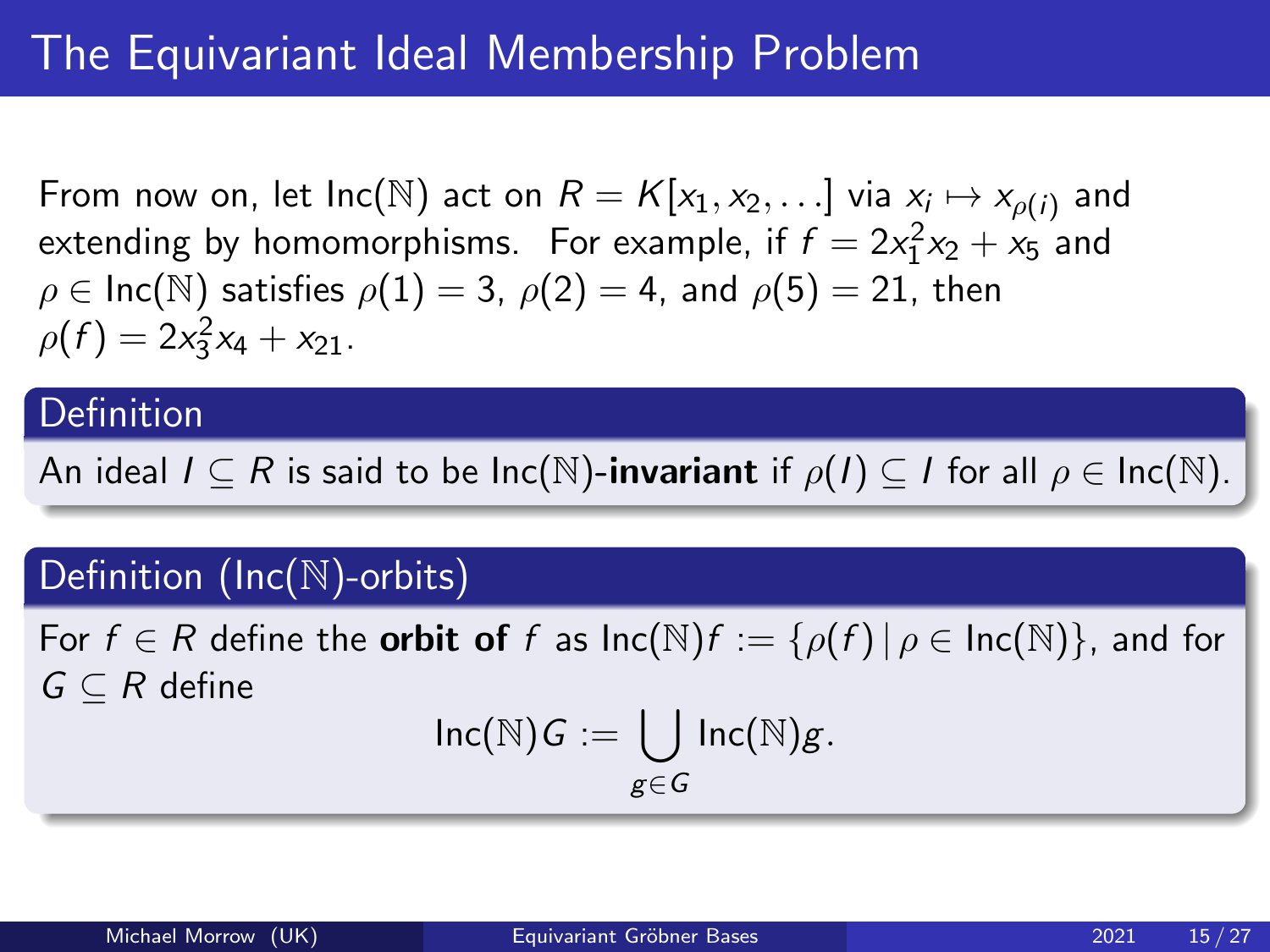Let  $I \subseteq R$  be an Inc(N)-invariant ideal. Then *I* is Inc(N)-**generated** by a subset  $G \subseteq I$  if  $I = \langle \mathsf{Inc}(\mathbb{N})G \rangle$ . We sometimes write  $\langle G \rangle_{\mathsf{Inc}(\mathbb{N})}$  in place of  $\langle Inc(N)G \rangle$ . If G can be taken finite, then I is Inc(N)-finitely generated  $(by G).$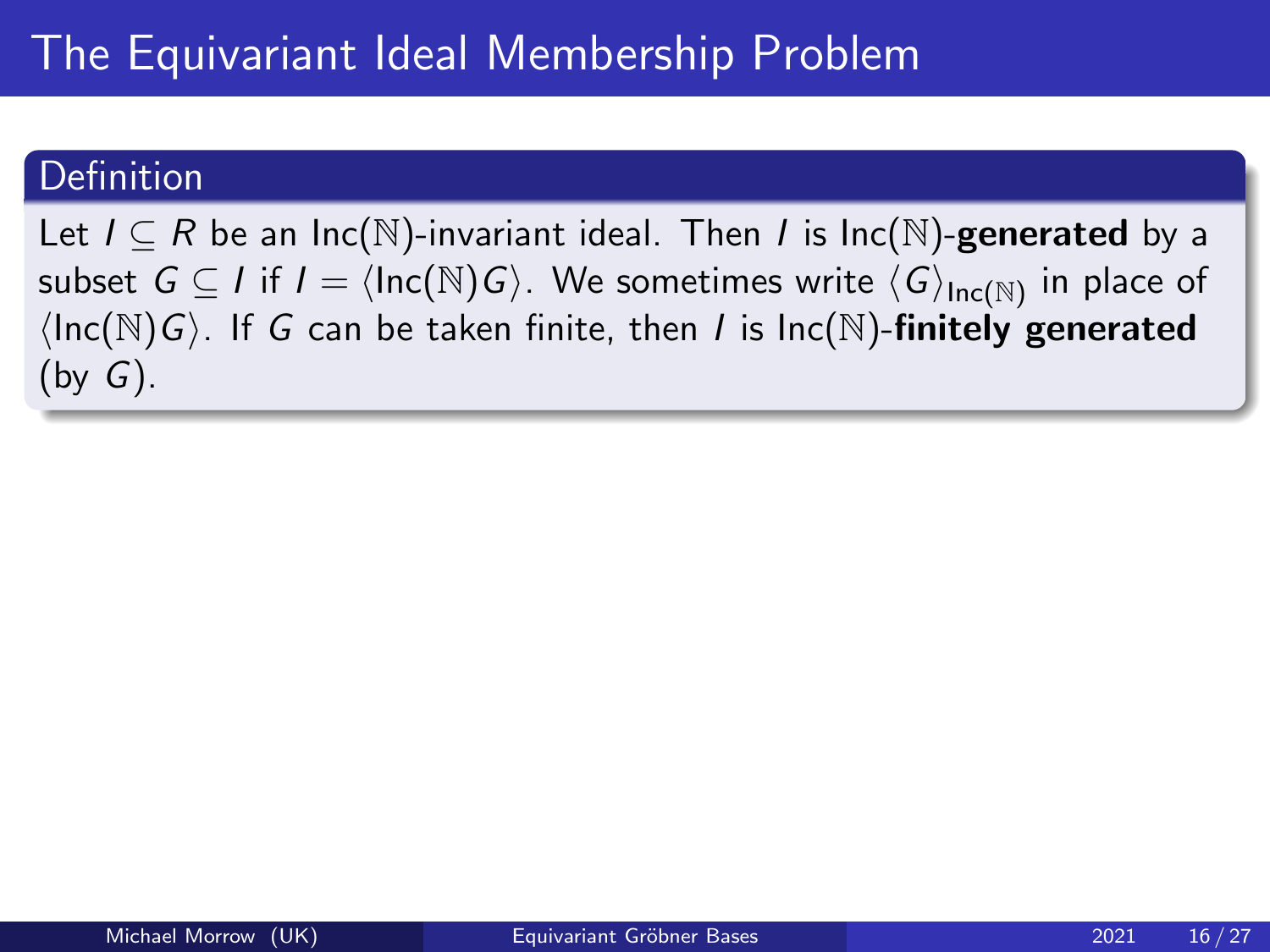Let  $I \subseteq R$  be an Inc(N)-invariant ideal. Then I is Inc(N)-generated by a subset  $G \subseteq I$  if  $I = \langle \mathsf{Inc}(\mathbb{N})G \rangle$ . We sometimes write  $\langle G \rangle_{\mathsf{Inc}(\mathbb{N})}$  in place of  $\langle Inc(N)G \rangle$ . If G can be taken finite, then I is Inc(N)-finitely generated  $(by G).$ 

Example:  $\langle x_1, x_2, \ldots \rangle = \langle x_1 \rangle_{\mathsf{Inc}(\mathbb{N})}$ .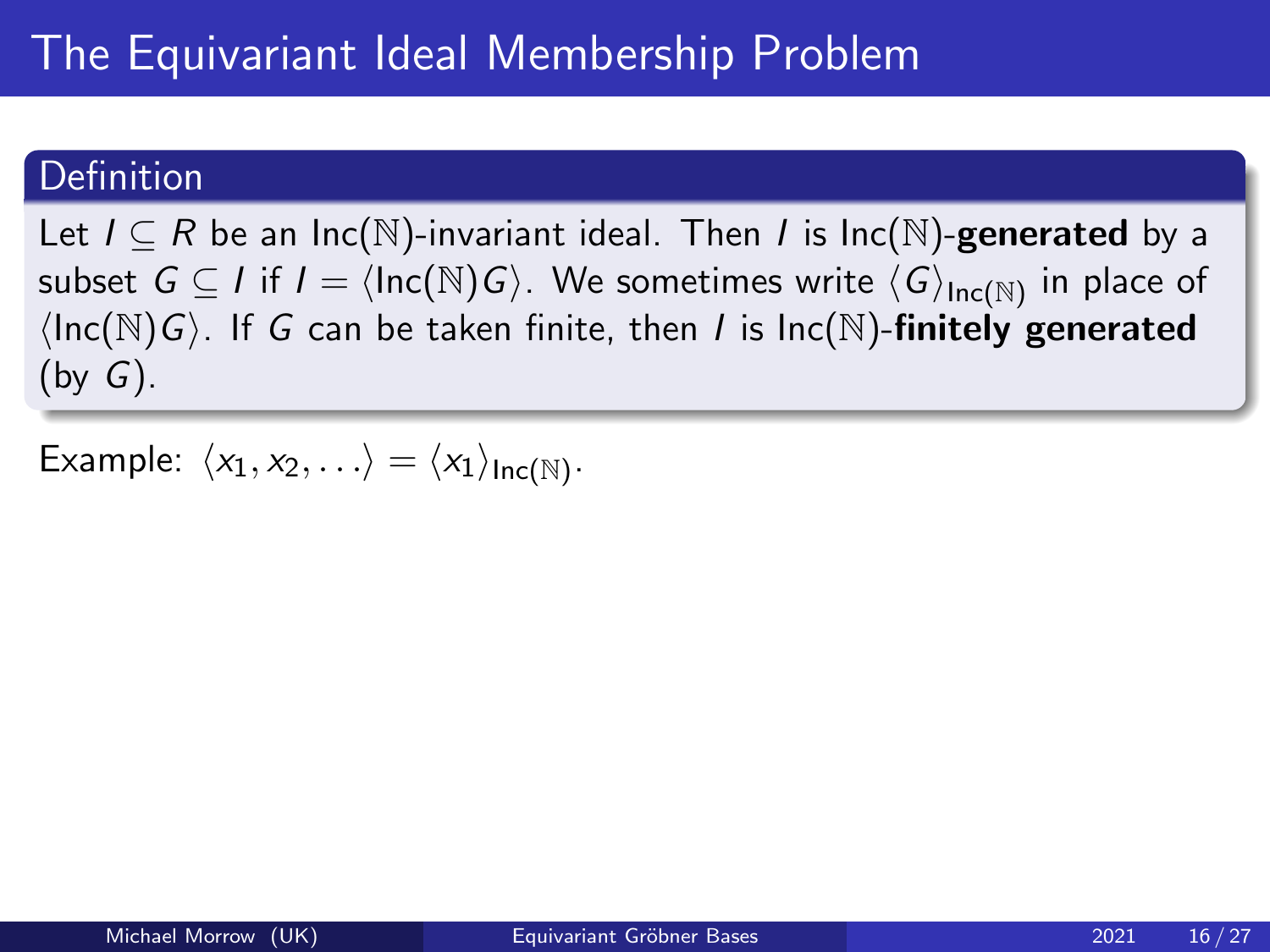Let  $I \subseteq R$  be an Inc(N)-invariant ideal. Then I is Inc(N)-generated by a subset  $G \subseteq I$  if  $I = \langle \mathsf{Inc}(\mathbb{N})G \rangle$ . We sometimes write  $\langle G \rangle_{\mathsf{Inc}(\mathbb{N})}$  in place of  $\langle Inc(N)G \rangle$ . If G can be taken finite, then I is Inc(N)-finitely generated  $(by G).$ 

Example: 
$$
\langle x_1, x_2, \ldots \rangle = \langle x_1 \rangle_{\text{Inc}(\mathbb{N})}
$$
.

This leads us to the following version of Noetherianity:

## Definition/Proposition

The ring R is Inc(N)-**Noetherian**, i.e. every Inc(N)-invariant ideal  $I \subseteq R$ is  $Inc(N)$ -finitely generated.

Remark: the above result is due to Cohen (1987) and Aschenbrenner & Hillar (2007).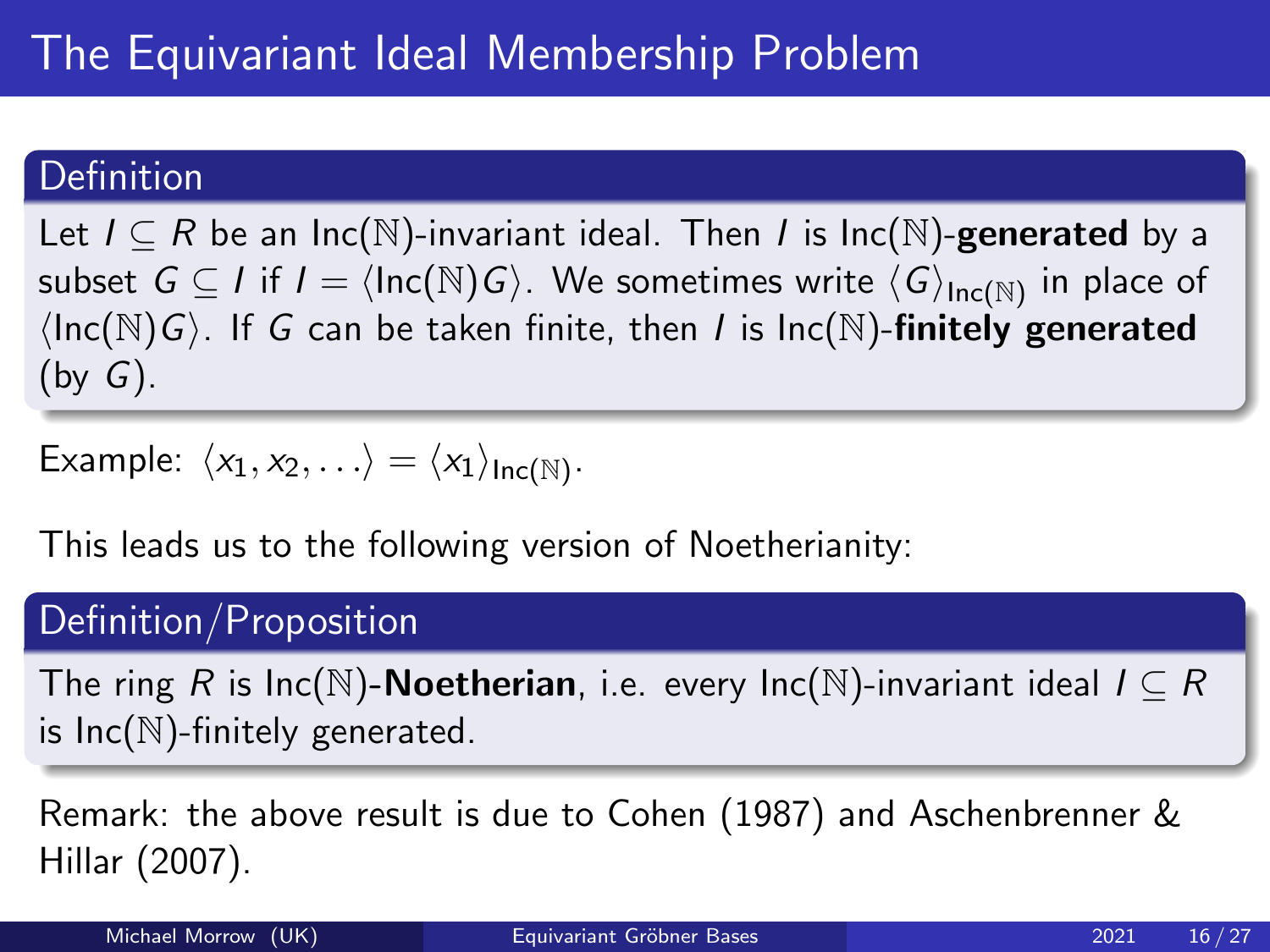We can now state the Equivariant Ideal Membership Problem (EIMP):

# Question (EIMP)

Given  $f \in R$  and an Inc(N)-finitely generated ideal  $I = \langle g_1, \ldots, g_s \rangle_{\text{Inc}(N)} \subseteq R$ , is there a finite algorithm to determine if  $f \in I$ ?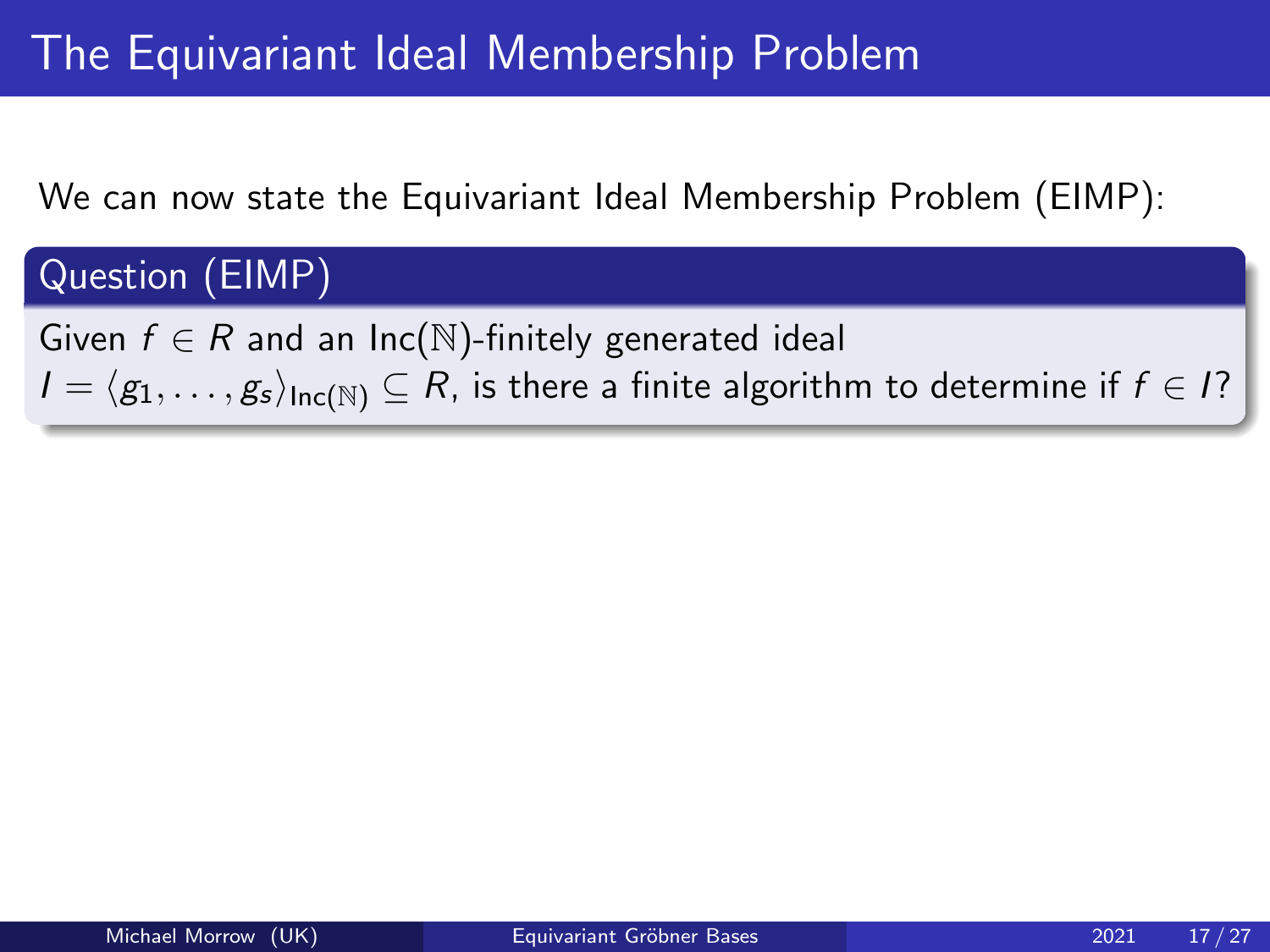We can now state the Equivariant Ideal Membership Problem (EIMP):

# Question (EIMP)

Given  $f \in R$  and an Inc(N)-finitely generated ideal  $I = \langle g_1, \ldots, g_s \rangle_{\text{Inc}(N)} \subseteq R$ , is there a finite algorithm to determine if  $f \in I$ ?

We parallel our development of the classical theory.

## Definition (Inc(N)-Respecting Monomial Order)

Let  $<$  be a total order on Mon(R). Then  $<$  is a Inc(N)-respecting **monomial order** (on Mon(R)) if for any  $m_1, m_2 \in \text{Mon}(R)$  we have:

$$
\bullet \ \ m_1 < m_2 \implies m_1 < nm_1 < nm_2 \ \text{for all} \ \ n \in \text{Mon}(R) \ \text{with} \ \ n \neq 1.
$$

•  $m_1 < m_2 \implies m_1 \leq \rho(m_1) < \rho(m_2)$  for all  $\rho \in \text{Inc}(\mathbb{N})$ .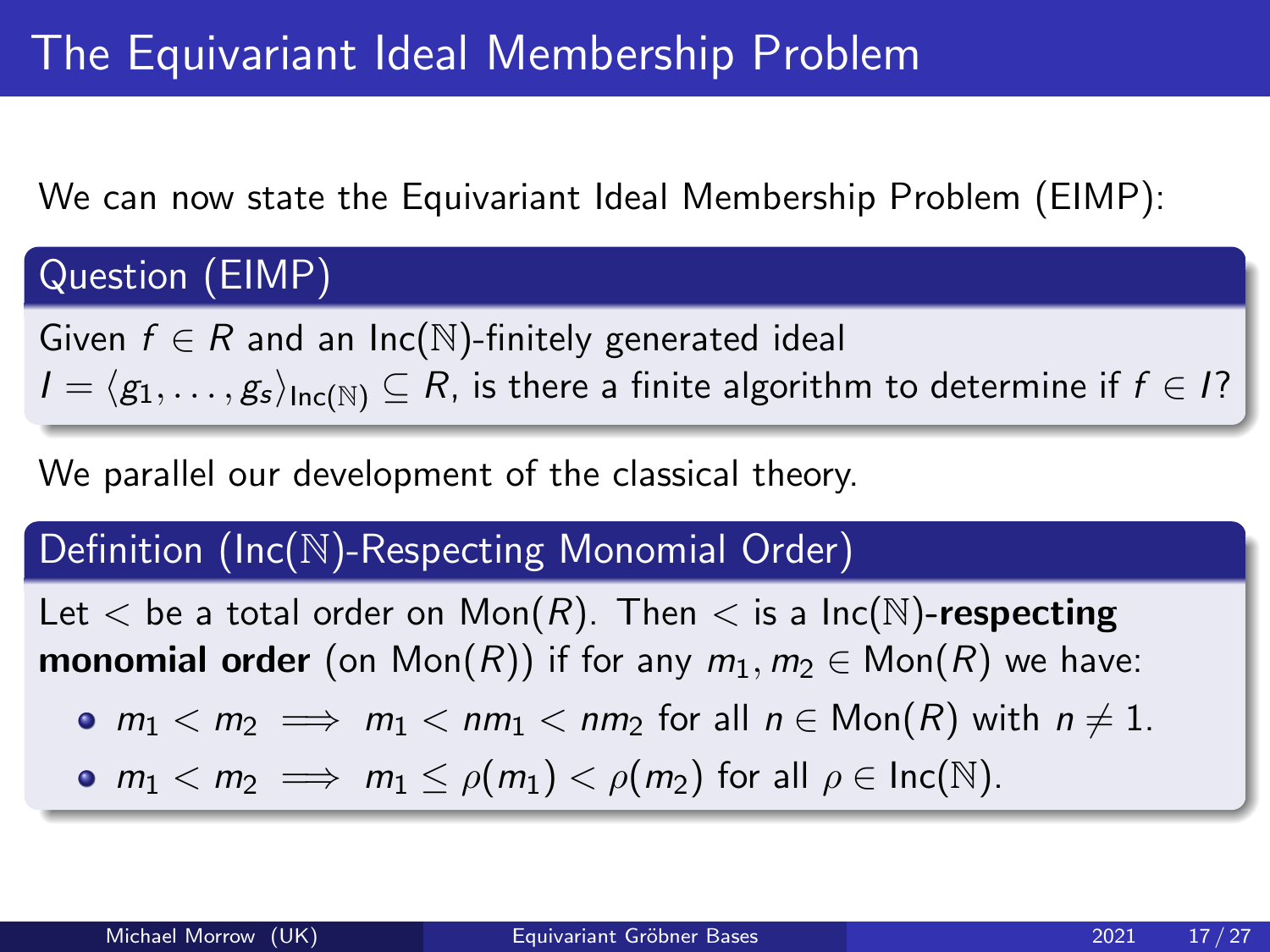•  $Inc(N)$ -respecting monomial orders exist: the lex order with  $x_1 > x_2 > \ldots$  is an example.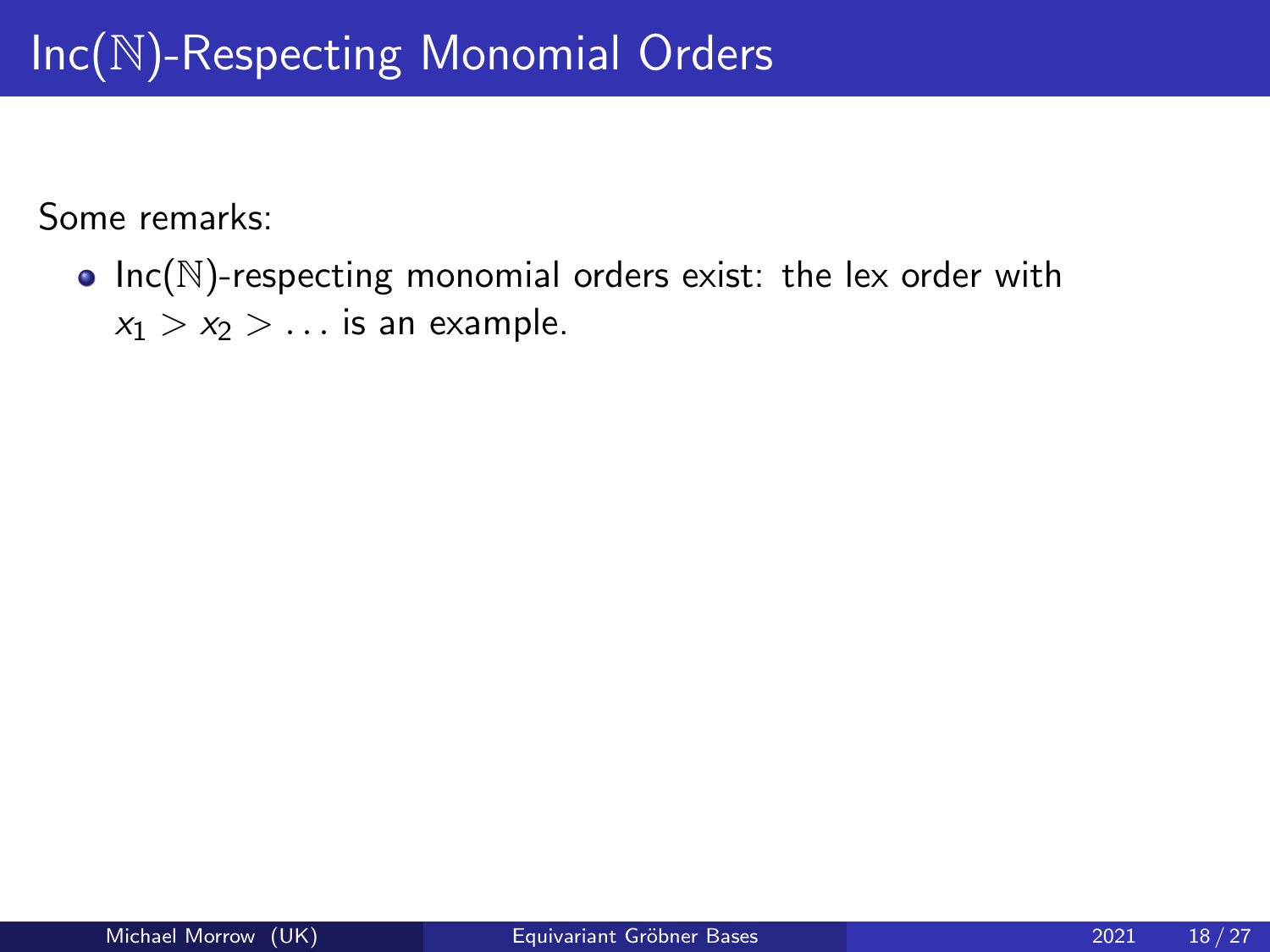- $Inc(N)$ -respecting monomial orders exist: the lex order with  $x_1 > x_2 > \ldots$  is an example.
- For  $f \in R$  we define  $\text{in}(f)$  and  $\text{lt}(f)$  as we did before.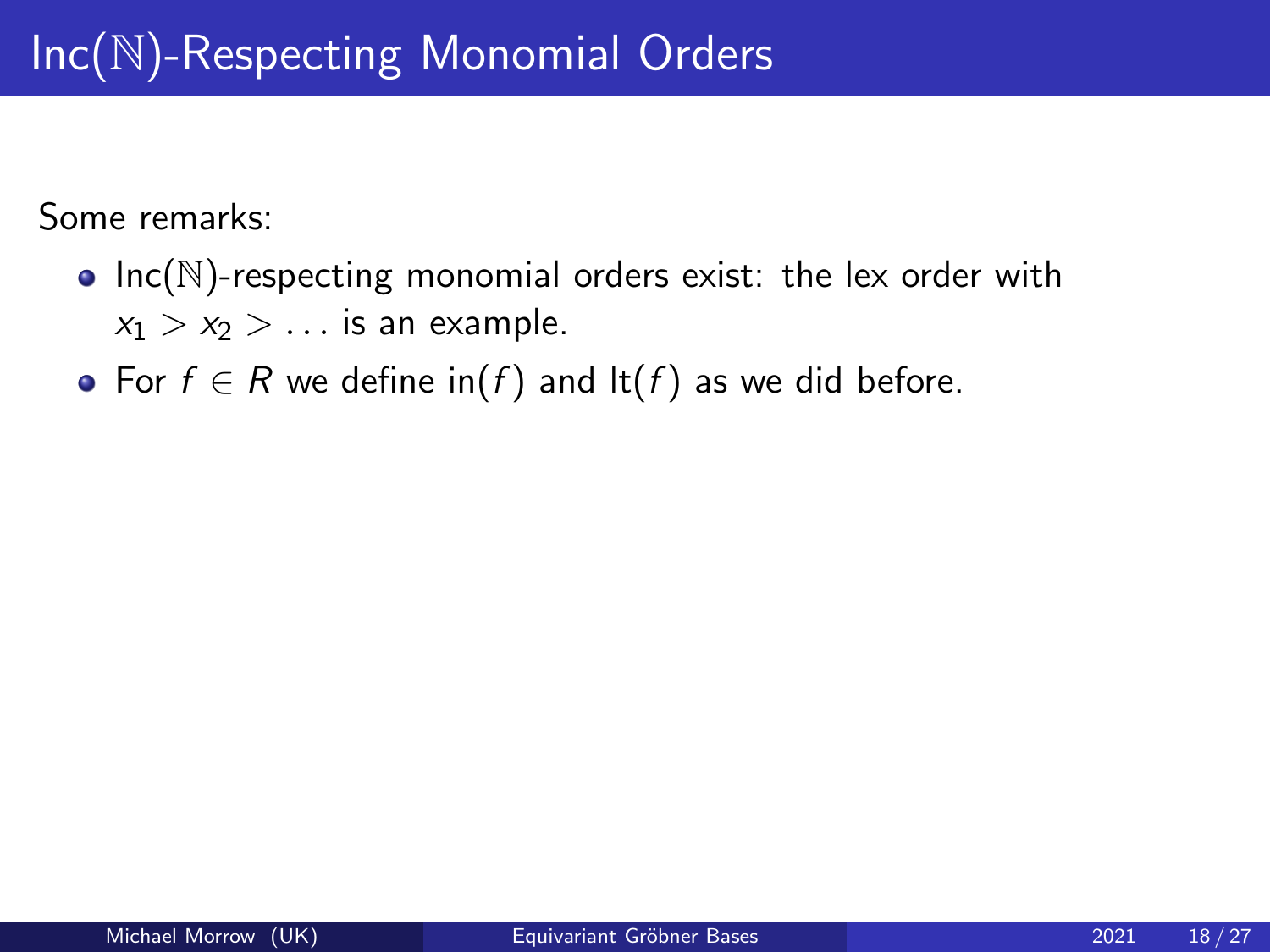- Inc( $N$ )-respecting monomial orders exist: the lex order with  $x_1 > x_2 > \ldots$  is an example.
- For  $f \in R$  we define  $\text{in}(f)$  and  $\text{lt}(f)$  as we did before.
- $1 < n$  for all  $n \in \text{Mon}(R)$  with  $n \neq 1$ .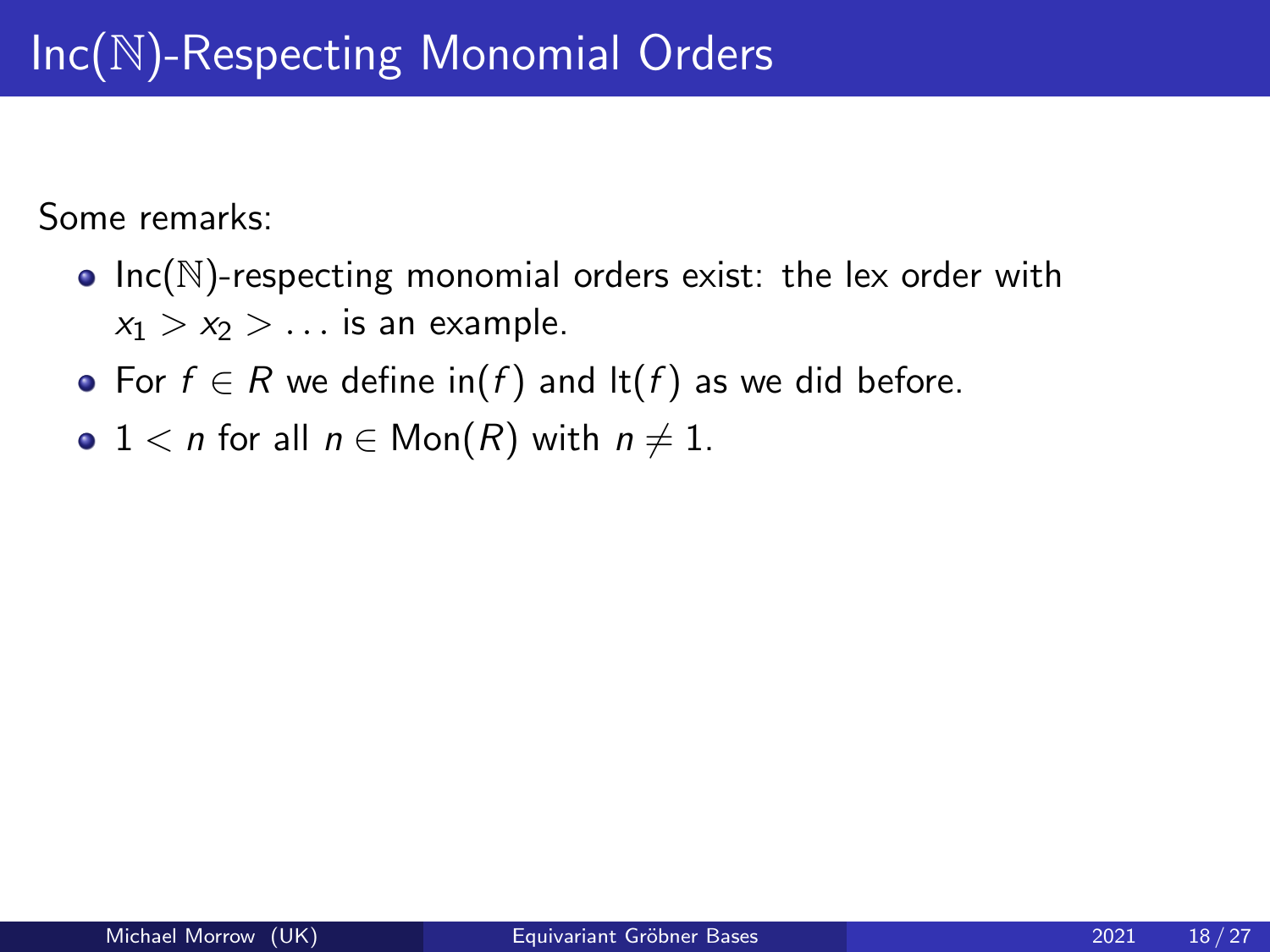- Inc( $N$ )-respecting monomial orders exist: the lex order with  $x_1 > x_2 > \ldots$  is an example.
- For  $f \in R$  we define  $\text{in}(f)$  and  $\text{lt}(f)$  as we did before.
- $1 < n$  for all  $n \in \text{Mon}(R)$  with  $n \neq 1$ .
- For  $\rho \in \text{Inc}(\mathbb{N})$  and  $f \in \mathbb{R}$  we have  $\text{in}(\rho(f)) = \rho(\text{in}(f)).$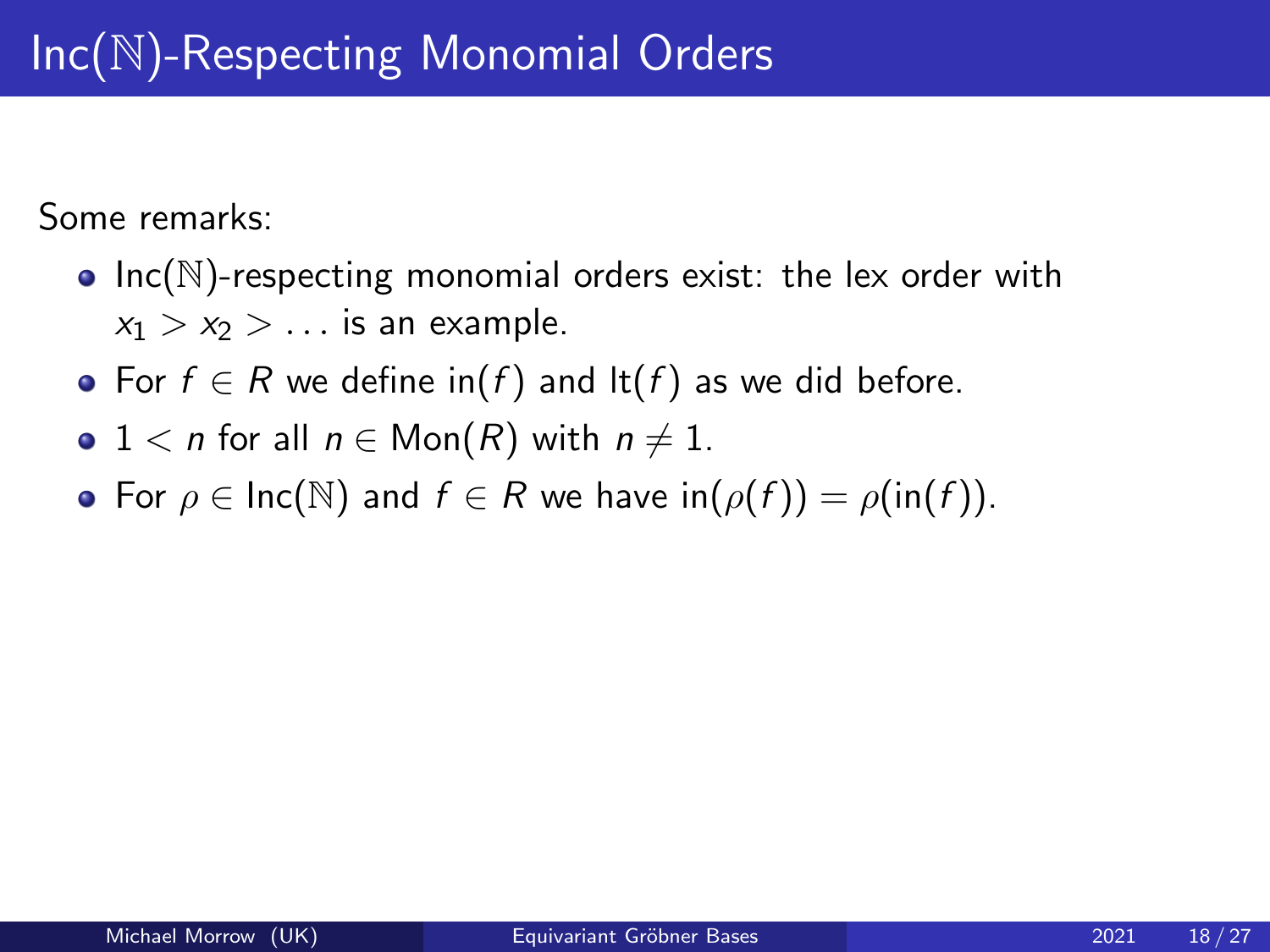- Inc( $N$ )-respecting monomial orders exist: the lex order with  $x_1 > x_2 > \ldots$  is an example.
- For  $f \in R$  we define  $\text{in}(f)$  and  $\text{lt}(f)$  as we did before.
- $1 < n$  for all  $n \in \text{Mon}(R)$  with  $n \neq 1$ .
- For  $\rho \in \text{Inc}(\mathbb{N})$  and  $f \in \mathbb{R}$  we have  $\text{in}(\rho(f)) = \rho(\text{in}(f)).$

An equivariant version of Dickson's Lemma:

## Proposition

Any Inc( $\mathbb N$ )-respecting monomial order  $\lt$  is a well-order.

Note: the above proposition follows from the  $Inc(\mathbb{N})$ -Noetherianity of R.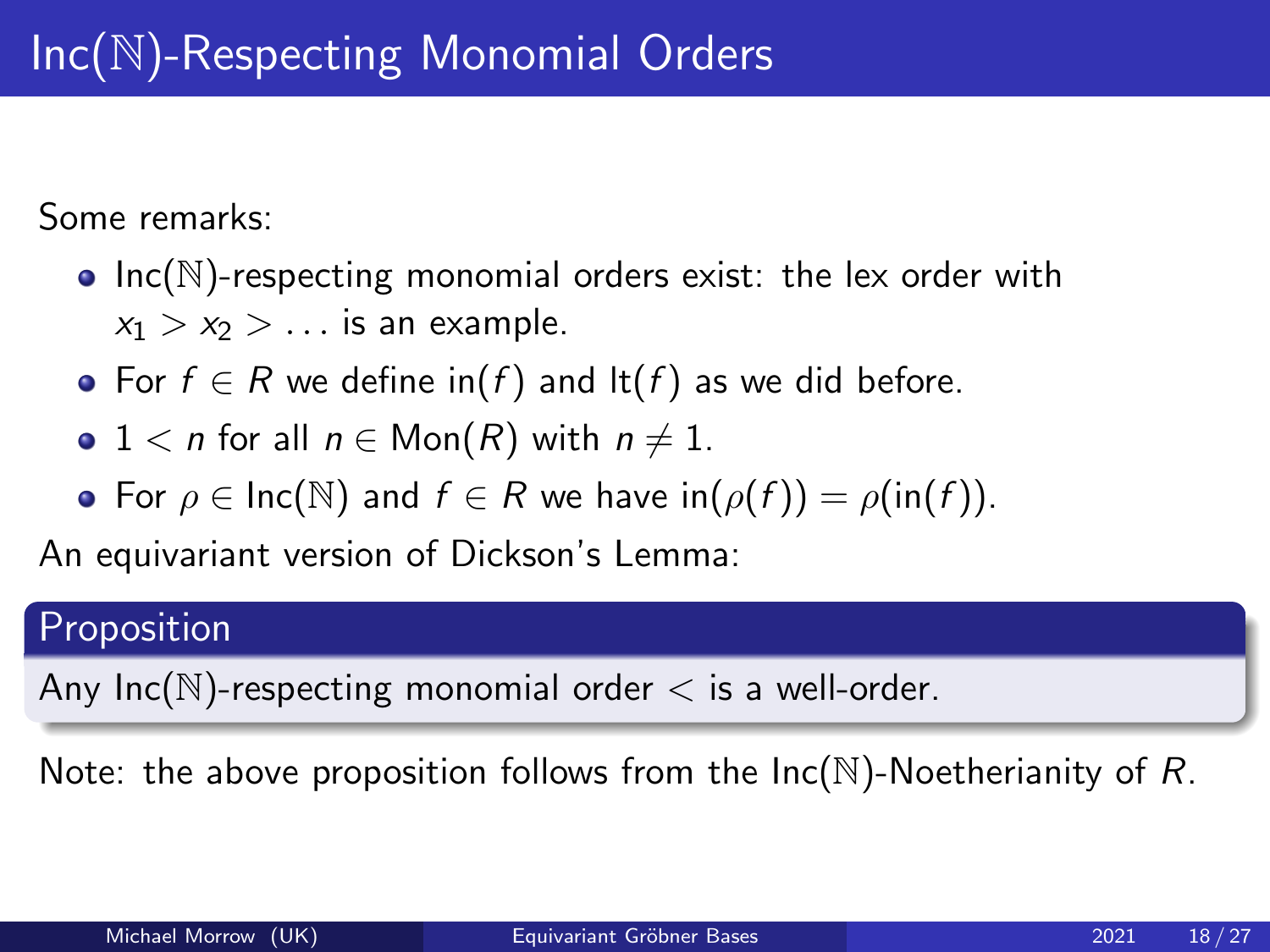## Definition (Inc(N)-Division)

Fix an Inc(N)-respecting monomial order  $\lt$ . Let  $G \subseteq R$  and pick  $f \in R$ . Suppose  $f = g + r$  for some  $g \in \langle G \rangle_{\text{Inc}(N)}$  and some  $r \in R$  such that the following hold:

- Either  $r = 0$  or  $\mathsf{in}(r) \not\in \langle \mathsf{in}(G) \rangle_{\mathsf{Inc}(\mathbb{N})}$ .
- if  $g \neq 0$  then in(r)  $\lt$  in(f) (and hence in(f) = in(g)).

Then r is called a remainder of f upon  $Inc(N)$ -division by G.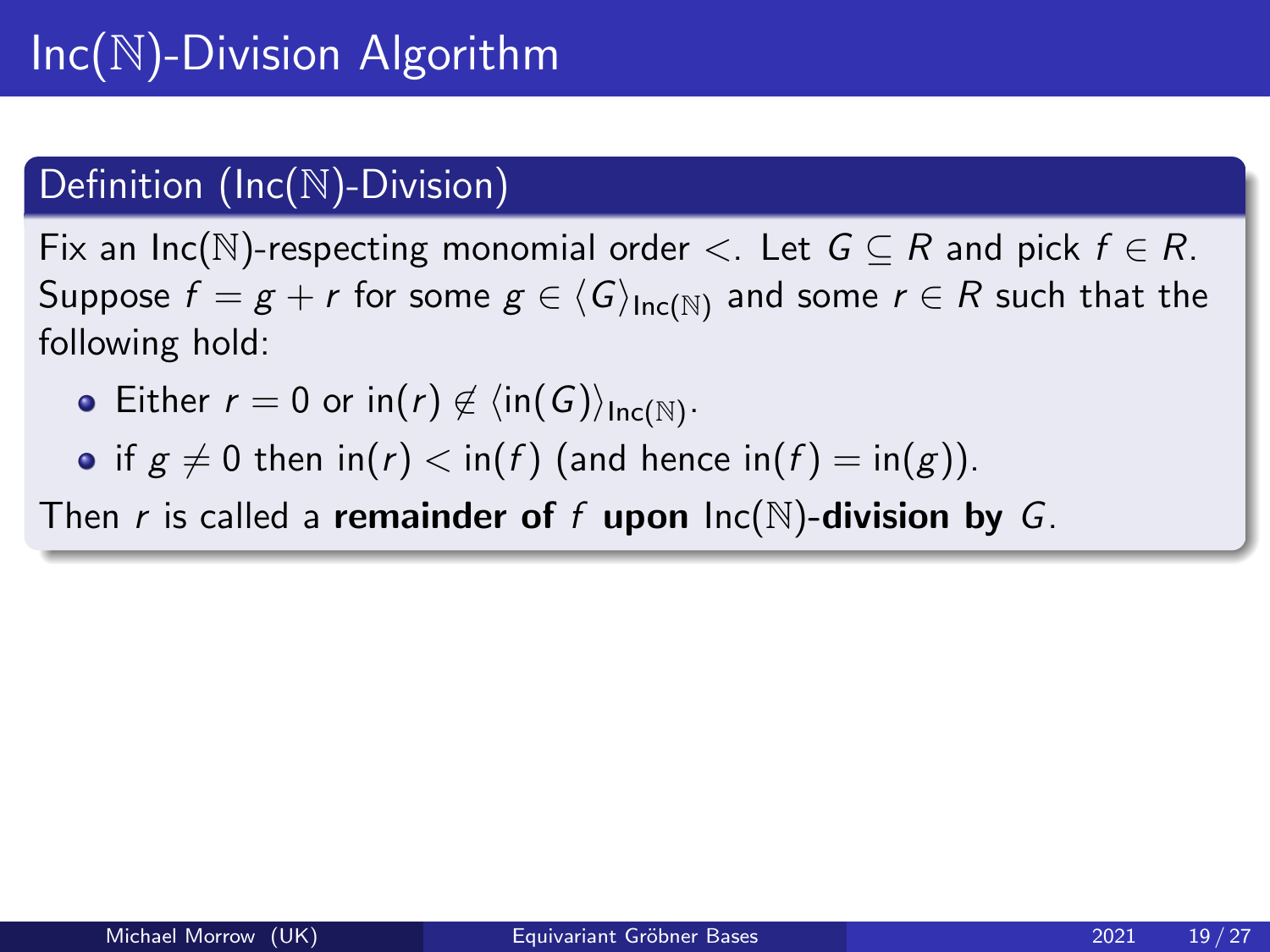## Definition (Inc(N)-Division)

Fix an Inc(N)-respecting monomial order  $\lt$ . Let  $G \subseteq R$  and pick  $f \in R$ . Suppose  $f = g + r$  for some  $g \in \langle G \rangle_{\text{Inc}(N)}$  and some  $r \in R$  such that the following hold:

- Either  $r = 0$  or  $\mathsf{in}(r) \not\in \langle \mathsf{in}(G) \rangle_{\mathsf{Inc}(\mathbb{N})}$ .
- if  $g \neq 0$  then  $\text{in}(r) < \text{in}(f)$  (and hence  $\text{in}(f) = \text{in}(g)$ ).

Then r is called a remainder of f upon  $\text{Inc}(\mathbb{N})$ -division by G.

An algorithm for computing remainders of f upon  $Inc(N)$ -division by G:

## Theorem (Inc(N)-Division Algorithm)

Fix an Inc(N)-respecting monomial order  $\lt$ , let  $G \subseteq R$  and let  $f \in R$ . Then a remainder of f upon  $Inc(N)$ -division by G can be computed in finite time.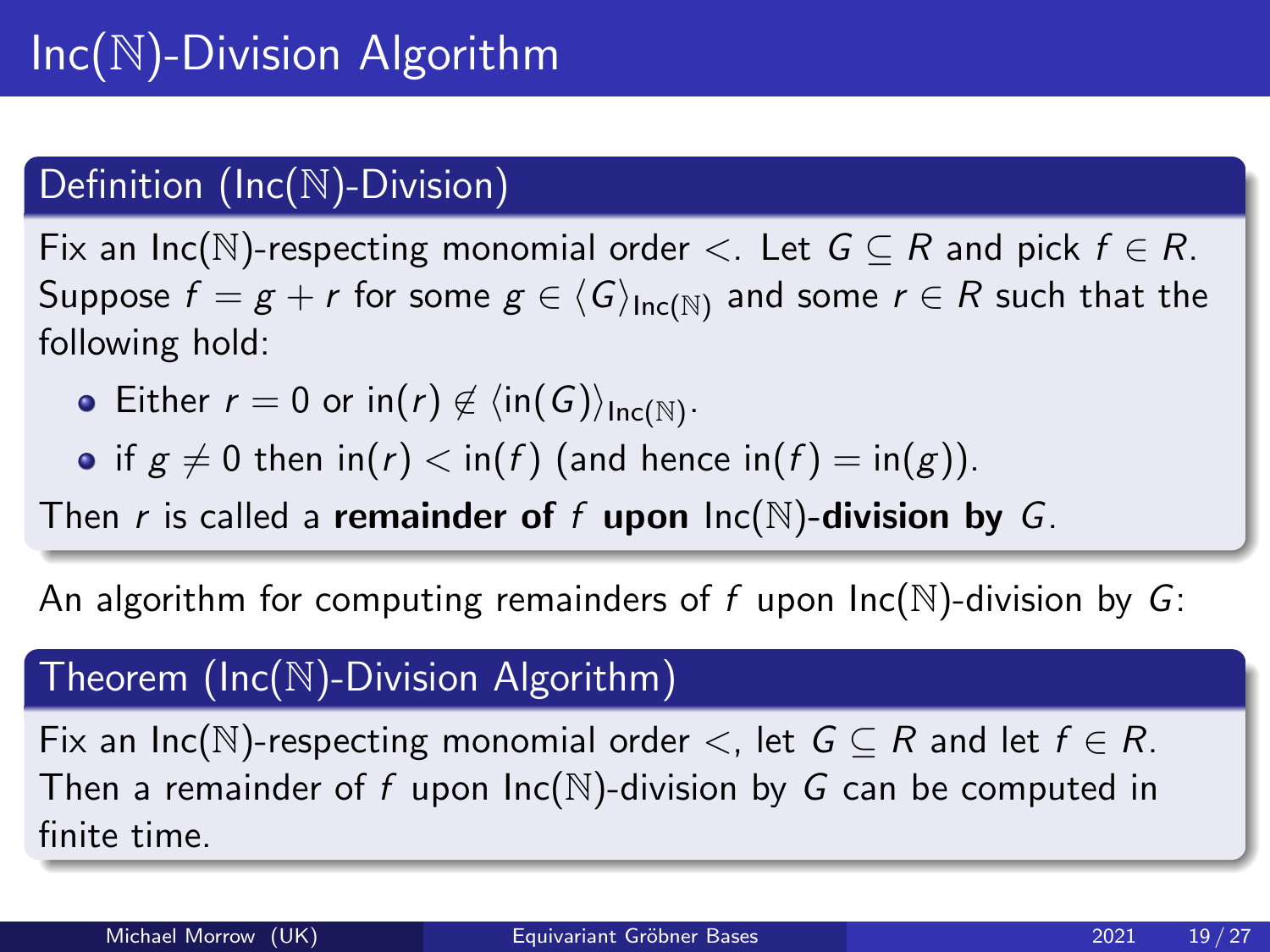Remark: the  $Inc(N)$ -division algorithm works the same as classical multivariate division, where we divide by  $Inc(N)G$  rather than just  $G$ . It terminates in finite time since  $Inc(N)$ -respecting monomial orders are well-orders.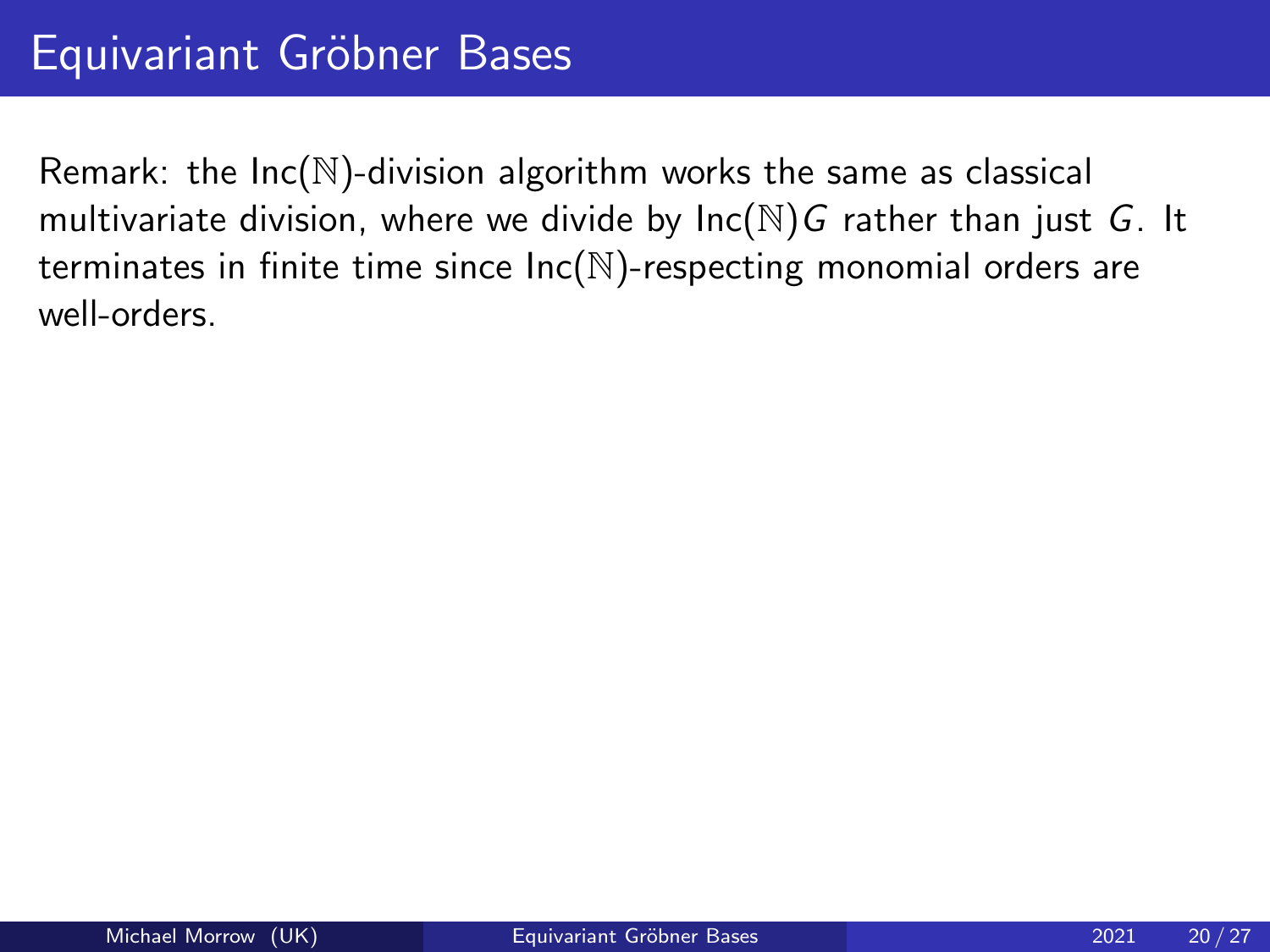Remark: the  $Inc(N)$ -division algorithm works the same as classical multivariate division, where we divide by  $Inc(N)G$  rather than just  $G$ . It terminates in finite time since  $Inc(N)$ -respecting monomial orders are well-orders.

We now introduce our primary object of study.

### **Definition**

Let  $I \subseteq R$  be an Inc(N)-invariant ideal. A subset  $G \subseteq I$  is an  $Inc(N)$ -equivariant Gröbner basis for *I* if the set  $Inc(N)G$  forms a Gröbner basis for  $I$  in the usual sense, i.e. if  $\langle \mathsf{in}(I) \rangle = \langle \mathsf{in}(G) \rangle_{\mathsf{Inc}(\mathbb{N})}.$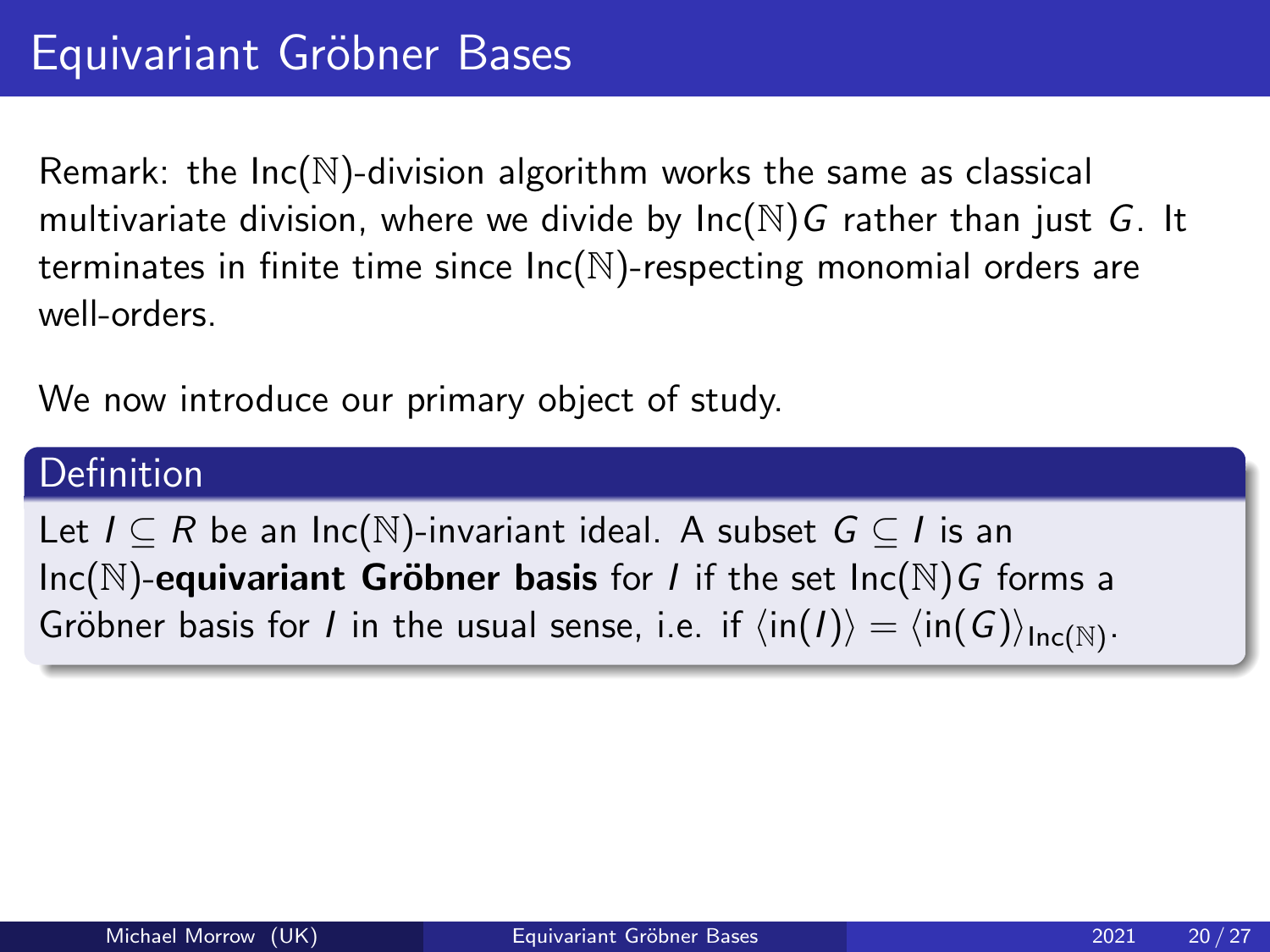Remark: the  $Inc(N)$ -division algorithm works the same as classical multivariate division, where we divide by  $Inc(N)G$  rather than just  $G$ . It terminates in finite time since  $Inc(N)$ -respecting monomial orders are well-orders.

We now introduce our primary object of study.

### **Definition**

Let  $I \subseteq R$  be an Inc(N)-invariant ideal. A subset  $G \subseteq I$  is an  $Inc(N)$ -equivariant Gröbner basis for *I* if the set  $Inc(N)G$  forms a Gröbner basis for  $I$  in the usual sense, i.e. if  $\langle \mathsf{in}(I) \rangle = \langle \mathsf{in}(G) \rangle_{\mathsf{Inc}(\mathbb{N})}.$ 

- As usual,  $Inc(N)$ -equivariant Gröbner bases generate their ideals.
- Every Inc( $\mathbb N$ )-invariant ideal of R has a finite Inc( $\mathbb N$ )-equivariant Gröbner basis since R is  $Inc(N)$ -Noetherian.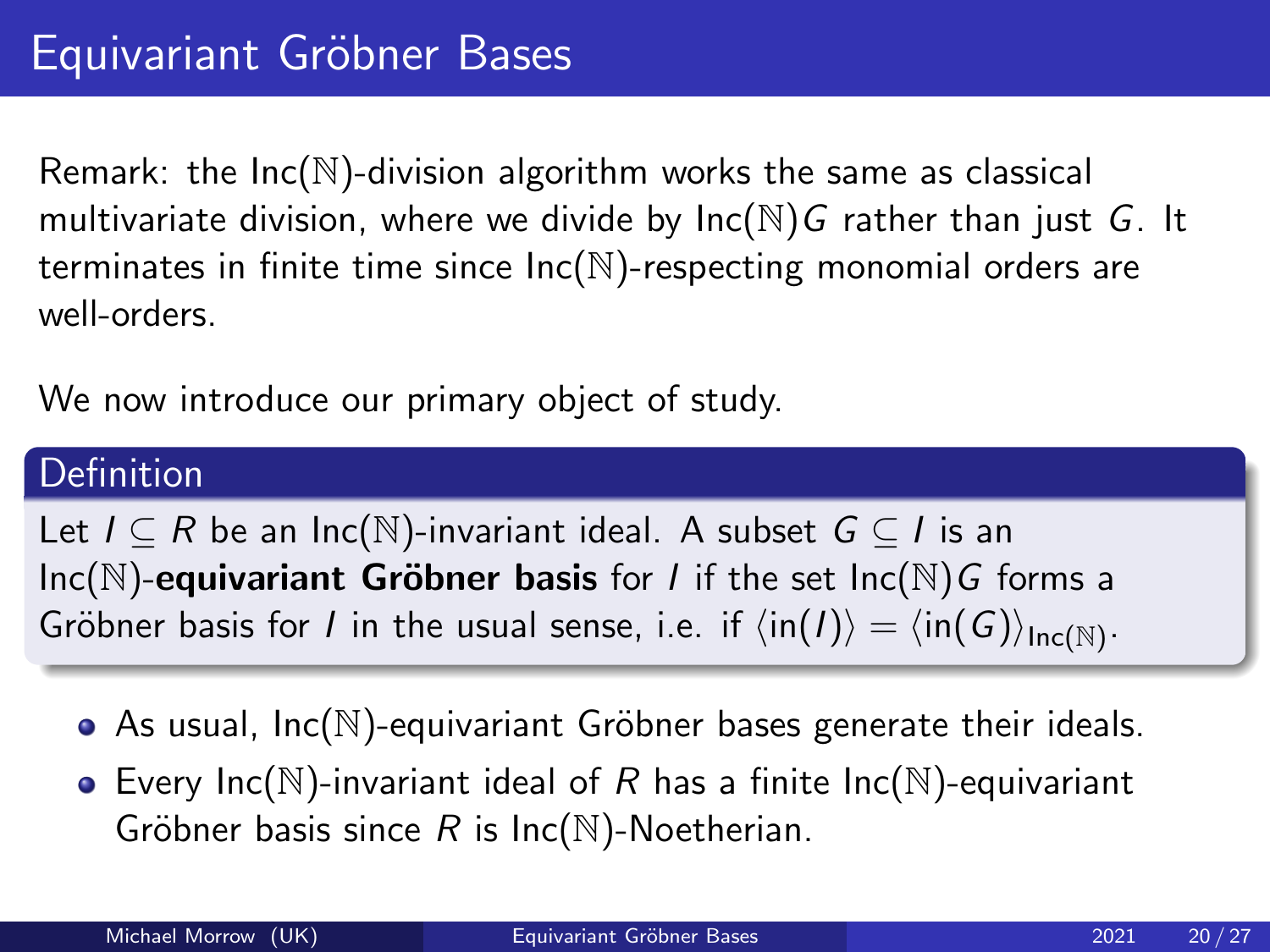We now have a complete solution to the EIMP:

#### Theorem

Let  $I \subseteq R$  be an Inc( $\mathbb{N}$ )-invariant ideal with Inc( $\mathbb{N}$ )-equivariant Gröbner basis G. Then for  $f \in R$  we have  $f \in I$  if and only if f has a remainder of zero upon  $Inc(N)$ -division by G.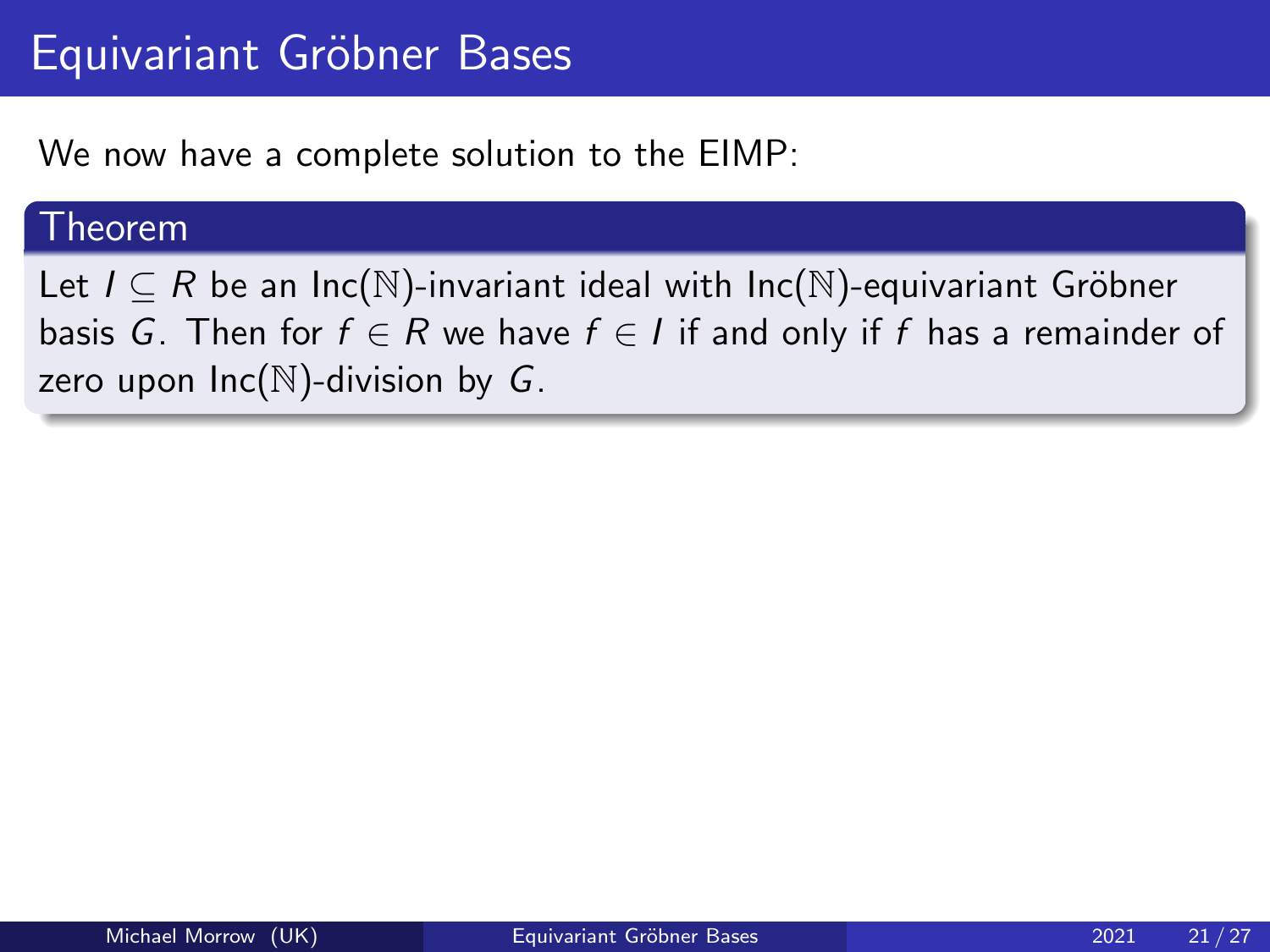We now have a complete solution to the EIMP:

#### Theorem

Let  $I \subseteq R$  be an Inc( $\mathbb{N}$ )-invariant ideal with Inc( $\mathbb{N}$ )-equivariant Gröbner basis G. Then for  $f \in R$  we have  $f \in I$  if and only if f has a remainder of zero upon  $Inc(N)$ -division by G.

The question now becomes: how can we compute  $Inc(N)$ -equivariant Gröhner hases?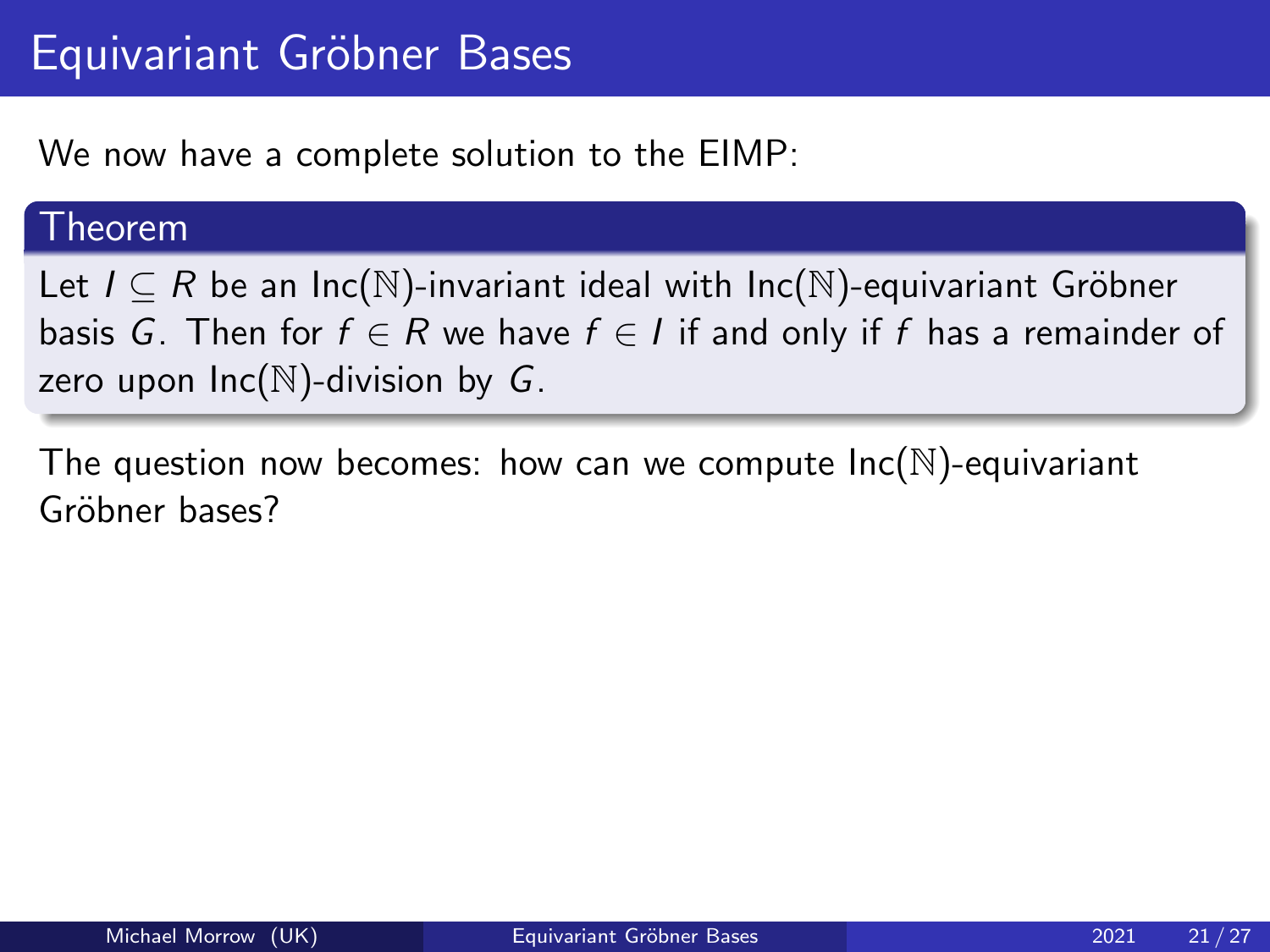We now have a complete solution to the EIMP:

#### Theorem

Let  $I \subseteq R$  be an Inc( $\mathbb{N}$ )-invariant ideal with Inc( $\mathbb{N}$ )-equivariant Gröbner basis G. Then for  $f \in R$  we have  $f \in I$  if and only if f has a remainder of zero upon  $Inc(N)$ -division by G.

The question now becomes: how can we compute  $Inc(N)$ -equivariant Gröhner bases?

## Theorem (Equivariant Buchburger's Criterion)

Let  $I \subseteq R$  be an Inc( $\mathbb N$ )-invariant ideal and let  $G \subseteq I$ . Then G is an  $Inc(N)$ -equivariant Gröbner basis for *I* if and only if the S-pair  $S(\sigma(f), \tau(g))$  has a remainder of zero upon  $\text{Inc}(\mathbb{N})$ -division by G for all  $f, g \in G$  and all  $\sigma, \tau \in Inc(N)$ .

Remark: this is just the usual Buchberger's Criterion applied to  $\text{Inc}(\mathbb{N})$  G.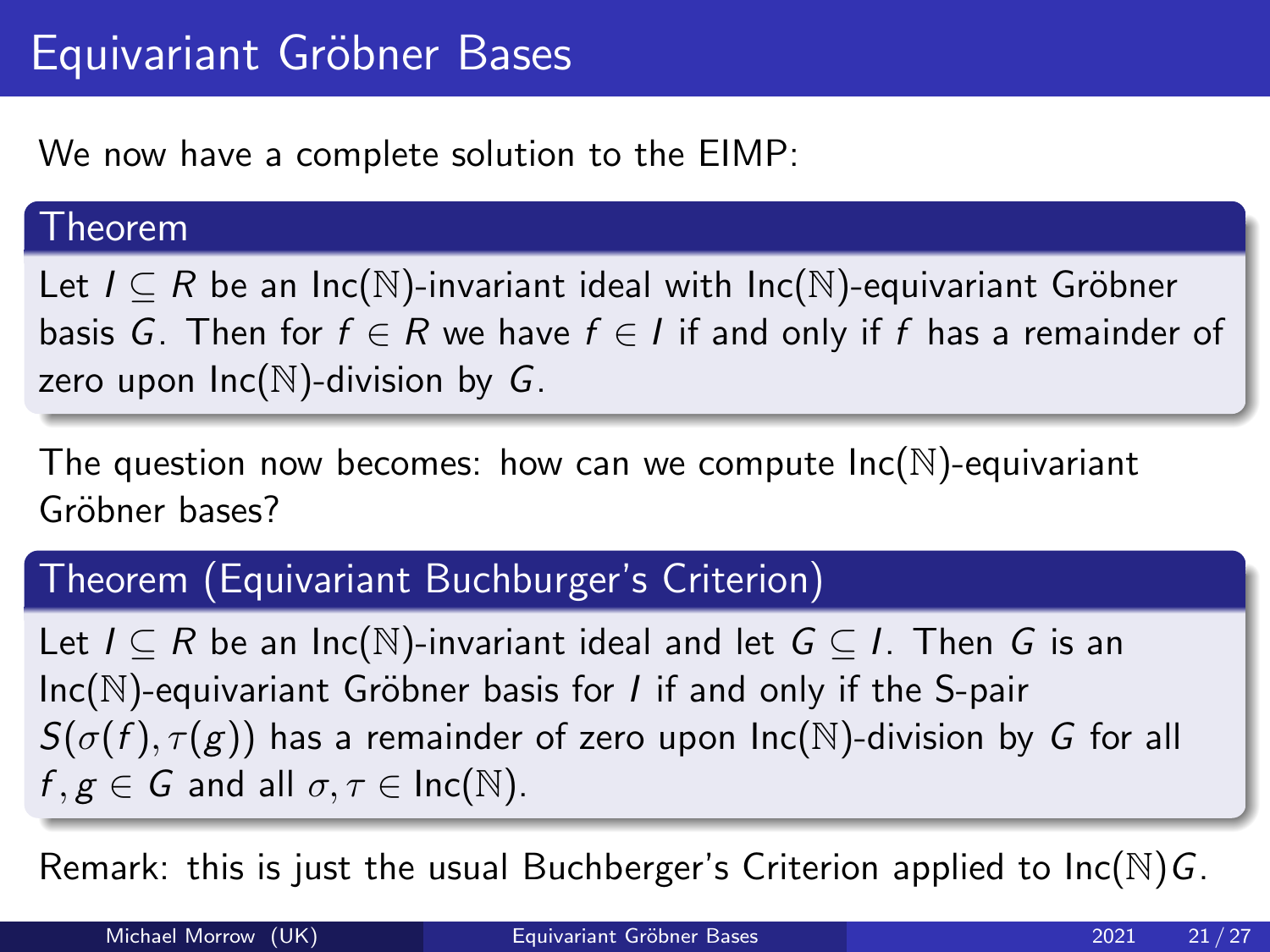Roadblock: since  $Inc(N)G$  is infinite, it is not clear if one can check the Equivariant Buchberger's Criterion in finite time.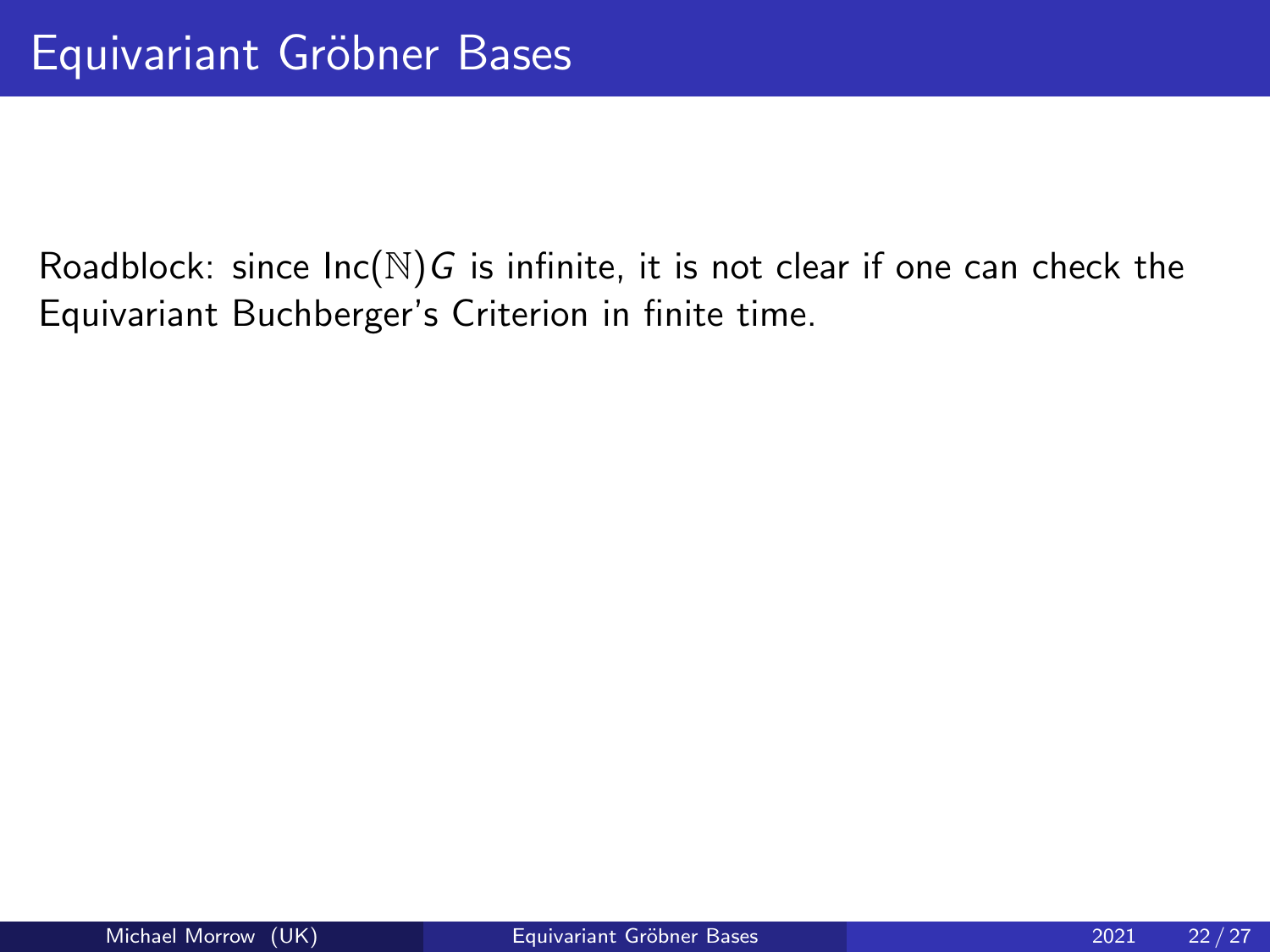Roadblock: since  $Inc(N)$ G is infinite, it is not clear if one can check the Equivariant Buchberger's Criterion in finite time.

We will remedy this using the following crucial result:

#### Theorem

Let  $m, n \in \mathbb{N}$ , and let  $\sigma : [m] \to \mathbb{N}$  and  $\tau : [n] \to \mathbb{N}$  be strictly increasing maps. Then there are maps  $\rho \in {\sf Inc}({\mathbb N}),\ \sigma' \in {\sf Inc}_{m,m+n}$ , and  $\tau' \in {\sf Inc}_{n,m+n}$ such that

$$
\rho \circ \sigma' = \sigma \quad \text{and} \quad \rho \circ \tau' = \tau.
$$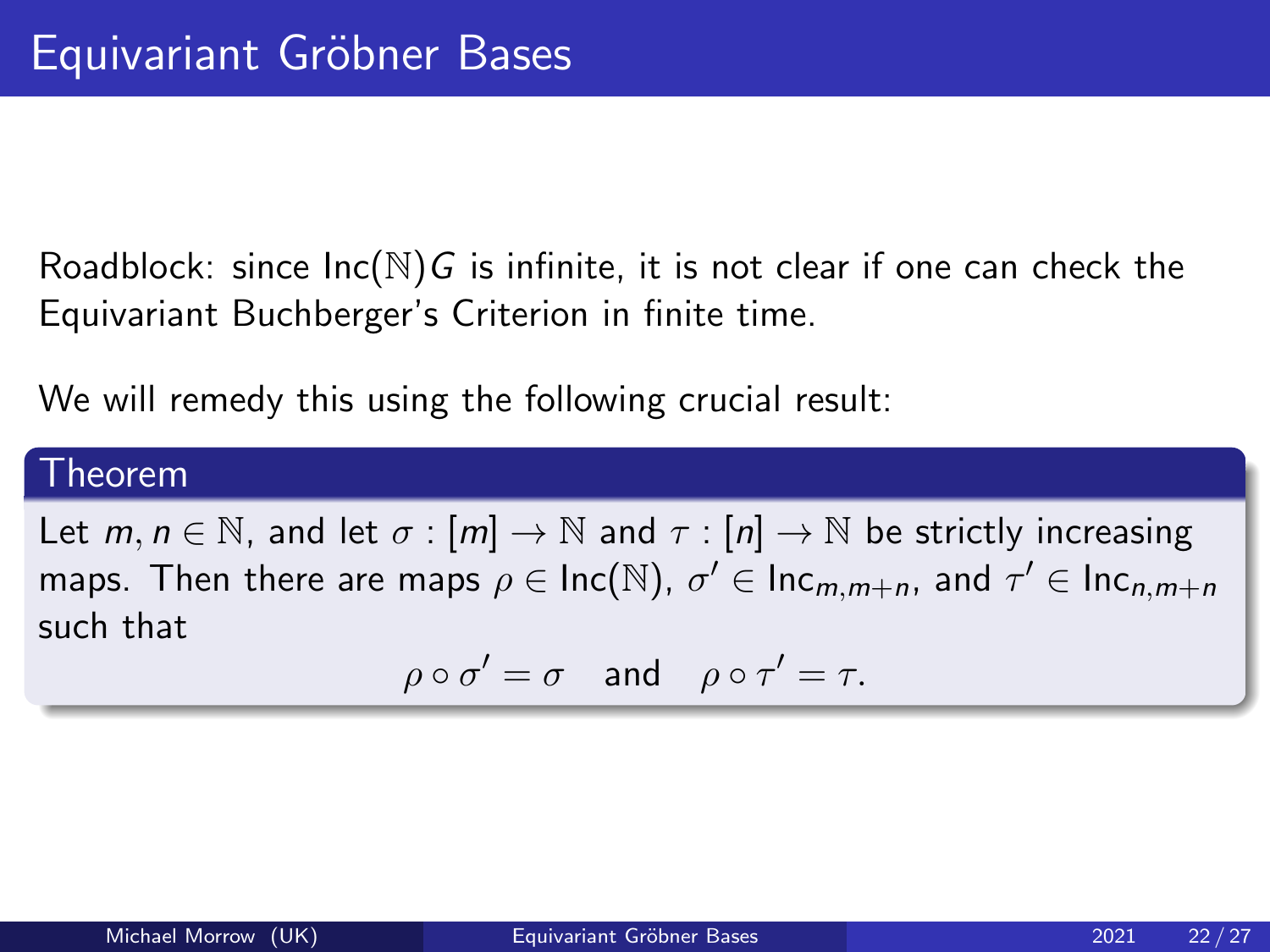# Equivariant Gröbner Bases

An example:

• Consider the maps  $\sigma : [3] \to \mathbb{N}$  and  $\tau : [4] \to \mathbb{N}$  given by

$$
\begin{array}{|c|c|c|c|c|c|c|c|c|c|} \hline i & 1 & 2 & 3 \\ \hline \hline \sigma(i) & 2 & 5 & 9 \end{array} \text{ and } \begin{array}{|c|c|c|c|c|c|c|c|} \hline i & 1 & 2 & 3 & 4 \\ \hline \tau(i) & 1 & 2 & 4 & 11 \end{array}
$$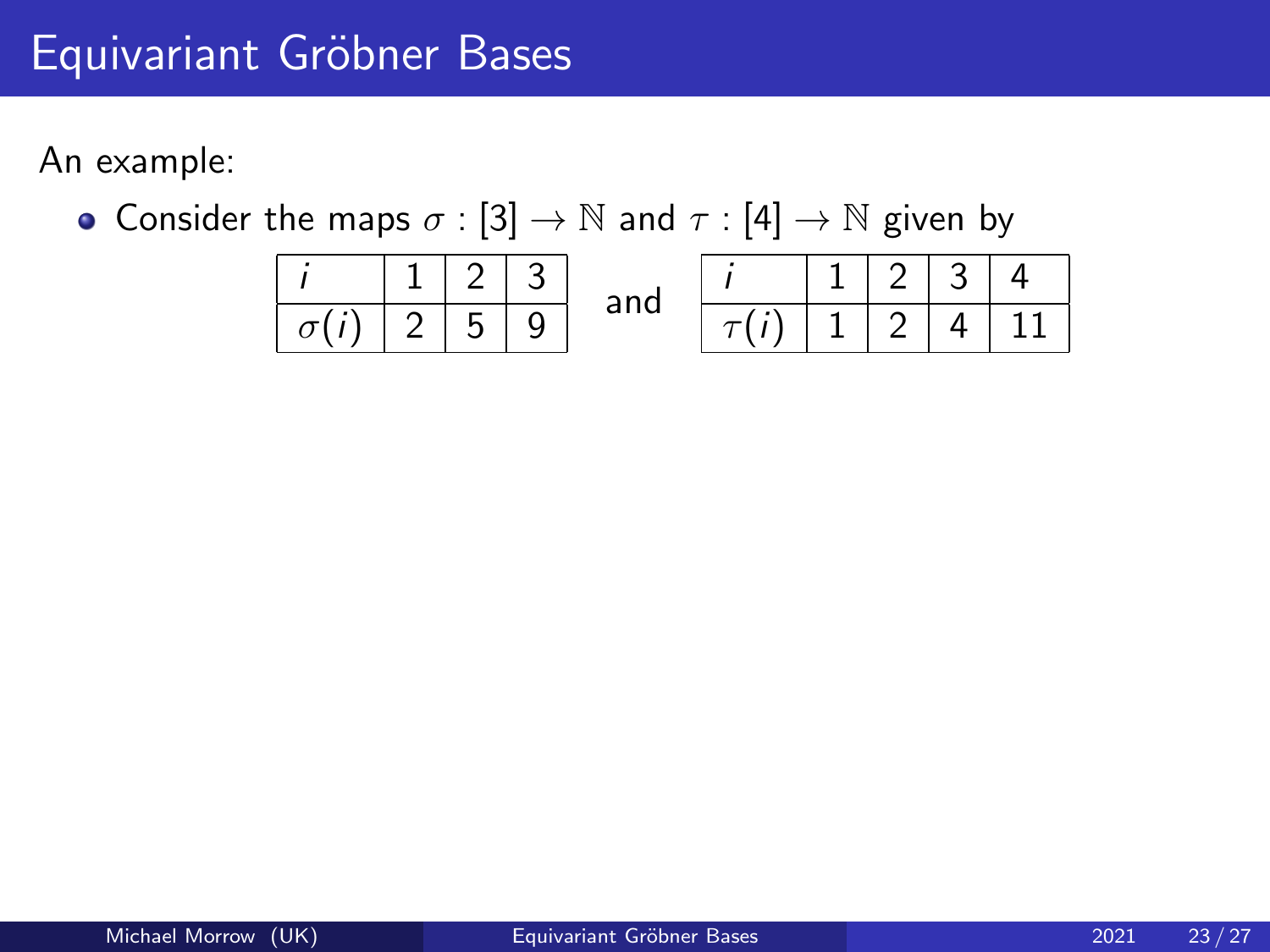An example:

• Consider the maps  $\sigma : [3] \to \mathbb{N}$  and  $\tau : [4] \to \mathbb{N}$  given by

| $i$         | $1$ | $2$ | $3$ |
|-------------|-----|-----|-----|
| $\sigma(i)$ | $2$ | $5$ | $9$ |

\nand

\n

| $i$         | $1$ | $2$ | $3$ | $4$ |
|-------------|-----|-----|-----|-----|
| $\sigma(i)$ | $2$ | $5$ | $9$ |     |

• Pick  $\rho \in \text{Inc}(\mathbb{N})$  satisfying

|  |  | 4. | $\sim$ . $\sim$ |  |
|--|--|----|-----------------|--|
|  |  |    |                 |  |

Now define  $\sigma' : [3] \rightarrow [7]$  and  $\tau' : [4] \rightarrow [7]$  via

|   |  | nnd |  |  |  |
|---|--|-----|--|--|--|
| ີ |  | .   |  |  |  |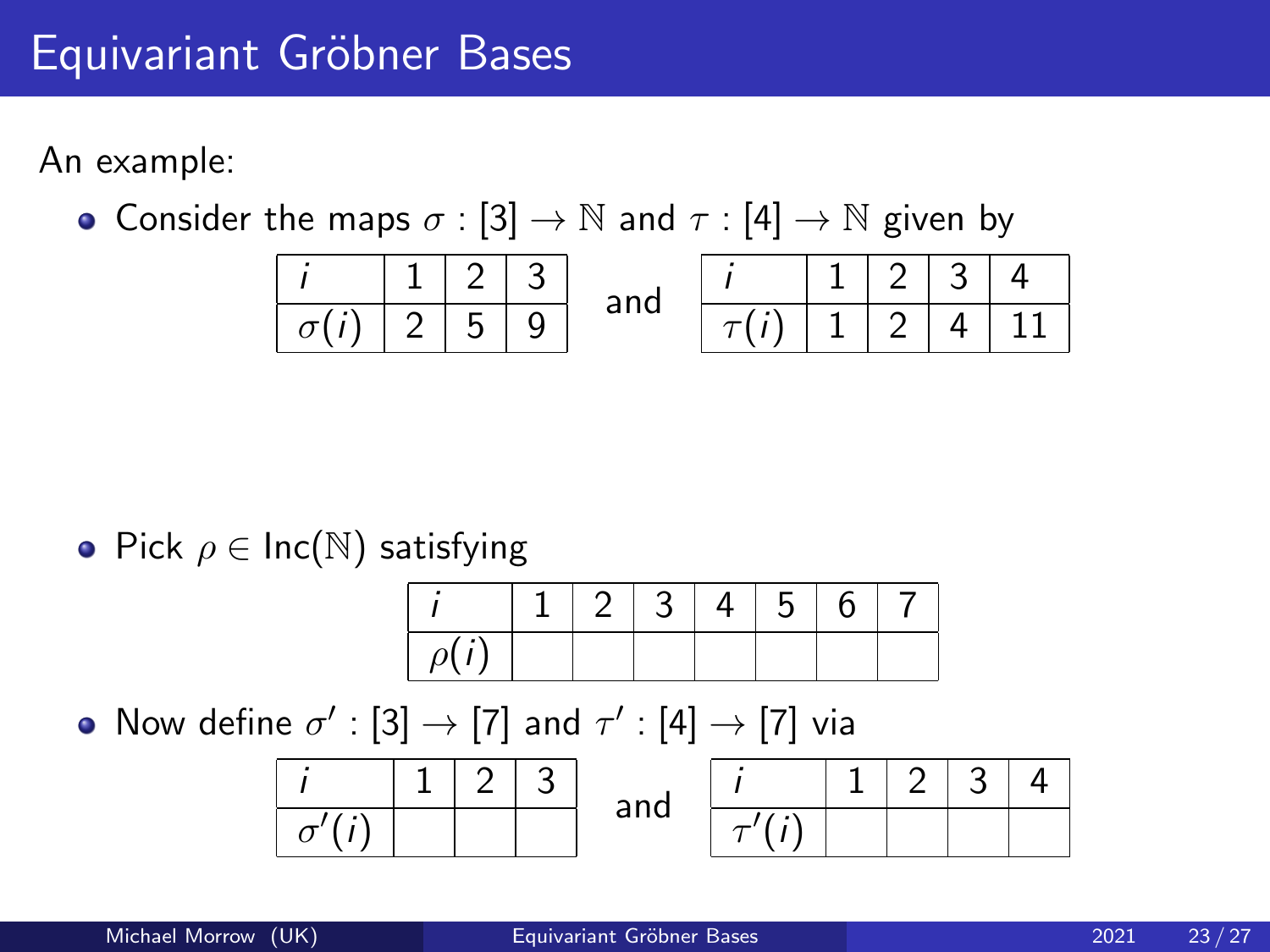For  $f \in R$ , define the **width** of f to be the largest index of any variable appearing in f. Denote this by  $w(f)$ . Since f is a polynomial, this quantity always exists and is finite.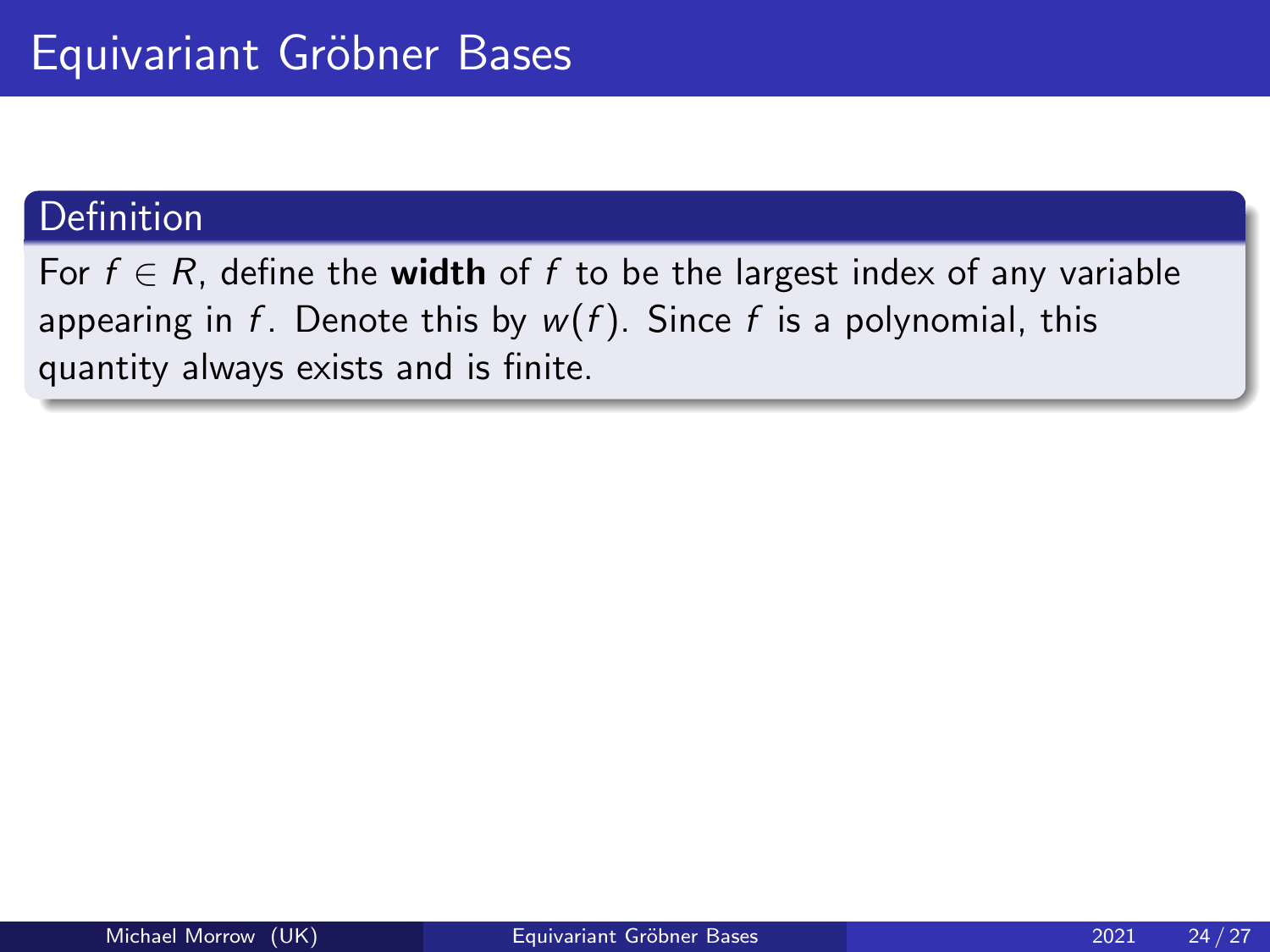For  $f \in R$ , define the **width** of f to be the largest index of any variable appearing in f. Denote this by  $w(f)$ . Since f is a polynomial, this quantity always exists and is finite.

Example:  $w(x_1^2 + 3x_4^9 + x_{12}^6x_5) = 12$ .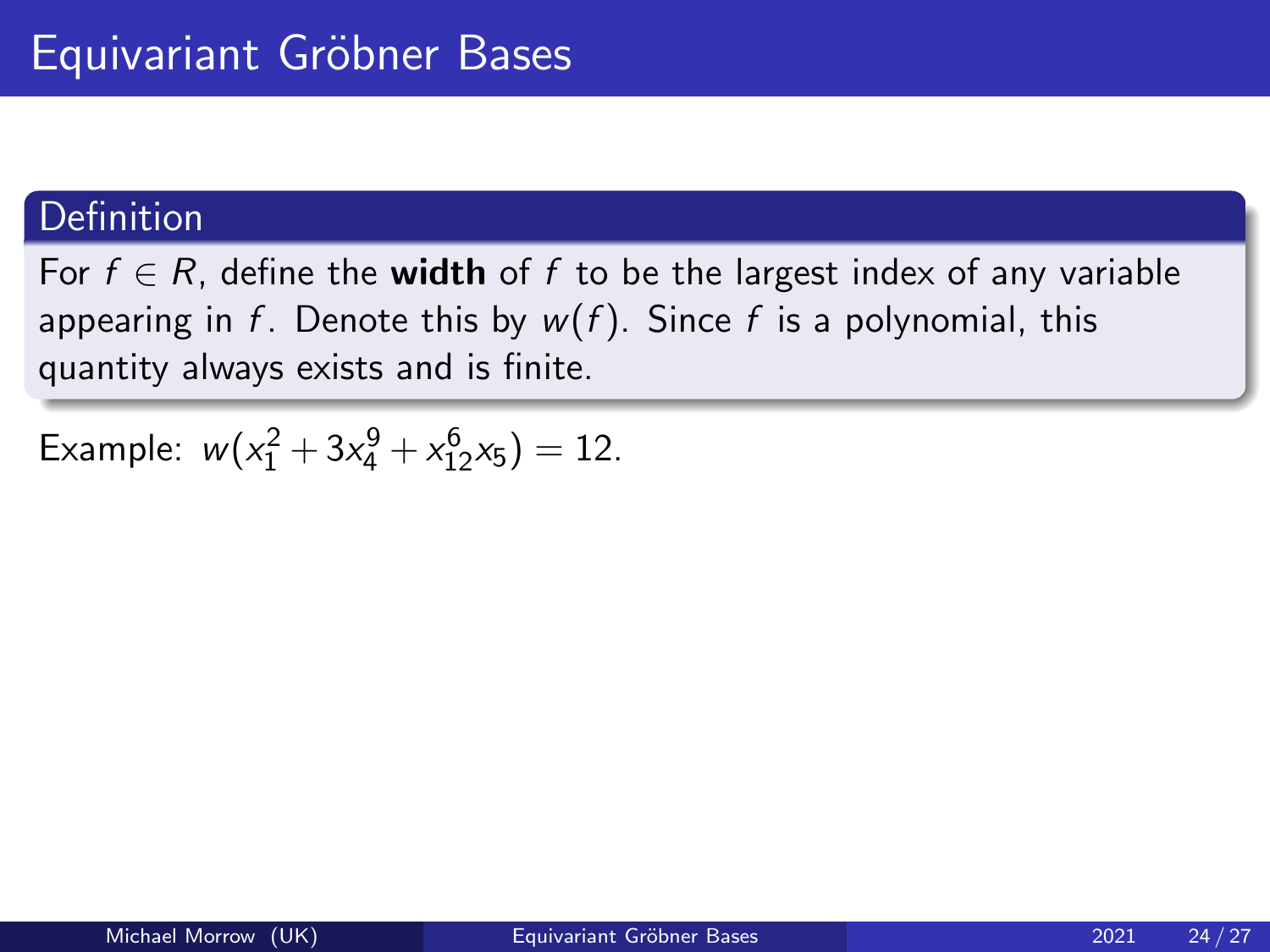For  $f \in R$ , define the **width** of f to be the largest index of any variable appearing in f. Denote this by  $w(f)$ . Since f is a polynomial, this quantity always exists and is finite.

Example:  $w(x_1^2 + 3x_4^9 + x_{12}^6x_5) = 12$ . We now have the following version of the Equivariant Buchberger's Criterion that can be checked in finite time:

#### Theorem

Let  $I \subseteq R$  be an Inc(N)-invariant ideal. Then a subset  $G \subseteq I$  is an  $Inc(N)$ -equivariant Gröbner basis for *I* if and only if the S-pair  $S(\sigma(f), \tau(g))$  has a remainder of zero upon Inc(N)-division by G for all  $f, g \in G$ , all  $\sigma \in \text{Inc}_{w(f),w(f)+w(g)}$ , and all  $\tau \in \text{Inc}_{w(g),w(f)+w(g)}$ .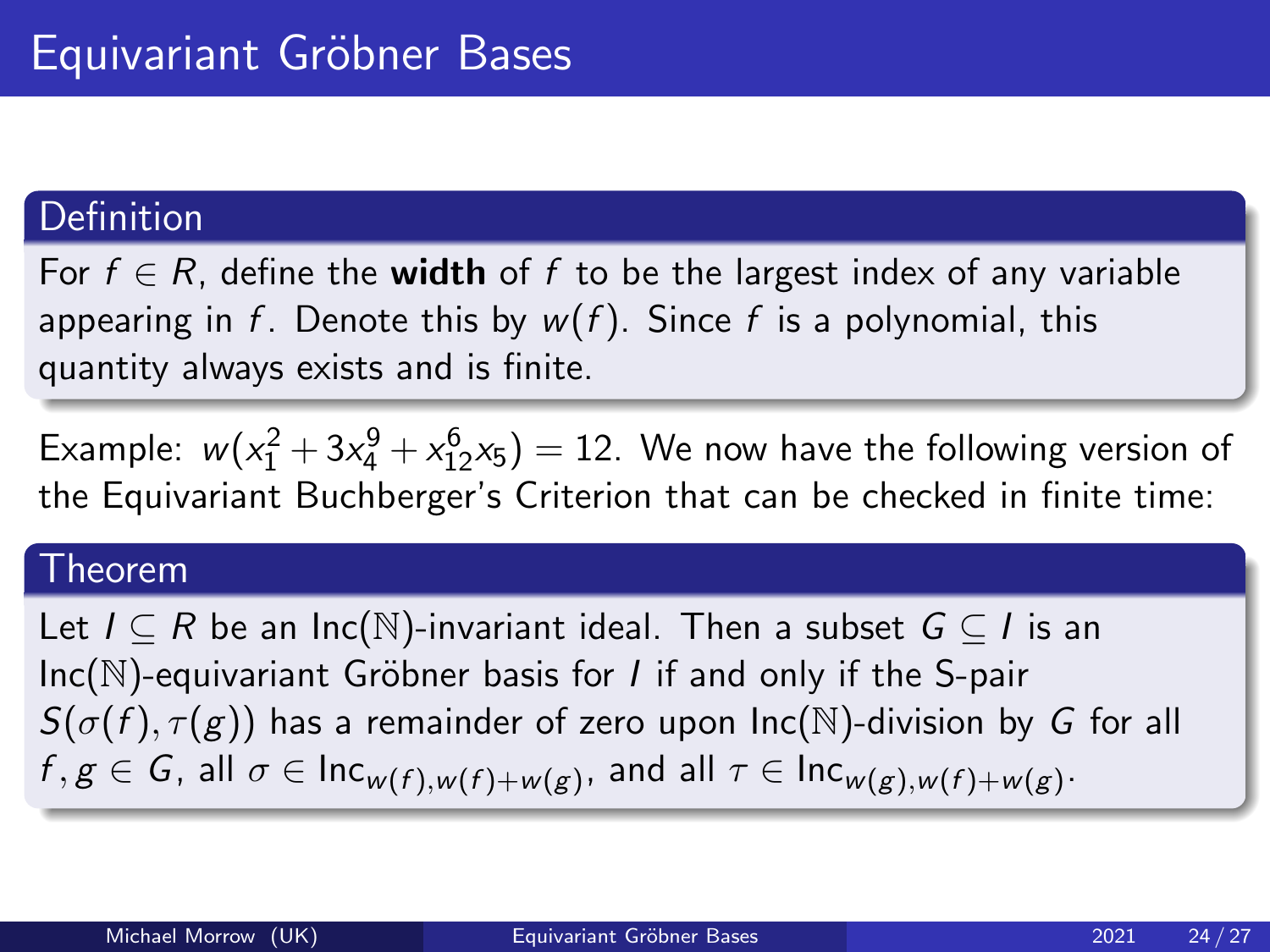Why does this work?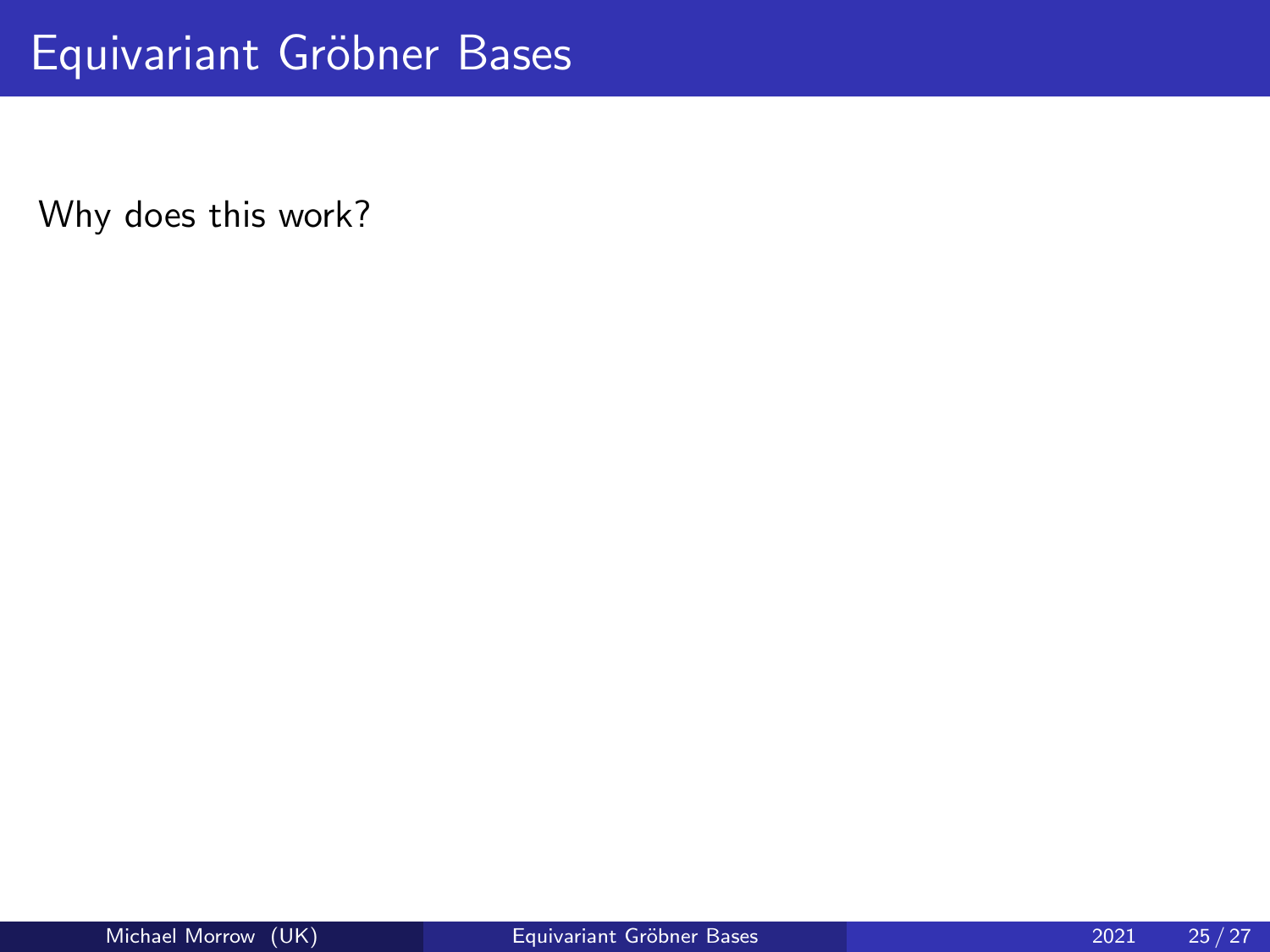Why does this work?

Given any  $S(\overline{\sigma}(f), \overline{\tau}(g))$  for  $f, g \in G$  and  $\overline{\sigma}, \overline{\tau} \in \text{Inc}(\mathbb{N})$ , we can rewrite the S-pair as

$$
S(\overline{\sigma}(f),\overline{\tau}(g))=S(\rho(\sigma(f)),\rho(\tau(g))=\rho(S(\sigma(f),\tau(g)))
$$

for some  $\rho \in \text{Inc}(\mathbb{N})$ , some  $\sigma \in \text{Inc}_{w(f),w(f)+w(g)}$  and some  $\tau \in \text{Inc}_{w(\epsilon),w(f)+w(\epsilon)}$  by our earlier result.

Since  $S(\sigma(f), \tau(g))$  is assumed to have remainder zero upon Inc(N)-division by G, so will  $S(\overline{\sigma}(f), \overline{\tau}(g))$ .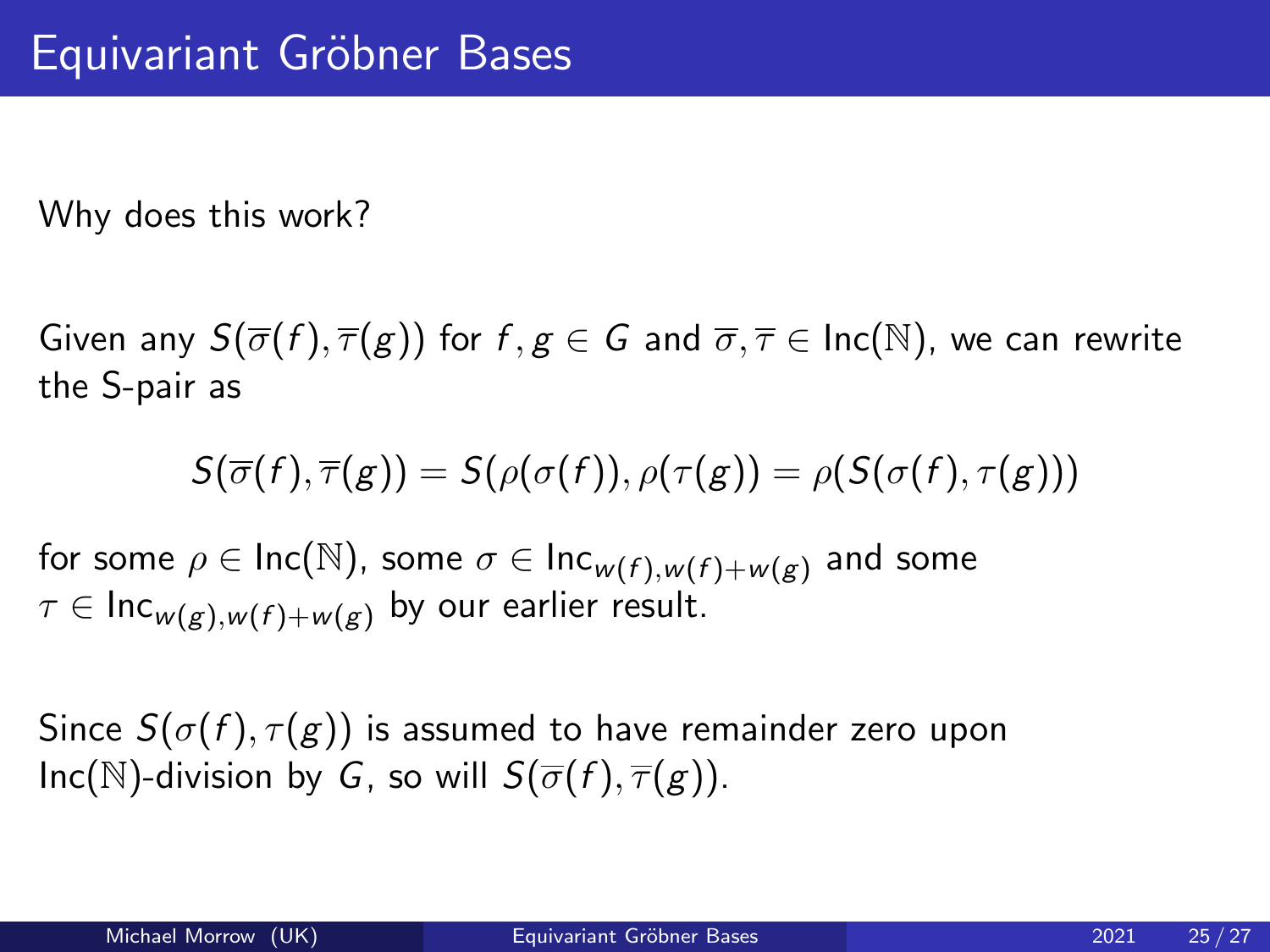We can now formulate a finite Equivariant Buchberger's Algorithm which works the same as in the classical case, except we need to check more (but still finitely many) S-pairs now.

Theorem (Equivariant Buchberger's Algorithm)

Let  $I \subseteq R$  be an Inc(N)-invariant ideal. Then a finite Inc(N)-equivariant Gröbner basis for *I* exists and can be computed in finite time.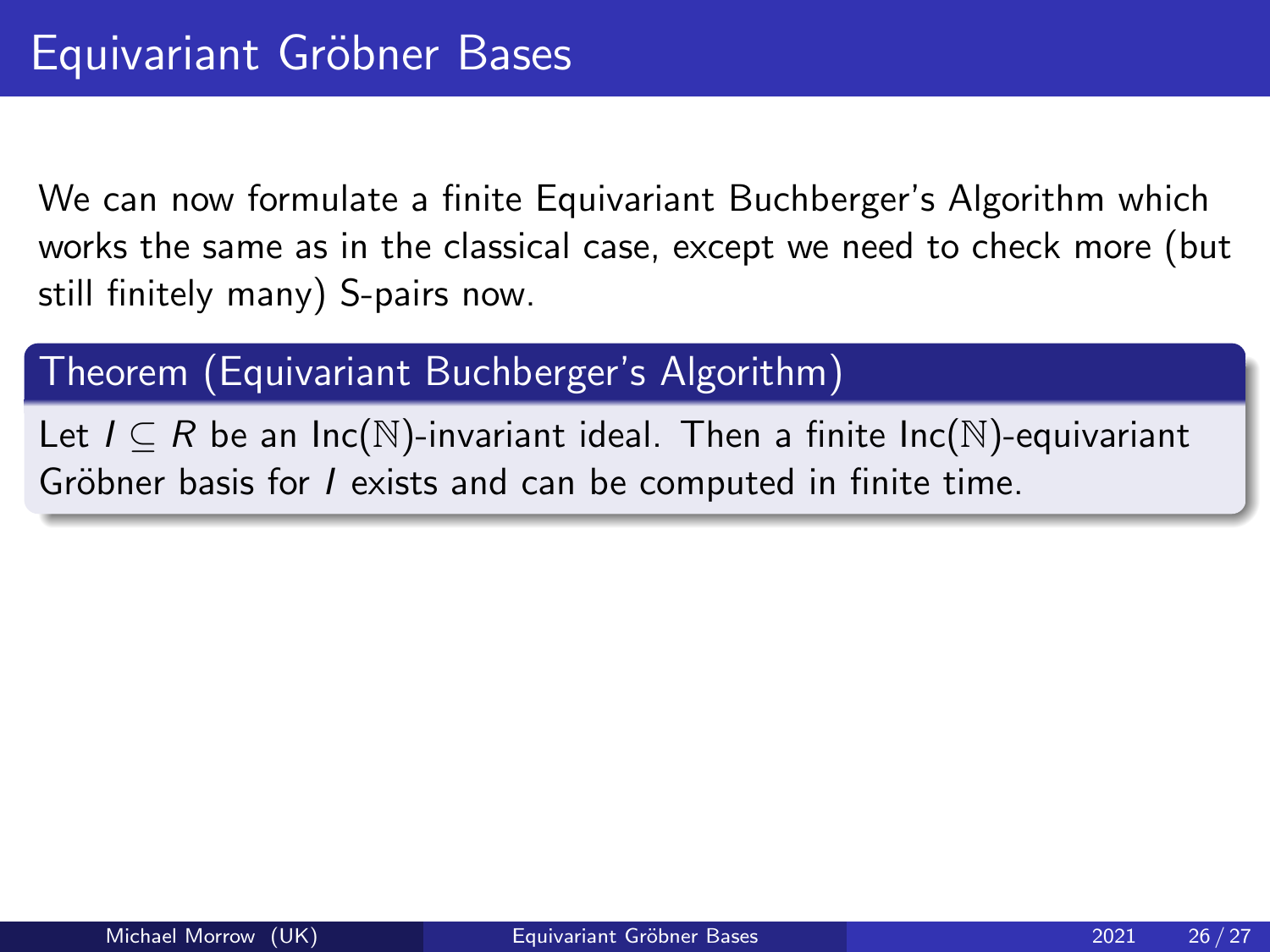We can now formulate a finite Equivariant Buchberger's Algorithm which works the same as in the classical case, except we need to check more (but still finitely many) S-pairs now.

## Theorem (Equivariant Buchberger's Algorithm)

Let  $I \subseteq R$  be an Inc(N)-invariant ideal. Then a finite Inc(N)-equivariant Gröbner basis for *I* exists and can be computed in finite time.

Remarks:

- Essentially the same process as the classical Buchberger's Algorithm.
- **•** Terminates since  $R$  is  $Inc(N)$ -Noetherian.
- Each step is a finite check since for  $f, g \in G$ , the sets  $Inc_{w(f),w(f)+w(g)}$  and  $Inc_{w(g),w(f)+w(g)}$  are finite.